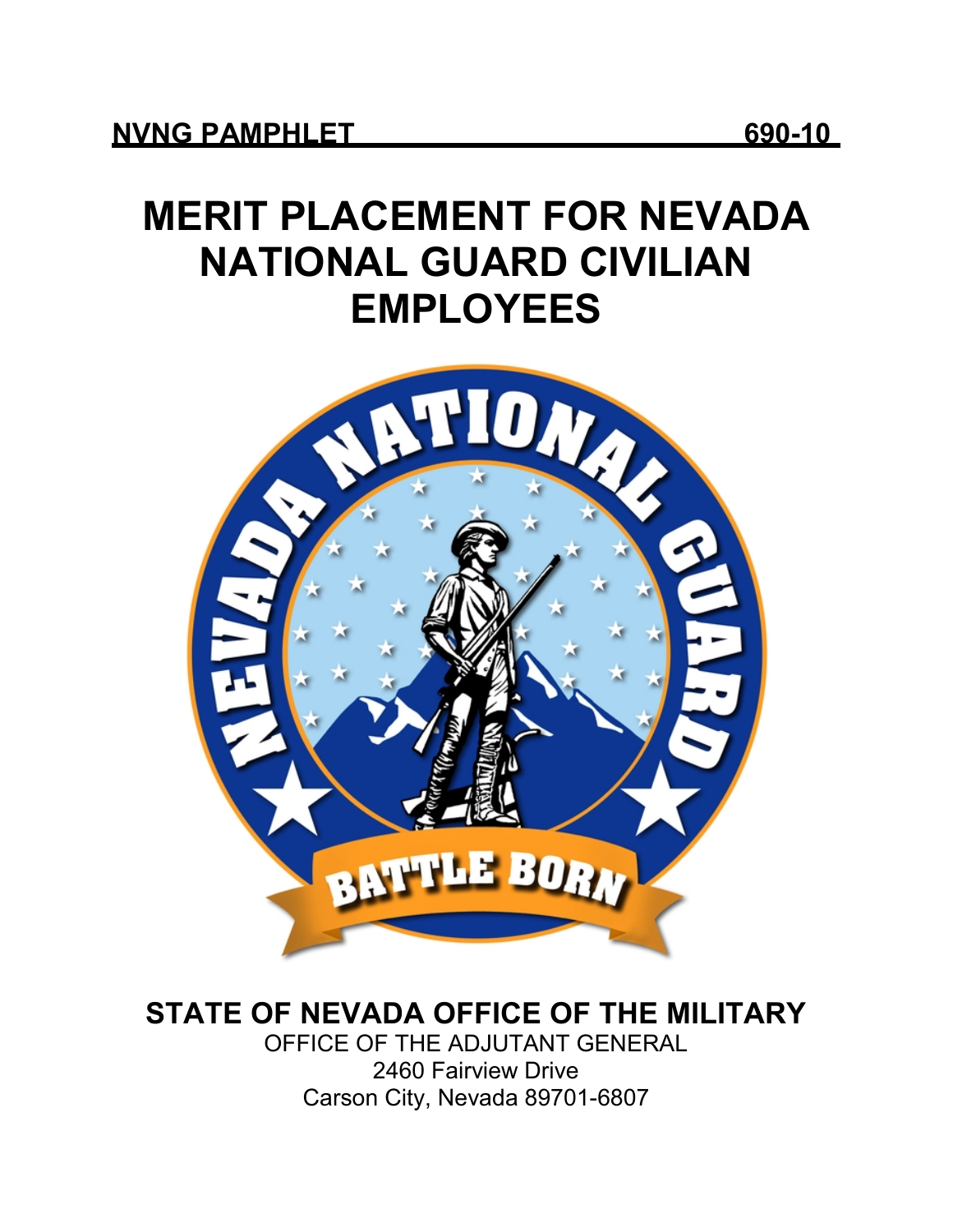**Nevada Military Department NVNG PAM 690-10 Carson City, NV**

 Effective: 1 December 2017 *Revised: 1 June 2020*

### **Nevada Army National Guard Technician Personnel Program Merit Placement for National Guard Technicians**

By Order of the Governor:

ONDRA BERRY *Major General, NVNG The Adjutant General*

Official:

 \\\\\SIGNED///// JOHN KRUEGER *Colonel, NVNG Director of Manpower & Personnel*

Distribution. Distribution of this publication is made in accordance with the requirements of the proponent and is intended for distribution level A for the Army and Air National Guard.

This publication is approved for electronic distribution and use.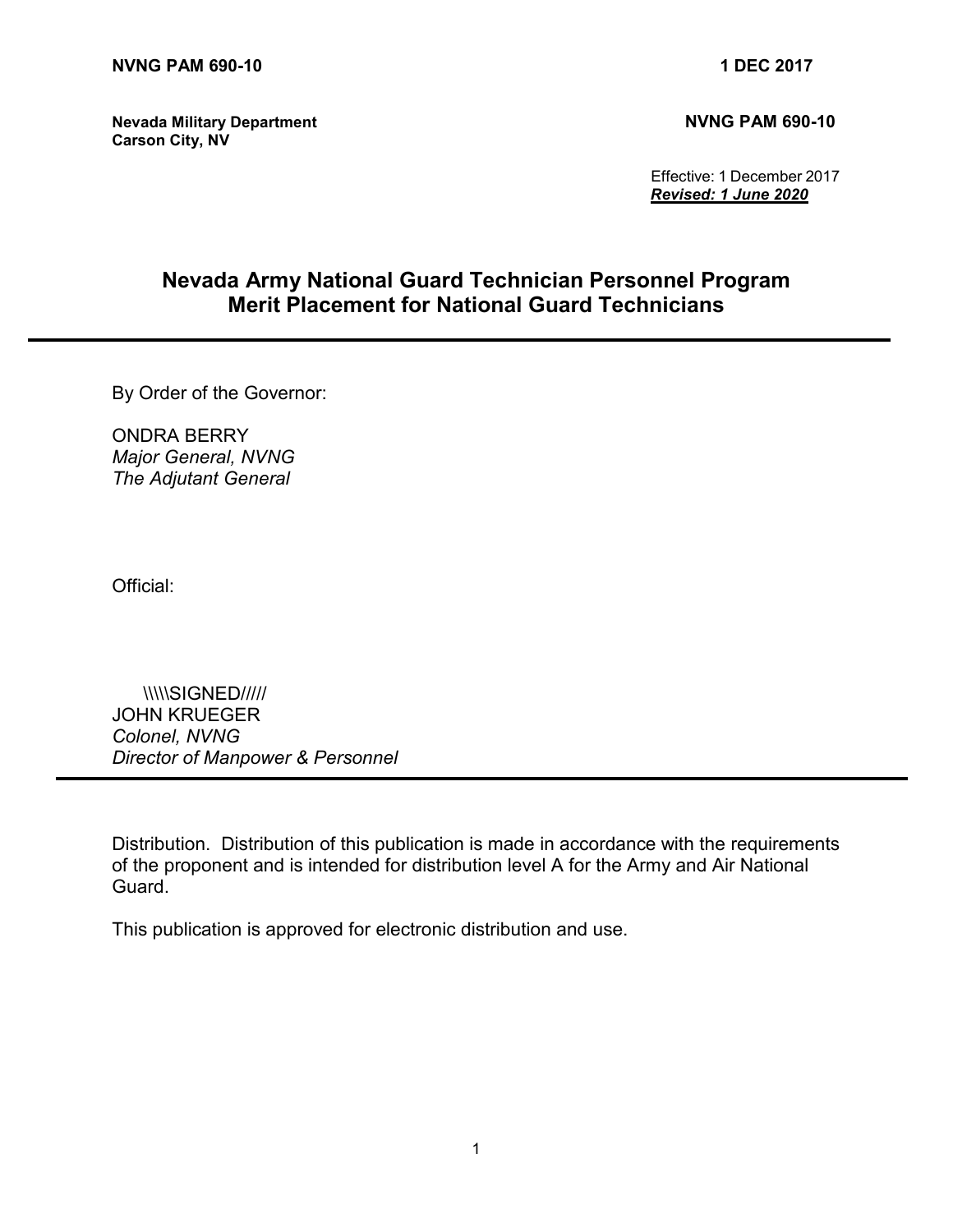#### **Nevada Military Department NVNG PAM 690-10 Carson City, NV**

#### **Technician Personnel**

#### **Merit Placement for Nevada National Guard Technicians**

**Summary.** This pamphlet provides policies, procedures and administration of the Merit Placement Program of the Nevada National Guard. The effective date of this pamphlet is 01 DEC 2017.

**Revision:** *This pamphlet has been revised effective 1 June 2020 and should be reviewed in its entirety*.

**Applicability.** This pamphlet applies to all federal technicians employed by the Nevada Army and Air National Guard, excepted and Non Dual Status.

**Suggested Improvements.** The proponent of this pamphlet is the Human Resource Office (NGNV-FT), State of Nevada Office of the Military. Users are invited to send comments and suggested improvements to State of Nevada Office of the Military, ATTN: Human Resources Office (NGNV-FT), 2460 Fairview Drive, Carson City, NV 89701-6807.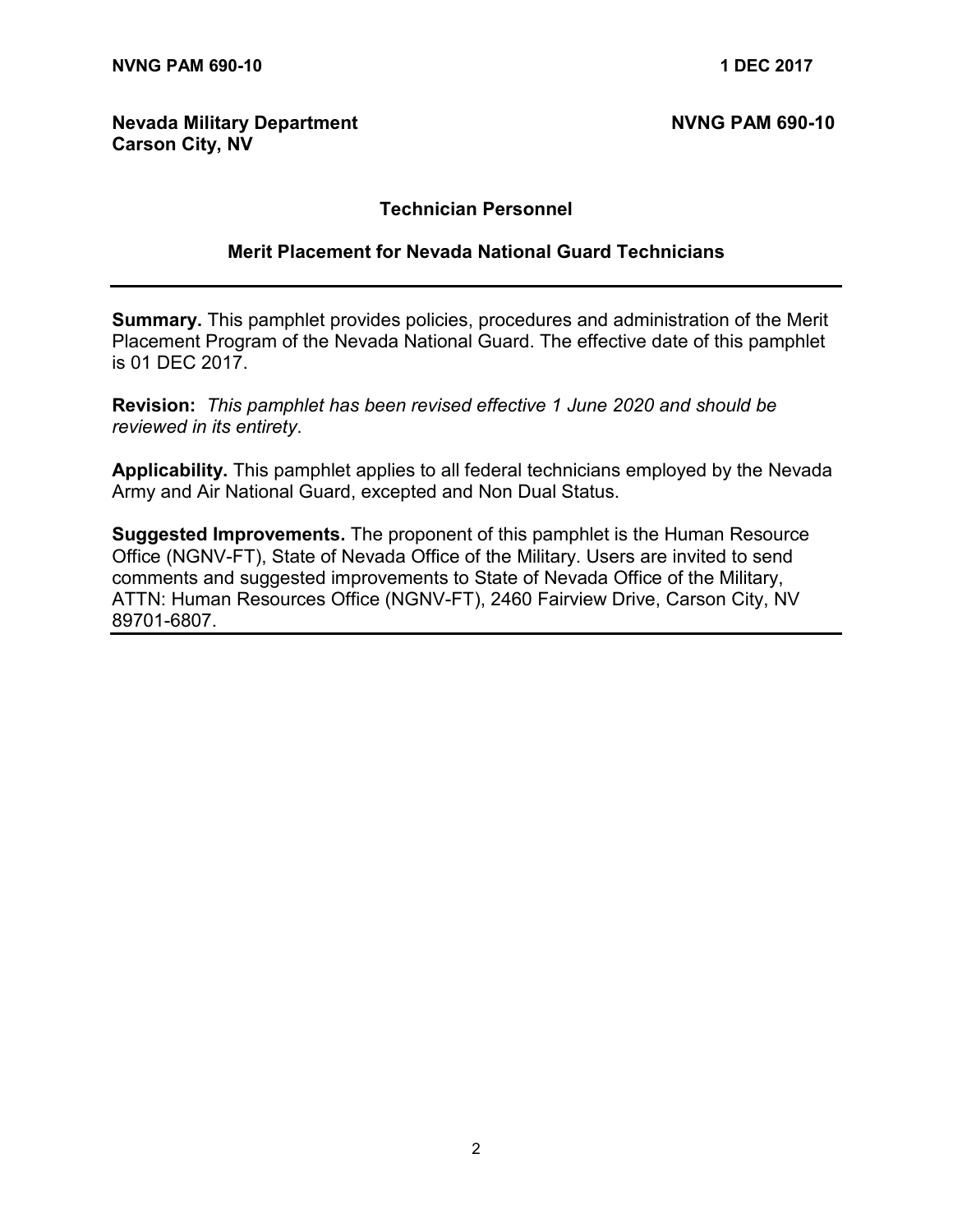#### **TABLE OF CONTENTS**

| <b>SUBJECT</b>                                                      | <b>PARA</b> | <b>PAGE</b>     |
|---------------------------------------------------------------------|-------------|-----------------|
|                                                                     |             |                 |
| Chapter 1 - General                                                 |             | 5               |
| Purpose                                                             | $1 - 1$     | $\overline{5}$  |
| Policy                                                              | $1 - 2$     | $\overline{5}$  |
| Scope                                                               | $1 - 3$     | 6               |
| Provisions                                                          |             | 6               |
| <b>Military Technicians</b>                                         |             | 8               |
| Veteran's Preference Programs for Title 5 NG Excepted Service       |             | 9               |
| Responsibilities                                                    | $1 - 7$     | 9               |
| <b>Management Rights</b>                                            | $1 - 8$     | 10              |
| Documentation and Reporting Requirements                            | $1 - 9$     | 10              |
|                                                                     |             |                 |
|                                                                     |             |                 |
| <b>Chapter 2 - Eligibility &amp; Qualifications</b>                 |             | 12              |
| <b>Mandatory Placement Actions</b>                                  | $2 - 1$     | 12              |
| <b>Placement Action Exemptions</b>                                  | $2 - 2$     | 12              |
| Priority Placement of Over-Graded Technicians                       | $2 - 3$     | 14              |
| <b>Temporary Appointments</b>                                       | $2 - 4$     | 15              |
| <b>Temporary Promotions</b>                                         | $2 - 5$     | 15              |
| Permanent Employees applying for Indefinite Positions               | $2 - 6$     | 16              |
| Detail to a Higher Graded Position                                  | $2 - 7$     | 17              |
| Uniformed Services Employment and Reemployment Rights act           | $2 - 8$     | 17              |
|                                                                     |             |                 |
| <b>Chapter 3 - Position Announcement and Application Procedures</b> |             | 18              |
| Application                                                         | $3 - 1$     | 18              |
| Request to Fill a Vacant Technician Position                        | $3 - 2$     | 18              |
| <b>Title 5 Technician Positions</b>                                 | $3 - 3$     | 19              |
| <b>Request to Advertise Technician Position</b>                     | $3 - 4$     | 19              |
| <b>Areas of Consideration</b>                                       | $3-5$       | 21              |
| <b>Job Advertisements/Announcements</b>                             | $3-6$       | 22              |
| Assessment                                                          | $3 - 7$     | $\overline{23}$ |
| <b>Numeric Value Groups</b>                                         | $3 - 8$     | 23              |
| Competitive Procedures and Candidate Evaluations for Title 5        | $3-9$       | 24              |
| <b>Resume Requirement</b>                                           | $3 - 10$    | 24              |
| <b>Minimum Qualification &amp; Date</b>                             | $3 - 11$    | 24              |
| <b>Job Related Criteria</b>                                         | $3 - 12$    | 24              |
| <b>Numeric Equitability</b>                                         | $3 - 13$    | 25              |
| <b>Developmental Positions</b>                                      | $3 - 14$    | 25              |
| <b>Application Procedures</b>                                       | $3 - 15$    | 25              |
| <b>Priority Placement</b>                                           | $3 - 16$    | 26              |
|                                                                     |             |                 |
| <b>Chapter 4 - Processing Applications</b>                          |             | 27              |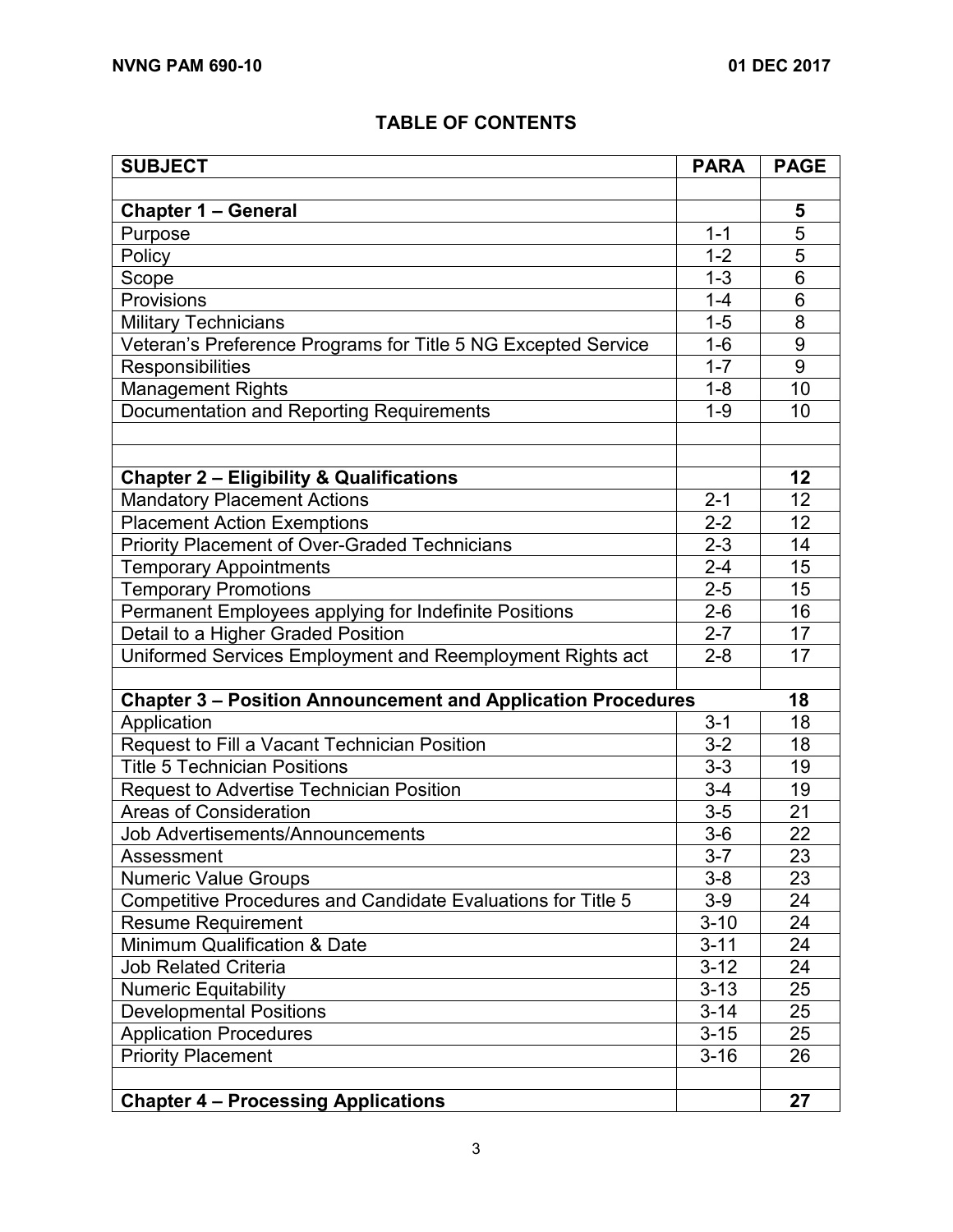| <b>Eligibility for Advertised Positions</b>                    |         | 27 |
|----------------------------------------------------------------|---------|----|
| <b>Military Grade Requirements</b>                             |         | 27 |
| <b>Selective Placement Factors</b>                             |         | 27 |
| <b>Conditions of Employment</b>                                |         | 28 |
| <b>Applicant Evaluation Procedures</b>                         |         | 28 |
| <b>Qualification Review Analysis (QRA)</b>                     |         | 29 |
|                                                                |         |    |
| <b>Chapter 5 - Referral and Selection Procedures</b>           |         | 30 |
| <b>Referral of Applicants</b>                                  | $5 - 1$ | 30 |
| Procedures for the Selecting Official                          | $5 - 2$ | 30 |
| Notification                                                   | $5-3$   | 33 |
| <b>Start Date</b>                                              | $5-4$   | 34 |
|                                                                |         |    |
| <b>Chapter 6 - Administration</b>                              |         | 35 |
| Recordkeeping                                                  | $6 - 1$ | 35 |
| <b>Record Retention</b>                                        | $6 - 2$ | 35 |
| Merit Placement Program Review                                 | $6 - 3$ | 35 |
| <b>Privacy Protection</b>                                      |         | 35 |
|                                                                |         |    |
| Chapter 7 - Key Staff Appointments for Only NG T32 Techs       |         | 37 |
|                                                                |         |    |
| <b>Chapter 8 - Corrective Actions and Grievance Complaints</b> |         | 38 |
| <b>Grievances and Complaints</b>                               | $8 - 1$ | 38 |
| <b>Corrective Actions</b>                                      | $8-2$   | 38 |
| <b>Violations</b>                                              | $8 - 3$ | 38 |
|                                                                |         |    |
| <b>Appendices</b>                                              |         |    |
| Glossary - Part I: Acronyms                                    | A(1)    | 40 |
| Glossary - Part II: Definitions                                |         | 41 |
| References                                                     |         | 46 |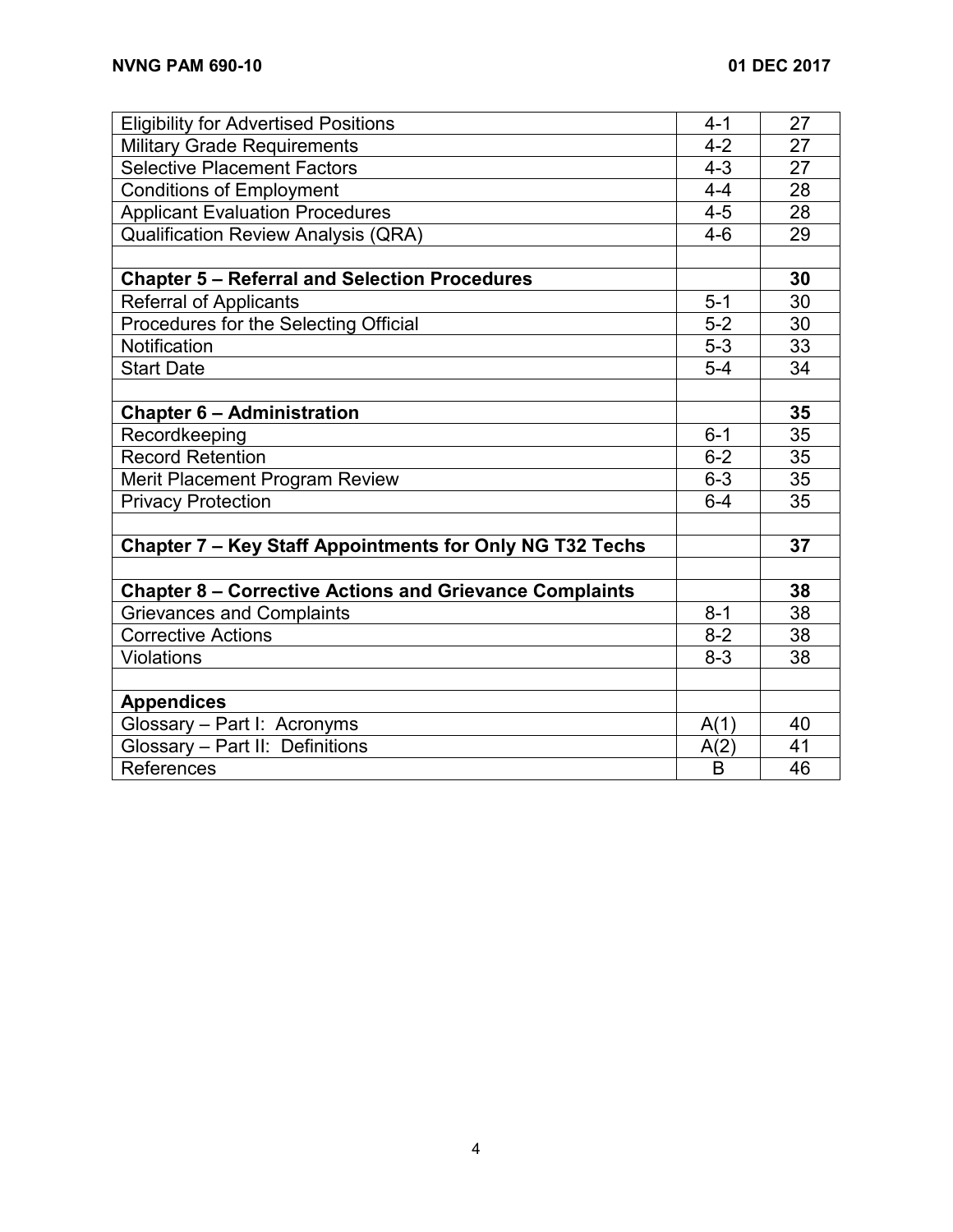#### **CHAPTER 1 – GENERAL**

#### **1-1. PURPOSE.**

- a. This plan implements the merit placement principles of Title 5 of the United States Code, sections 2301 and 2302, in accordance with regulatory guidance issued by the Office of Personnel Management, the Department of Defense and the National Guard Bureau for application in the placement and promotion of dual status technicians and Title 5 employees to positions authorized by Title 32 of the United States Code, section 709, in support of the Nevada Army and Air National Guard. Since the procedures contained in this plan are applicable to both the Army and Air National Guard, the general term Nevada National Guard will be used throughout the plan. This plan incorporates provisions of the current collective bargaining agreements, both Army and Air. Requirements of an approved collective bargaining agreement will take precedence over any conflicting provisions in this plan as applied to bargaining unit technicians.
- b. This plan incorporates and, where conflict exists, supersedes previous written guidance published by the Human Resources Office regarding merit promotion procedures.

**1-2. POLICY.** Policy. Actions taken under the Merit Promotion and Placement Plan, whether identification, qualification, evaluation, or selection of candidates or any other phase of the promotion and placement process, will be made without bias for any reason. Vacancies are filled by selection from among the best qualified candidates available, based on application of merit principles without regard to such factors as: political, religious, or labor organization affiliation or non-affiliation, marital status, race, color, sex (except where military requirements limit fill of the position), national origin, non-disqualifying physical disability, genetic information, or age; to ensure that qualified applicants receive equitable consideration for positions filled under competitive processes. Further understanding on hiring authority and employee status follows:

- a. The Department of Defense has determined that based on FY 2017 NDAA sections 1084 and 932, statutory authority is granted to NGB to convert dual status military technician positions to excepted service under section 2103 of Title 5, as well as make appointments under the same authority.
- b. Therefore, all incumbent personnel converting from Title 32 dual status to Title 5 will be converted to Excepted Service based on DoD determination and NGB guidance and interpretation of the above-cited legal authorities. Corrective actions, if required by law, will be made in accordance with applicable NGB and OPM regulations, legal authority, DoD determination and NGB guidance.
- c. Similarly, all Title 5 new hires will be advertised as Excepted Service based on DoD determination and NGB guidance and interpretation of the above-cited legal authorities. Corrective actions, if required by law, will be made in accordance with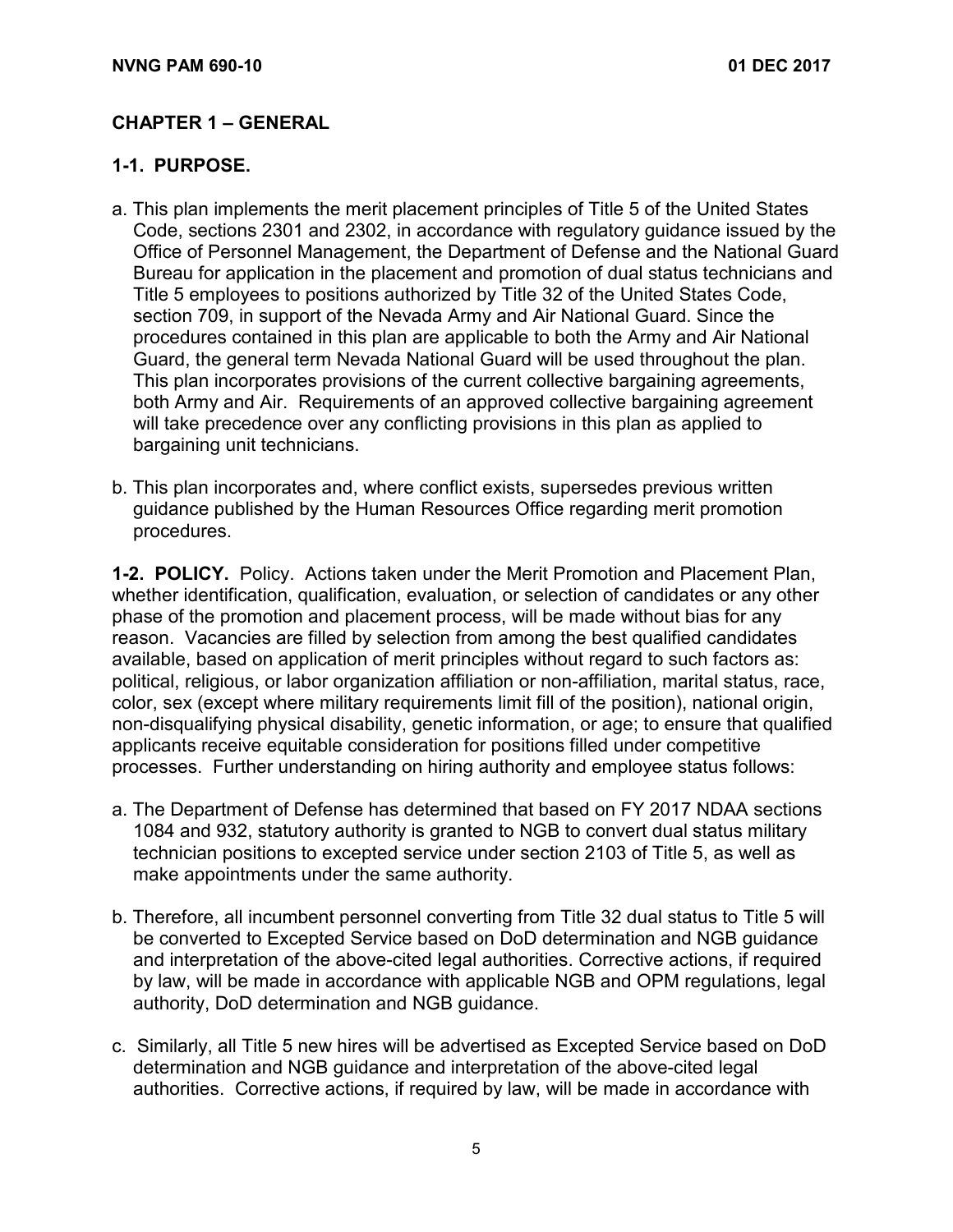applicable NGB and OPM regulations, legal authority, DoD determination and NGB guidance.

d. Technicians who are absent uniformed service or covered by workers compensation can be considered for promotion or any other incident or advantage of employment they may have been entitled to if not absent for uniformed service.

#### **1-3. SCOPE.**

- a. This plan covers rules and policies in regard to recruit and fill personnel actions using competitive procedures; or, for processing merit promotions; for processing management directed reassignments for all National Guard (NG) Title 32 (T32) Excepted Service Dual Status (DS) technicians and positions; current on-board NG Title 5 (T5) Competitive Service employees (formerly Non Dual Status) and Title 5 (T5) Excepted Service personnel and positions.
- b. Where provisions of this plan differ from negotiated labor agreements, the provisions of the negotiated agreements will apply. When provisions of this plan differ from changes in law or regulation, the changes in law or regulation will apply.
- c. Where this plan is silent, the flexibilities provided by regulation or guidance from higher authority are preserved.

#### **1-4. PROVISIONS:**

a. Alternative Hiring Opportunities.There are no authorized and allowed OPM, Service specific, or DoD special hiring provisions, such as Expedited Hiring Authority and Direct Hire Authority, for the NG T32 DS technician positions and NG T5 Excepted Service employee positions.

(1) Schedule A—This is the only authorized or allowed Expedited Hiring Authority, this applies for the T5 NG Excepted Service positions. Can be filled with or without competition. Applicants must have proff of disability documentation and meet all of the required qualifications for the position.

- b. Converted Positions. As current on-board T5 competitive service NG employees separate from their respective positions and the position becomes vacant , those positions are directly converted into T5 NG Excepted Service positions.
- c. Nepotism and Personal Favoritism. No official may, in recommending or selecting candidates for promotion, show or give preference to any candidate based upon factors not pertinent to the candidate's qualifications for performing work including personal friendship, kinship, or political connections. A management official may not appoint, employ, promote, or advance one of his/her relatives (by blood or marriage) to a position in his/her agency, nor may he/she advocate a relative for appointment, employment, promotion, or advancement in the agency. Likewise, an individual may not be appointed, employed, promoted, or advanced if the action was advocated by a management official who is serving in or exercising jurisdiction or control over the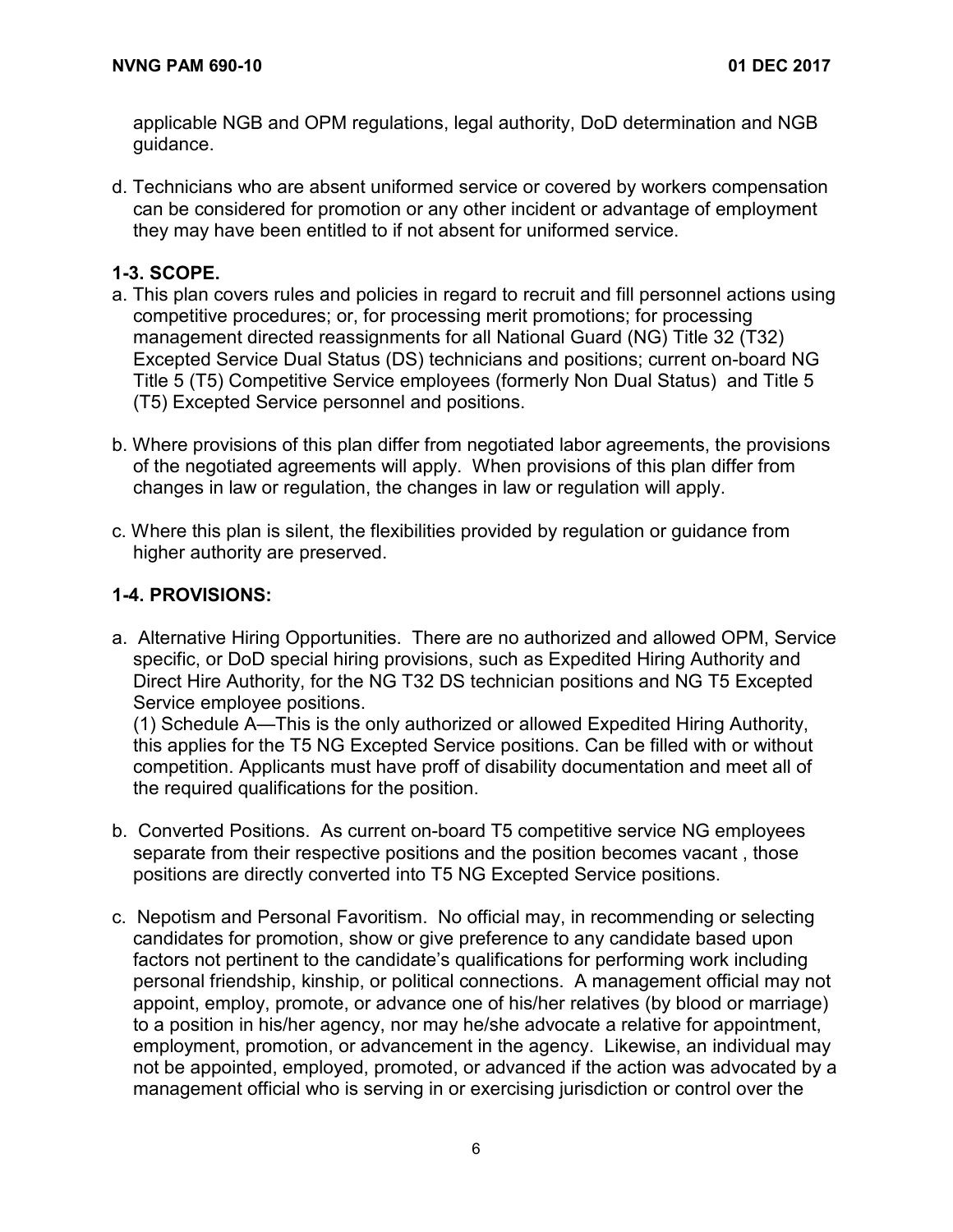agency and who is a relative of the individual. These provisions apply to all individuals in the rating, ranking, evaluating and/or selecting processes for action under this plan.

- d. Prohibited Personnel Practices. There are thirteen prohibited personnel practices, including reprisal for whistleblowing, which are defined by law [T5 United States Code, Section 2302(b)]. Generally stated, 2302(b) provides that any employee who has authority to take, direct others to take, recommend, or approve any personnel action, shall not, with respect to such authority:
	- (1) Discriminate against an employee or applicant based on race, color, religion, sex, national origin, age, handicapping condition, marital status, or political affiliation;
	- (2) Request or consider employment recommendations based on factors other than personal knowledge or records of job-related abilities or characteristics;
	- (3) Coerce the political activity of any person; or take any action as a reprisal for the refusal of a person to engage in such political activity;
	- (4) Deceive or willfully obstruct anyone from competing for employment;
	- (5) Influence anyone to withdraw from competition in an effort to improve or injure the employment prospects of any person;
	- (6) Give an unauthorized preference or advantage to anyone so as to improve or injure the employment prospects of any particular employee or applicant;
	- (7) Engage in nepotism (*i.e.*, hire, promote, or advocate the hiring or promotion of relatives);
	- (8) Engage in reprisal for whistleblowing generally, a person with personnel authority cannot take or fail to take a personnel action with respect to an employee or applicant because of a disclosure of information by the employee or applicant that he or she reasonably believes evidences a violation of a law, rule or regulation; gross mismanagement; gross waste of funds; an abuse of authority; or a substantial and specific danger to public health or safety. The prohibition does not apply, however, if the disclosure is barred by law or is specifically required by Executive Order to be kept secret in the interest of national defense or the conduct of foreign affairs, *except* when such a disclosure is made to the Special Counsel, the Inspector General, or a comparable agency official;
	- (9) Take or fail to take a personnel action against an employee or applicant for exercising an appeal, complaint, or grievance right; testifying for or assisting another in exercising such a right; cooperating with or disclosing information to the Special Counsel or to an Inspector General; or refusing to obey an order that would require the individual to violate a law;
	- (10) Discriminate based on personal conduct which is not job-related and does not adversely affect the on-the-job performance of an employee, applicant, or others;
	- (11) Knowingly take or fail to take, recommend, or approve a personnel action if taking or failing to take such an action would violate an applicable veterans' preference requirement;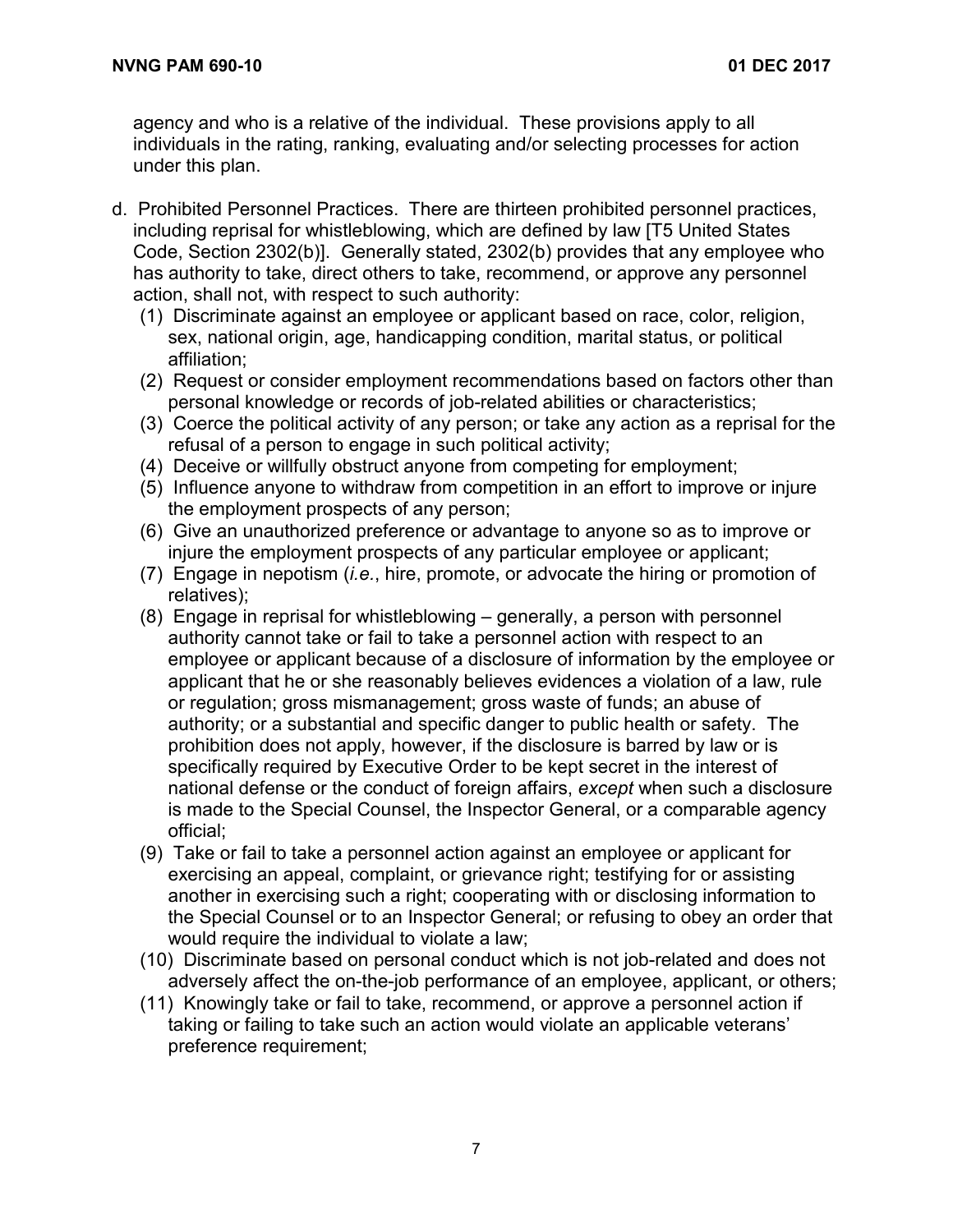- (12) Take or fail to take a personnel action, if taking or failing to take the action would violate any law, rule or regulation implementing or directly concerning merit system principles at 5 U.S.C. § 2301.
- (13) Implement or enforce any nondisclosure policy, form, or agreement, if such policy, form, or agreement does not contain the following statements:
- "These provisions are consistent with and do not supersede, conflict with, or otherwise alter the employee obligations, rights, or liabilities created by existing statute or Executive order relating to:
	- (a) Classified information;
	- (b) Communications to Congress;
	- (c) Reporting to an Inspector General of a violation of any law, rule, or regulation, or mismanagement, a gross waste of funds, an abuse of authority, or a substantial and specific danger to public health or safety; or,
	- (d) Any other whistleblower protection."
- "The definitions, requirements, obligations, rights, sanctions, and liabilities created by controlling Executive orders and statutory provisions are incorporated into this agreement and are controlling."
- **1-5. MILITARY TECHNICIANS:** A basic principle of the NG T 32 Excepted Service Military Technician Program is that only NG T32 occupy DS military technician employee positions.
- a. Requests to convert established/confirmed T32 NG Excepted Service technician positions to T5 NG employee positions, *post-conversion* of the percentage designated by law, must be identified by local functional management officials, coordinated with the JFHQ-State HRO. If the change will increase the current authorized T5 conversion percentage, must have TAG approval coordination with NGB-J1-TN.
- b. Requests and decisions are not influenced by the desires of the incumbent or potential candidates.
- c. NG T32 DS technicians and Title 5 Competitive employees may apply/compete for hire or be eligible for merit promotion considerations to advertised T5 Excepted Service NG employee vacant positions.
- d. NG T5 Competitive and Excepted Service employees may apply/compete for hire or merit promotion considerations to advertised T32 DS technician positions; however, to qualify, the candidates must meet the DS technician positions' series qualifications and must meet the positions' military compatibility requirements.
- e. Management Directed Reassignments (MDR) personnel processing actions are not authorized for the non-competitive placements of T32 NG DS Technicians into established T5 NG Employee positions; and are not authorized for the non competitive placements of T5 NG Employees into T32 NG DS Technician positions.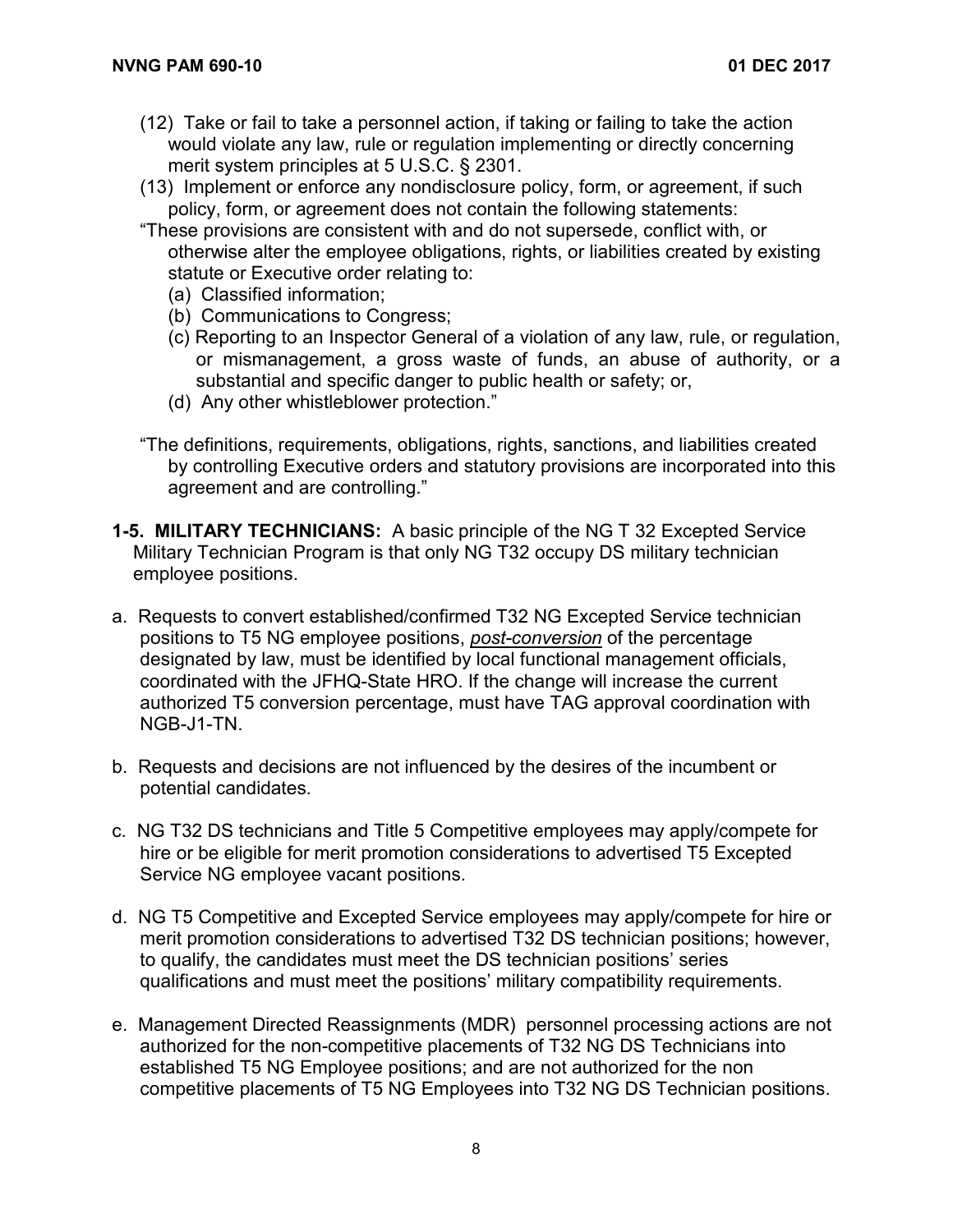#### **1-6. VETERAN'S PREFERENCE PROGRAMS FOR TITLE 5 NATIONAL GUARD EXCEPTED SERVICE POSITIONS**

- a. Hiring Authority References: 5 USC 3320, 5 CFR, and OPM Veteran Guide.
	- 1. How Veteran's Preference is determined for hiring purposes: OPM Veteran Guide, Delegating Examining Operations Handbook.

b**.** 5 CFR §335.106, Special selection procedures for T5 Excepted Service positions and veterans under merit promotion.Veterans preference will be considered for vacancies under merit promotion when an [agency](https://www.law.cornell.edu/definitions/index.php?width=840&height=800&iframe=true&def_id=aa6432c451712fb67001bd444491bc56&term_occur=1&term_src=Title:5:Chapter:I:Subchapter:B:Part:335:Subpart:A:335.106) accepts applications from individuals outside its own workforce.

#### **1-7. RESPONSIBILITIES.**

- a. The Adjutant General (TAG) is responsible for the employment and administration of NG T32 DS Technicians, NG T5 Competitive Service employees, and NG T5 Excepted Service employees. He or she will accomplish any personnel force management actions involving employment, appointments, promotions, reassignments, other internal placements, or external recruitment in accordance with guidance provided in this plan. The Adjutant General is the highest level of authority in the State of Nevada concerning the overall application of this plan.
- b. The Human Resources Officer (HRO) is directly responsible to TAG to ensure the requirements of this plan are properly administered. The HRO reviews and ensures that personnel actions are accomplished in accordance with statute, US Office of Personnel Management (OPM), Department of Defense (DoD), and NG manual/regulation/issuances, as well as terms of current negotiated bargaining agreements. Provides training, technical guidance, and staff assistance to managers and supervisors in carrying out responsibilities under this manual. Provides timely and efficient service and ensures all personnel actions processed are consistent with the provisions of this plan. Works with supervisors, performing job analysis to identify knowledge, skills, abilities, competencies or other requirements for the job and develops crediting plans. Ensures that all T32 DS Technicians, T5 Competitive Service employees, and T5 Excepted Service employees are entitled to placement or promotion, receive full and fair consideration; ensures appropriate treatment of candidates entitled to priority consideration (e.g., DoD Priority Placement Program (PPP), Employee Reemployment Priority List (ERPL), Retained Grade List, and Interagency Career Transition Assistance Plan (ICTAP). Maintains associated records for review.
- c. Classifiers, Staffers and SEEM will: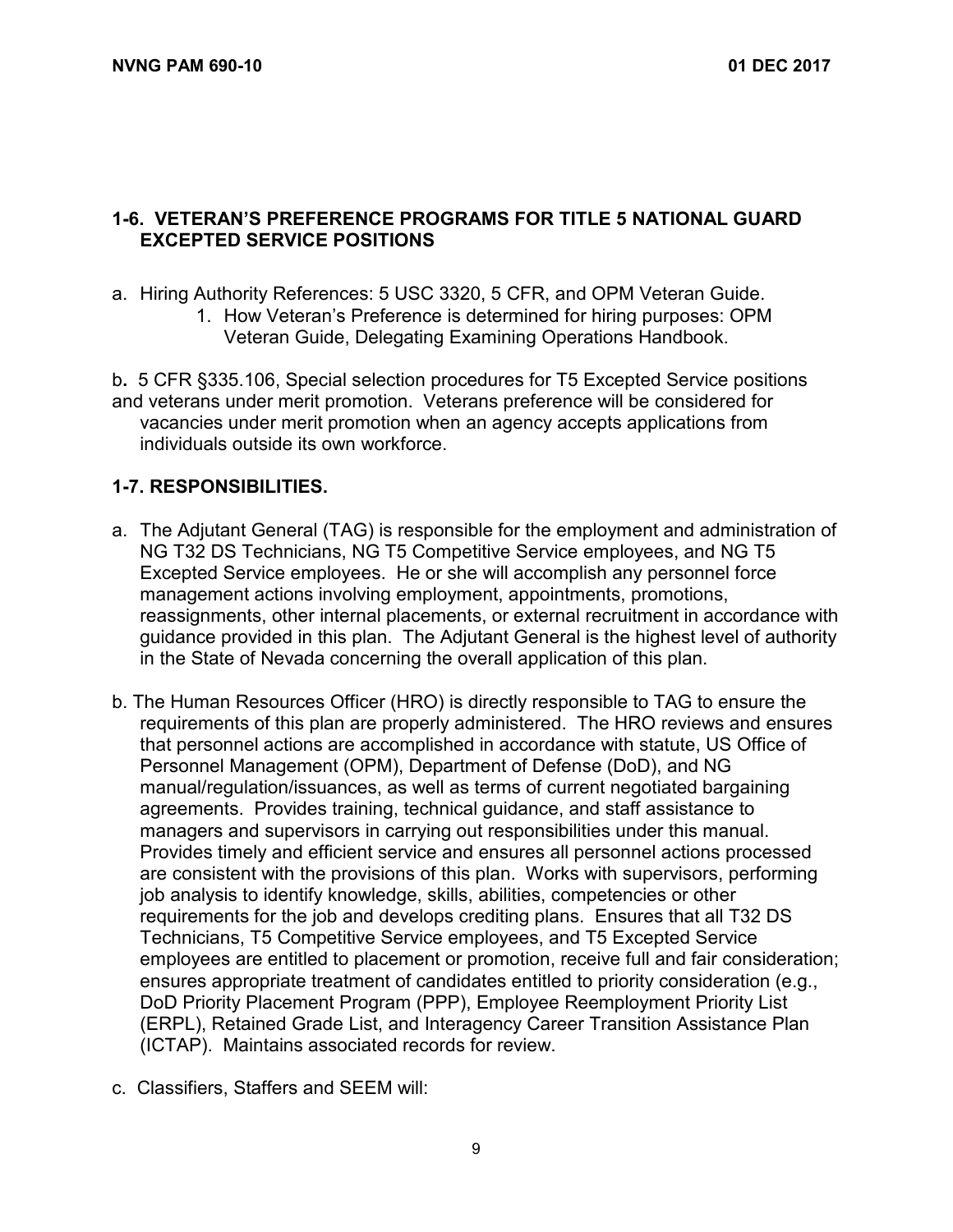- (1) Classifier will develop, with assistance of Manager/Supervisor, Statement of Differences (SOD) for multiple grade positions using the Position Description (PD) and grading standards.
- (2) Prior to advertisement, classifier will verify that the position is funded/authorized.
- (3) Classifier will verify what grade is authorized and provide guidance to the supervisor.
- (4) Staffer will determine initial qualification of applicants.
- (5) Staffer will work with the manager/supervisor in developing appropriate KSA statements and qualifying/disqualifying USAJOBs questions.
- (6) Staffer will provide necessary resources and guidance for USAJOBs and selection manager utilization.
- (7) SEEM compiles voluntary demographic information questionnaires and actions discrimination complaints as appropriate.
- c. Managers and Supervisors are responsible for complying with the requirements of this plan. They must evaluate T32 DS Technicians, T5 Competitive Service employees, and T5 Excepted Service employees fairly, objectively and in a timely manner; develop job-related evaluation criteria; and, determine appropriate evaluation methods in collaboration with the HRO prior to announcing the position. They will ensure that all T32 DS Technicians, T5 Competitive Service employees, and T5 Excepted Service employees have access to the State's NG Merit Plan and are fully informed of promotional opportunities and related requirements. They will work collaboratively with human resource representatives to ensure prompt posting of job opportunity announcements (JOAs) or vacancy announcements (VAs). If desired, they will promptly arrange for interviews of candidates referred for consideration. They will return referral certificates within scheduled time frames. Provide assistance to employees with the application process.
- d. NG T32 DS Technicians, NG T5 Competitive Service employees, and NG T5 Excepted Service employees are responsible for familiarizing themselves with the provisions of this plan, providing the HRO with current, timely, and accurate information about their qualifications, and submitting complete and timely application packages for positions. They will ensure their position appointments meet the applicable T32 DS Technician, T5 Competitive Service , or T5 Excepted Service requirements, such as, the military compatibility program requirements for T32 DS Technicians.

**1-8. MANAGEMENT RIGHTS:** Recognizing that it is essential to the mission of the NG that all positions are filled with the best qualified individuals available, management retains the right to:

- a. Select applicants from any appropriate source, as allowed by law and regulation.
- b. Select or non-select from among any group of qualified candidates, with certain exceptions pertaining to T5 NG Positions where Veteran's Preference rules apply.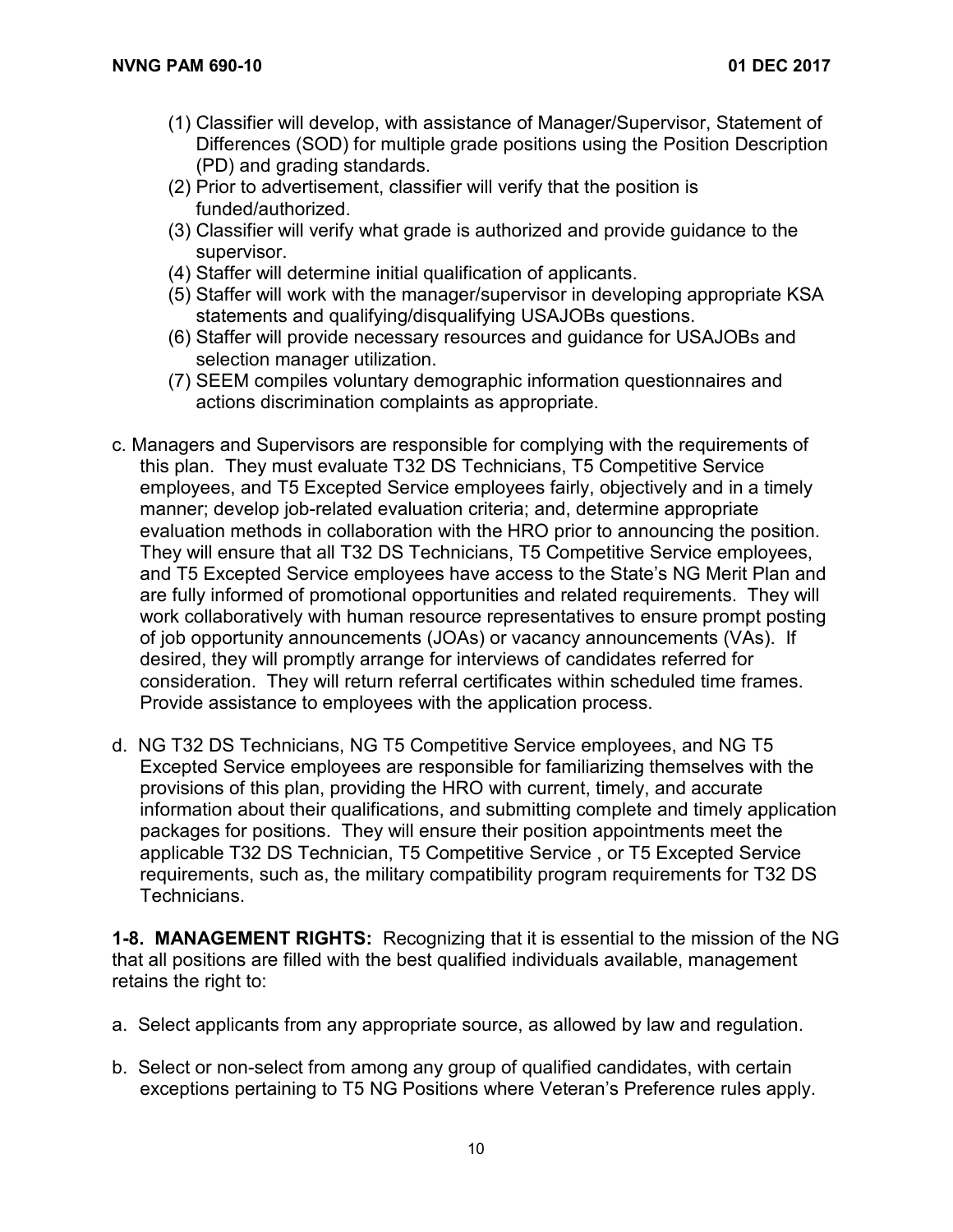- c. Submit pass-over requests of veteran preference qualified candidates for T5 NG Excepted Service Positions to HRO for TAG approval or endorsements to OPM for reconciliation; OPM's approval is only required for 30% or higher disabled Veterans.
	- (1) The HRO must initiate procedures as directed in the OPM Delegated Examining Operations Handbook, Chapter 6, Section D, *Object to an Eligible*.
	- (2) During this time period, the same advertised position remains vacant until the submitted pass-over request determination is resolved.

**1-9 DOCUMENTATION AND REPORTING REQUIREMENTS:** Documentation is maintained in accordance with the OPM and DoD reporting criteria.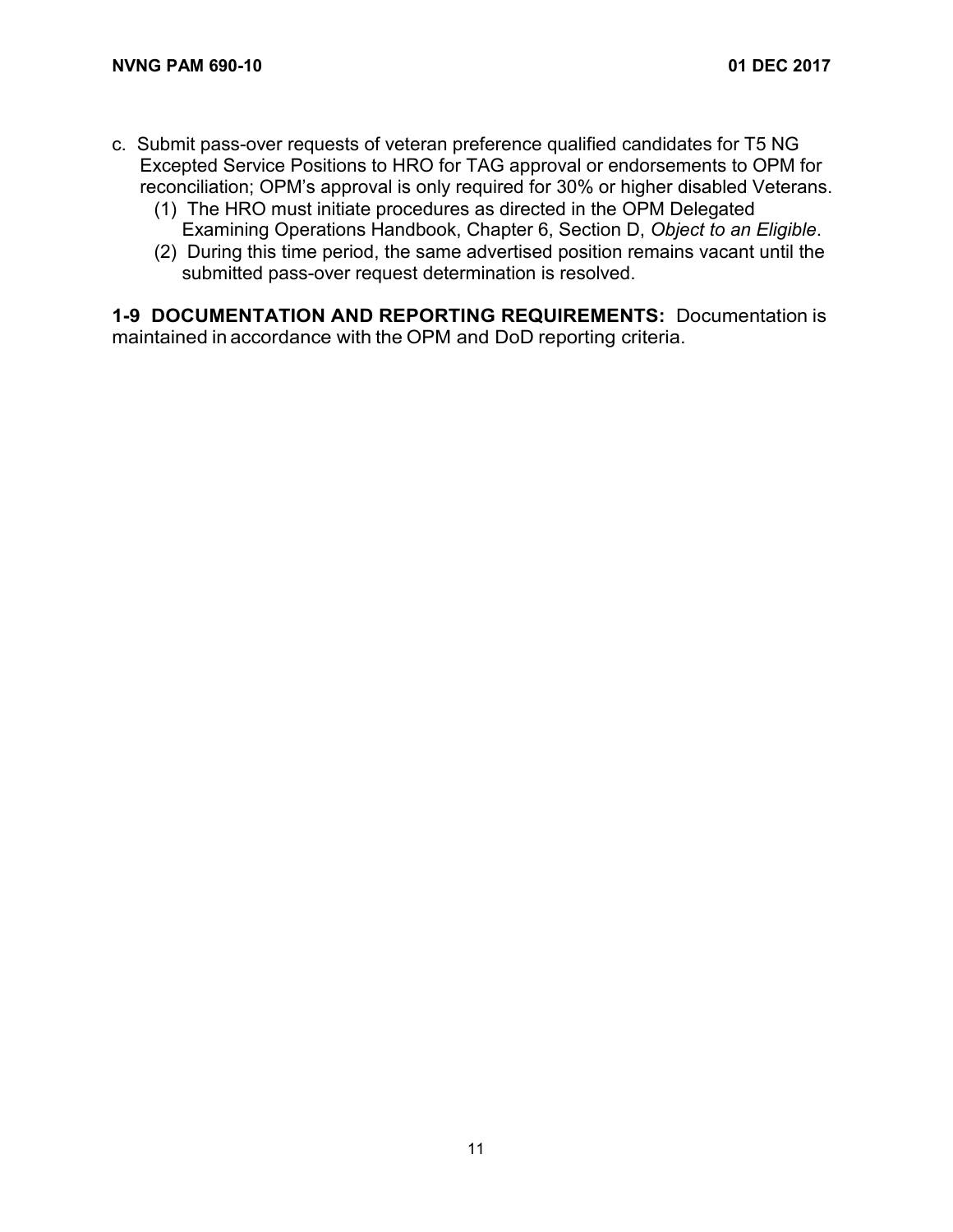#### **CHAPTER 2 - ELIGIBILITY - QUALIFICATION**

**2-1. MANDATORY PLACEMENT ACTIONS:** The following mandatory placement actions are accomplished in accordance with the competitive procedures of this plan:

- a. Permanent promotion to a higher-graded position or to a position with more promotion potential than any position previously held on a permanent basis.
- b. Reassignment or demotion to a position with more promotion potential than any position previously held on a permanent basis except as permitted by reduction in force regulations.
- c. Time-limited promotion for more than 120 days to a higher-graded position. Prior service during the preceding 12 months under noncompetitive time-limited promotions and non-competitive details to higher-graded positions count toward the 120 day total. A temporary promotion may be made permanent without further competition provided the temporary promotion was originally made under competitive procedures, and the fact that it may lead to a permanent promotion was made known to all potential candidates in the appropriate area of consideration.
- d. Detail of more than 120 days to a higher-graded position or to a position with greater promotion potential. Prior service during the preceding 12 months under non-competitive detail to higher-graded positions and non-competitive timelimited promotion counts toward the 120 day total.
- e. Transfer or reinstatement to a position at a higher grade or with more promotion potential than any previously held on a permanent basis.

**2-2 PLACEMENT ACTION EXEMPTIONS:** The personnel placement actions exempt from the competitive procedures of this plan.'

- a. Promotion resulting from the upgrading of a position without significant changes in duties and responsibilities, due to the issuance of a new classification standard or the correction of a classification error, as published by NGB-J1-TNC.
- b. Placements made during or in-lieu of a reduction-in-force (RIF) as permitted by governing regulations.
- c. Actions involving statutory, regulatory or administrative placement, to include actions directed by NGB, DoD, or OPM, arbitration decisions, court decisions, local settlements and discrimination complaint decisions.
- d. Career ladder promotion(s), e.g., a promotion without further competition of a employee who was appointed from a civil service register, by delegated examining authority by direct hire, by non-competitive appointment or non-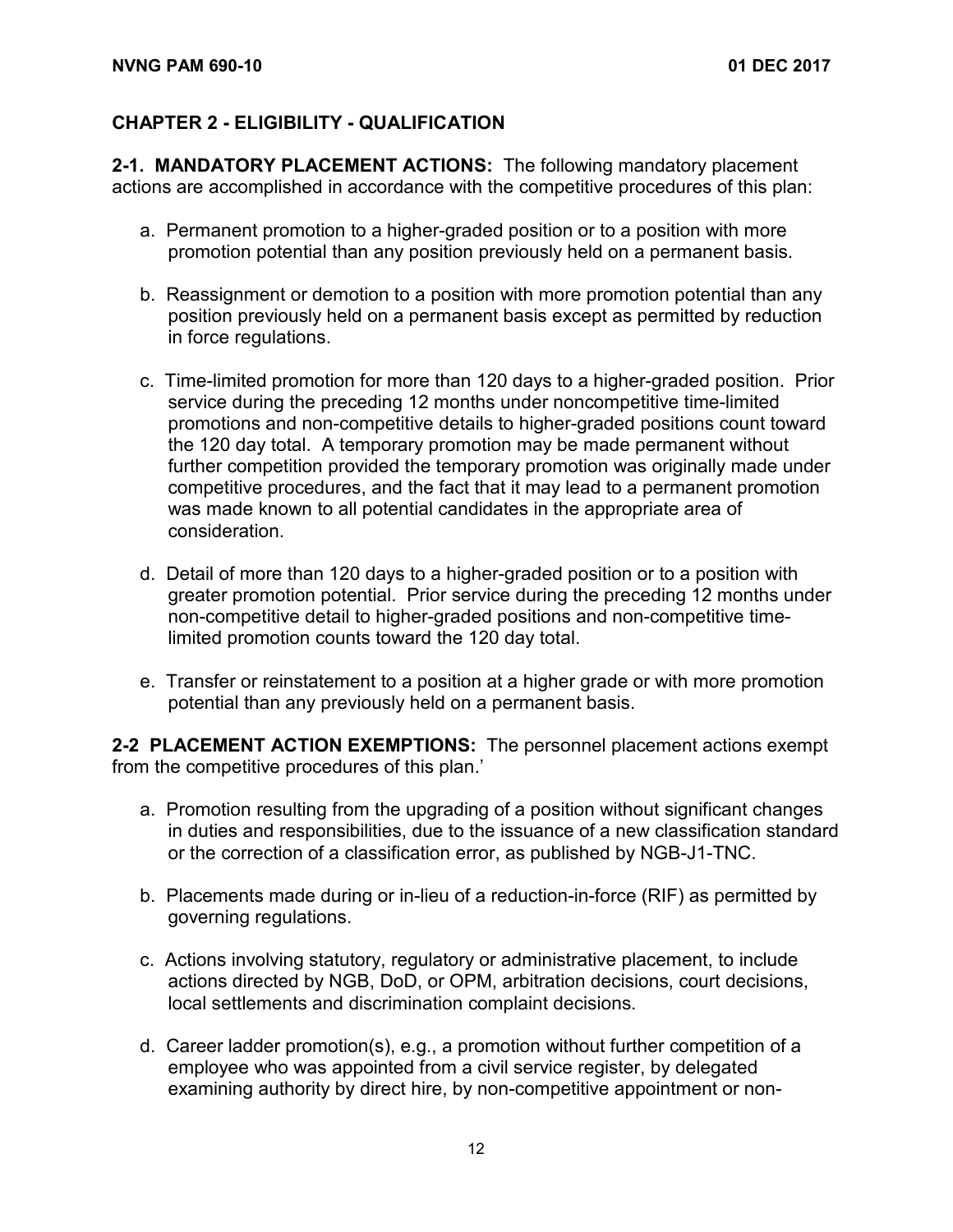competitive conversion, or under competitive procedures of this plan for an assignment intended to prepare the technician for the position being filled—the intent must be made as a matter of record and career ladders must be documented.

- e. Promotion to a grade previously held on a permanent basis, from which the technician was separated or demoted for other than performance or conduct reasons.
- f. Promotion, reassignment, demotion, transfer, reinstatement, or detail to a positionhaving no greater promotion potential than that of a position a technician currently holds or previously held on permanent basis, from which he/she was separated or demoted for other than performance or conduct reasons.
- g. A non-competitive promotion resulting when a employees position description is changed by NGB-J1-TNC as an amended PD; or, when the position description is abolished and replaced with new PD that is classified higher-grade because of additional duties and responsibilities that meets the criteria to be done noncompetitively.
- h. Temporary promotions of 120 days or less, with prior service during the preceding 12 months, under noncompetitive time-limited promotions and noncompetitive details to higher-grade positions count toward the 120 day total.
- i. Details to higher-graded positions or to positions with known promotion potential, of 120 days or less, during the preceding 12 months under noncompetitive details to higher grade positions and noncompetitive time-limited promotions, count toward the 120 day totals.
- j. Promotion or placement of a employee entitled to noncompetitive priority consideration as corrective action for failure to be given proper consideration under the requirements of this plan.
- k. If a employee fails to receive proper consideration under a previous recruitment (promotion or reassignment action), and the improper personnel action is allowed to stand, the technician is considered for the next appropriate and bona fide vacancy, i.e., at the same grade of the position previously denied and one for which the technician is fully qualified and available.
- l. An employee is entitled to only one consideration for each failure to receive proper consideration under this provision, unless otherwise directed. The selecting official is not required to select a technician referred under this provision.
- m. Placement of employees who have eligibility for special consideration for repromotion—these technicians are those who are receiving grade or pay retention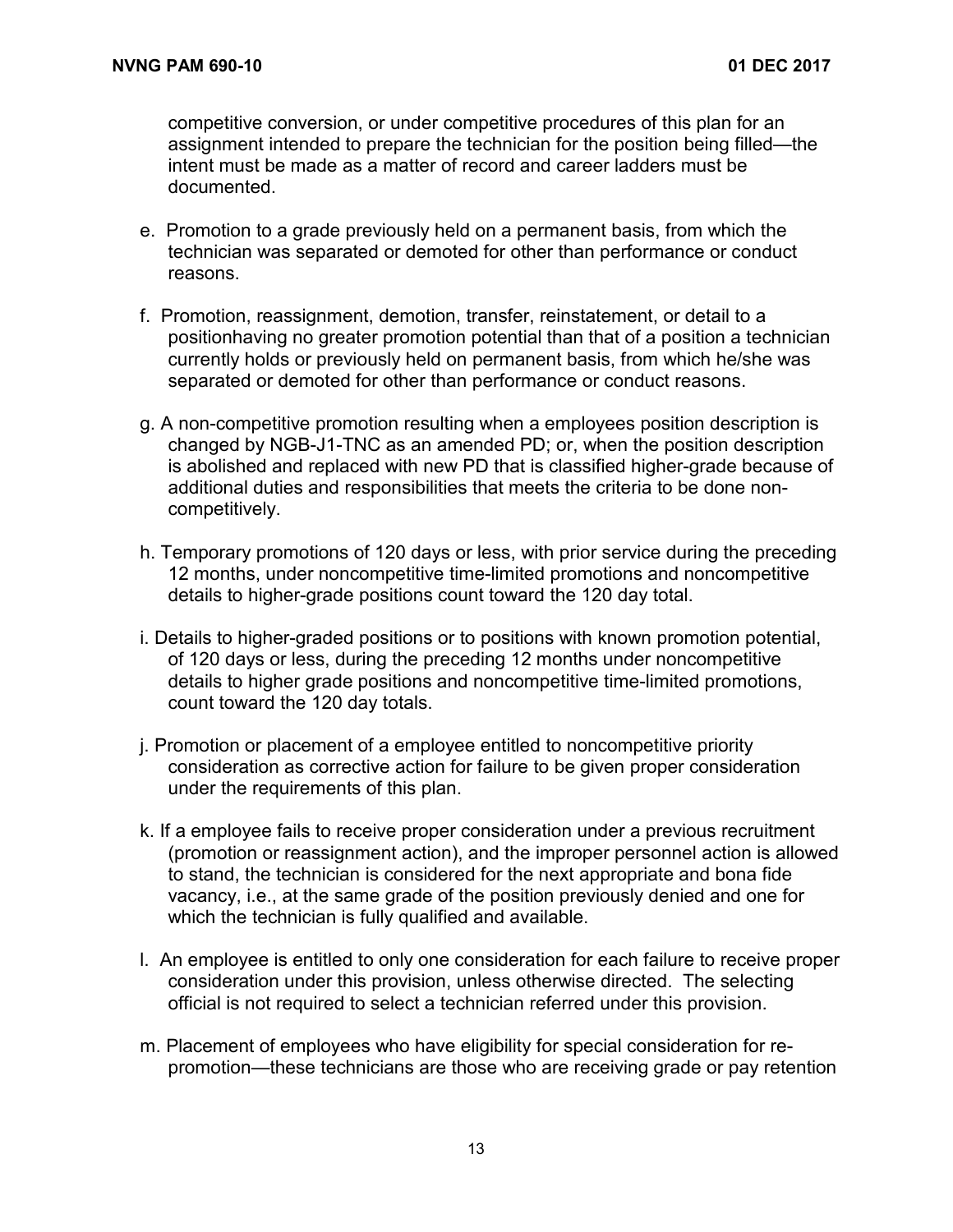due to involuntary placement in lower grade or declination of a functional transfer.

- 1. If fully qualified, they are referred to the selecting official for positions up to and including their former grade *before* a competitive referral list is issued.
- 2. The selecting official is not required to select a technician referred under this provision.
- 3. Declination of a valid offer at an intervening grade will terminate the technician's entitlement to re-promotion consideration at the grade level referred, but the technician will continue to receive special consideration for higher grades, up to and including that from which downgraded.
- n. Other types of actions not specified above which are permitted by regulation and are consistent with the spirit and intent of the merit principles delineated in T5, United States Code.

#### **2-3. PRIORITY PLACEMENT OF OVER-GRADED TECHNICIANS.**

- a. A technician demoted as a result of a reduction-in-force, reclassification or management directed change-to-lower grade (without personal cause) is entitled to re-promotion as a priority placement for a period of two (2) years. Consideration of a technician entitled to priority placement for re-promotion must precede efforts to fill the vacancy by other means, including merit promotion. The HRO will keep a roster of all technicians entitled to priority placement. Placement offers will be made according to retention roster standing, unless other procedures are agreed to by labor and management representatives and certified by HRO. These technicians will be afforded priority placement as outlined below:
- b. If a vacancy of equal or intervening grade occurs within the commuting area for which a technician in retained grade status is fully qualified, the technician will be offered the position. The technician must meet the full technician qualifications (and military requirements if dual status) for the position. The priority placement offer will be made by the HRO in writing with a requirement for a response within five business days from receipt of the offer. Grade and pay retention will be terminated if the technician refuses an offer of a position equal to the technician's retained grade. The technician must accept/decline the offer in writing. Failure to reply to an offer within the suspense period will constitute a declination of the offer.
- c. If a vacancy occurs and there are no qualified, retained-grade eligible technicians within the commuting area, the position will be offered to qualified, retained-grade eligible technicians outside the commuting area before any other placement action. If a qualified, retained-grade technician refuses the offer of a position outside his/her commuting area, grade and pay retention will continue if otherwise eligible.
- d. The HRO will notify technicians when they have been considered for priority placement but do not meet the qualification requirements for the position.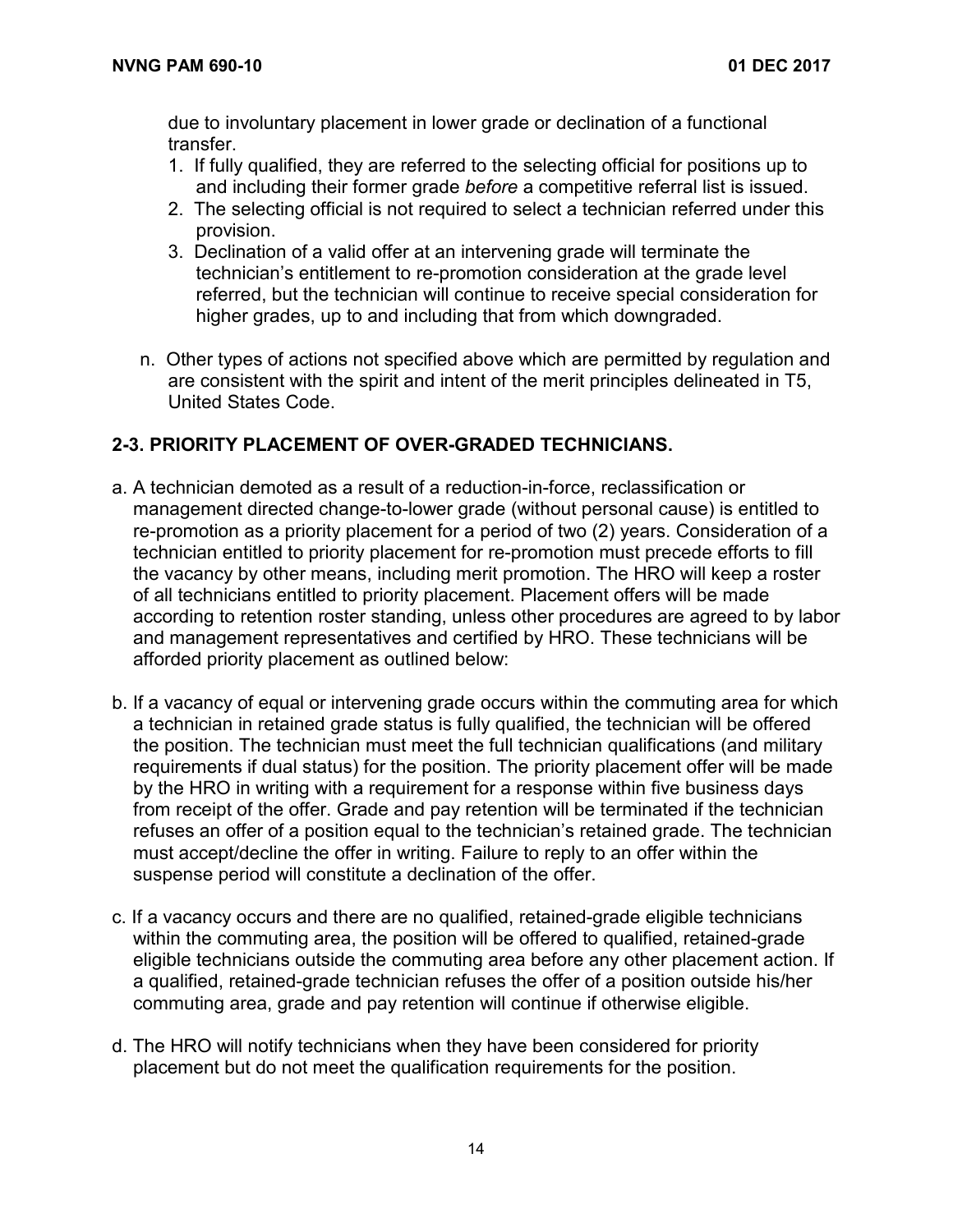#### **2-4. TEMPORARY APPOINTMENTS**

a. NG T32 DS Technician Temporary Appointments (Not To Exceed - NTE). A temporary appointment is authorized outside competitive procedures if the duration of the appointment is not to exceed one year (12 months from the date hired Tenure "0"). Selections for temporary appointments must meet the qualifications for the position and at the grade level for which employed.

1. Temporary appointments for short periods of time are generally filled at the full performance level.

2. Temporary (NTE) appointments may be terminated with no notice when the position or the employee's services are no longer needed.

3. A temporary appointment (NTE) does not confer permanent status.

- b. NG T32 DS Technician and NG T5 Employee Temporary Appointments greater than 12 months. Temporary appointments based on indefinite tenure ("3") is used when there are needs for the position to accomplish special projects.
	- 1. Competitive procedures are always applied when filling positions as temporary appointments with indefinite tenures.
	- 2. A temporary appointment with indefinite tenure does not confer permanent status unless identified in the advertisement.
	- 3. Temporary appointments with indefinite tenures are terminated when the positions and/or the employees' services are no longer required.
	- 4. All temporary appointments with indefinite tenure terminations require thirty (30) day written notifications by the HRO to the employees.
	- 5. Temporary appointments with indefinite tenure employees may be promoted, reassigned, or changed to a lower grade with competition to other positions.

c. NG T5 Employee Temporary Appointments NTE. A Temporary appointment with a NTE date of 12 months or less. All NG T5 Employee Temporary Appointments must follow competitive procedures.

#### **2-5 TEMPORARY PROMOTIONS**

- a. Generally, a temporary promotion is the appropriate way to meet a situation requiring the temporary service of a technician in a higher graded position. Promoting a technician recognizes the increased responsibility and properly compensates him or her for the work being performed.
- b. Uses of a temporary promotion.

1. When management needs the duties of an established higher-graded position performed for a period of 30 days or more.

- 2. Temporary promotions are appropriate when:
	- (a) Essential work must be accomplished while the incumbent technician is absent at management's request; for example, detailed or attending school.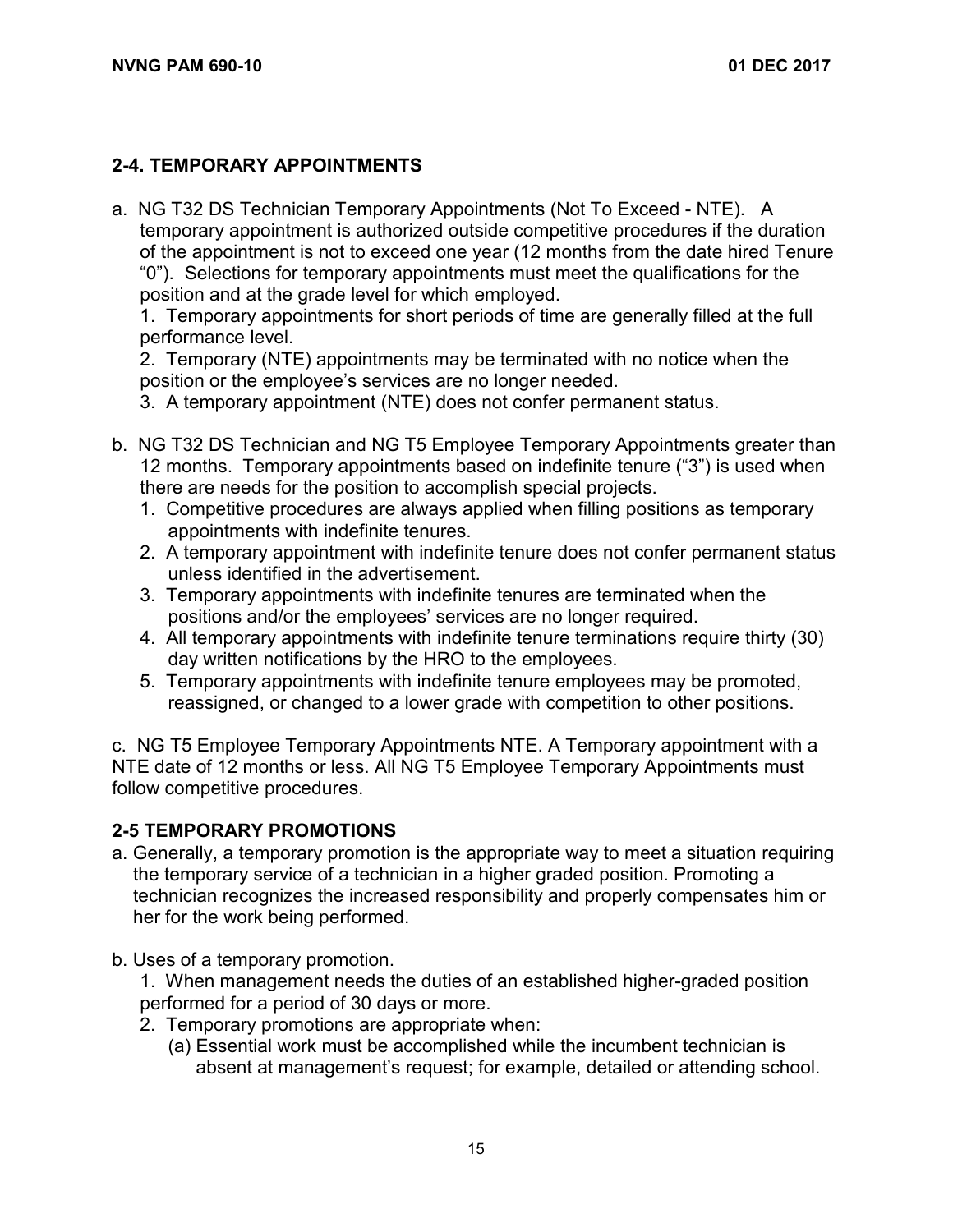- (b) Essential work must be accomplished while the incumbent technician is on extended leave (military duty, personal leave of absence, sick leave, etc.).
- (c) A position must be filled that has been obligated for a technician who is performing military service and is expected to return.
- (d) Essential duties of a position vacated by a technician who has been promoted temporarily must be performed.
- c. In accordance with 5 CFR 335.102, competition is not required for temporary promotions of 120 days or less. Competitive vacancy announcement procedures will be used when the temporary promotion is planned to be in excess of 120 days (including prior time served in detail to the higher graded position or temporary promotion during the preceding 12 months).
- d. If a promotion is filled as a temporary promotion with the possibility that the promotion could become permanent, the position will be advertised for competitive fill and the fact that the temporary action may lead to a permanent promotion must be made known to all potential applicants.
- e. A technician selected for a temporary promotion must be given advance notice of the conditions and circumstances on which the promotion is granted. Before the temporary promotion is made effective, the selected technician must be provided the following:
	- 1. Explanation of why the promotion is temporary;
	- 2. Identification of the expected length of the promotion, and an advisory that it may be terminated at any time if management determines the services are no longer needed,
	- 3. Right to return to his/her current position when the temporary promotion ends, and;
	- 4. The circumstances under which the promotion can become permanent, if applicable.
- f. Documentation of notice of these conditions will be acknowledged as received and understood by the signature of the technician to be promoted on the reverse side of the SF52 provided to the Human Resource Office requesting the temporary promotion.

g. Temporary promotions from non-supervisory to supervisory positions must be coordinated with HRO and labor.

#### **2-6. PERMANENT EMPLOYEES APPLYING FOR INDEFINITE POSITIONS**

(1) Permanent employees who apply for and accept an indefinite position, do so on a voluntary basis and do not have return rights to their formerly held position.An indefinite appointment does not confer permanent status. Selectees for indefinite appointments must be informed, in advance, of the conditions of the indefinite appointment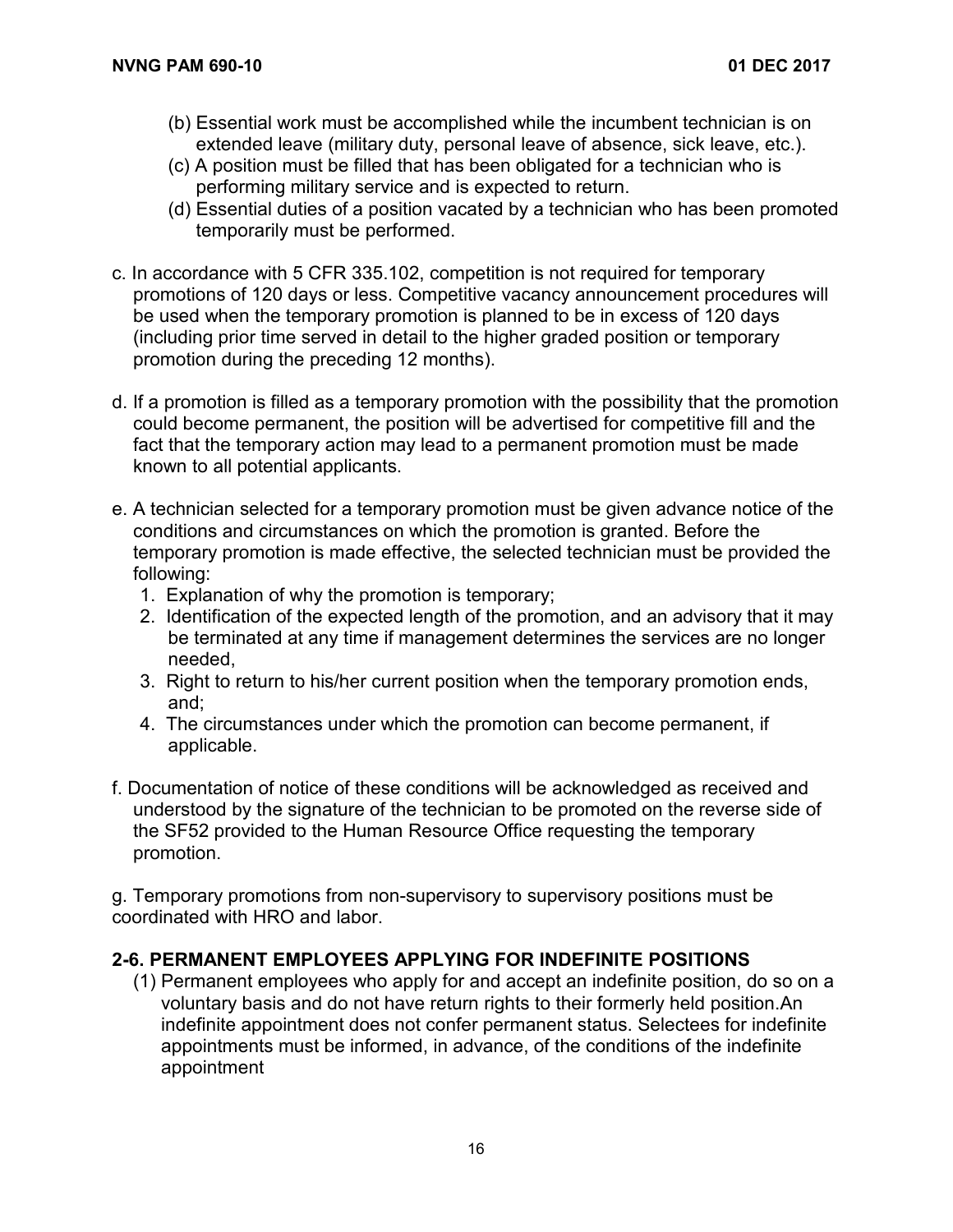#### **2-7. DETAIL TO A HIGHER GRADED POSITION.**

- a. Details to a higher grade are discouraged. Short term supervisory absences should indicate either a temporary promotion or those duties should go to the next level of supervision. If necessary, details to a higher grade may be used when the assignment is for 30 days or less, or the full range of duties of the higher graded position will not be performed. For periods longer than 30 days Technicians should be temporarily promoted after coordination with the Human Resources Office. Employees should not be detailed from non-supervisory to supervisory positions.
- b. All detail assignments one work day or longer will be recorded by the supervisor on the technician's Supervisor's Record Brief (previously the NGB Form 904-1) and may be initialed by the employee, or a SF 52. Details in excess of 30 days will be processed on Standard Form 52, "Request for Personnel Action," and maintained in the individual's Official Personnel File.

#### **2-8. UNIFORMED SERVICES EMPLOYMENT AND REEMPLOYMENT RIGHTS ACT.**

- a. USERRA protects the job rights of employees who voluntarily or involuntarily leave employment positions to perform service in the uniformed services. USERRA prohibits employers from discriminating against members of the uniformed services.
- b. In accordance with Title 20, Chapter IX, §1002.32, An employee who has been absent from a position of employment by reason of service in the uniformed services will be eligible for reemployment under USERRA by meeting the following criteria:
	- 1. The employer had advance notice of the employee's service;
	- 2. The employee has five years or less of cumulative service in the uniformed serfvices in his or her employment relationship with a particular employer;
	- 3. The employee timely returns to work or applies for reemployment; and,
	- 4. The employee has not been separated from service with a disqualifying discharge or under other than honorable conditions
- c. In accordance with Title 20, Chapter IX, subsection 1002.7(a), "USERRA establishes a floor, not a ceiling, for the employment and reemployment rights and benefits of those it protects."
- d. Employees with five years or less of cumulative service, who provided notice and request restoration in the specified time frame according to the length of their orders, will have will have reemployment rights according to USERRA. The employee will be entitled to their position previously held and or a like position if already filled.
- e. If Employees who have more than five years of cumulative service or did not provide notice or request restoration in the correct time frame will not have reemployment rights. The employee may be returned if it is in the best interest of the Nevada National Guard without regard to the same grade level , job or duty location.

### **CHAPTER 3 - POSITION ANNOUNCEMENT AND APPLICATION PROCEDURES**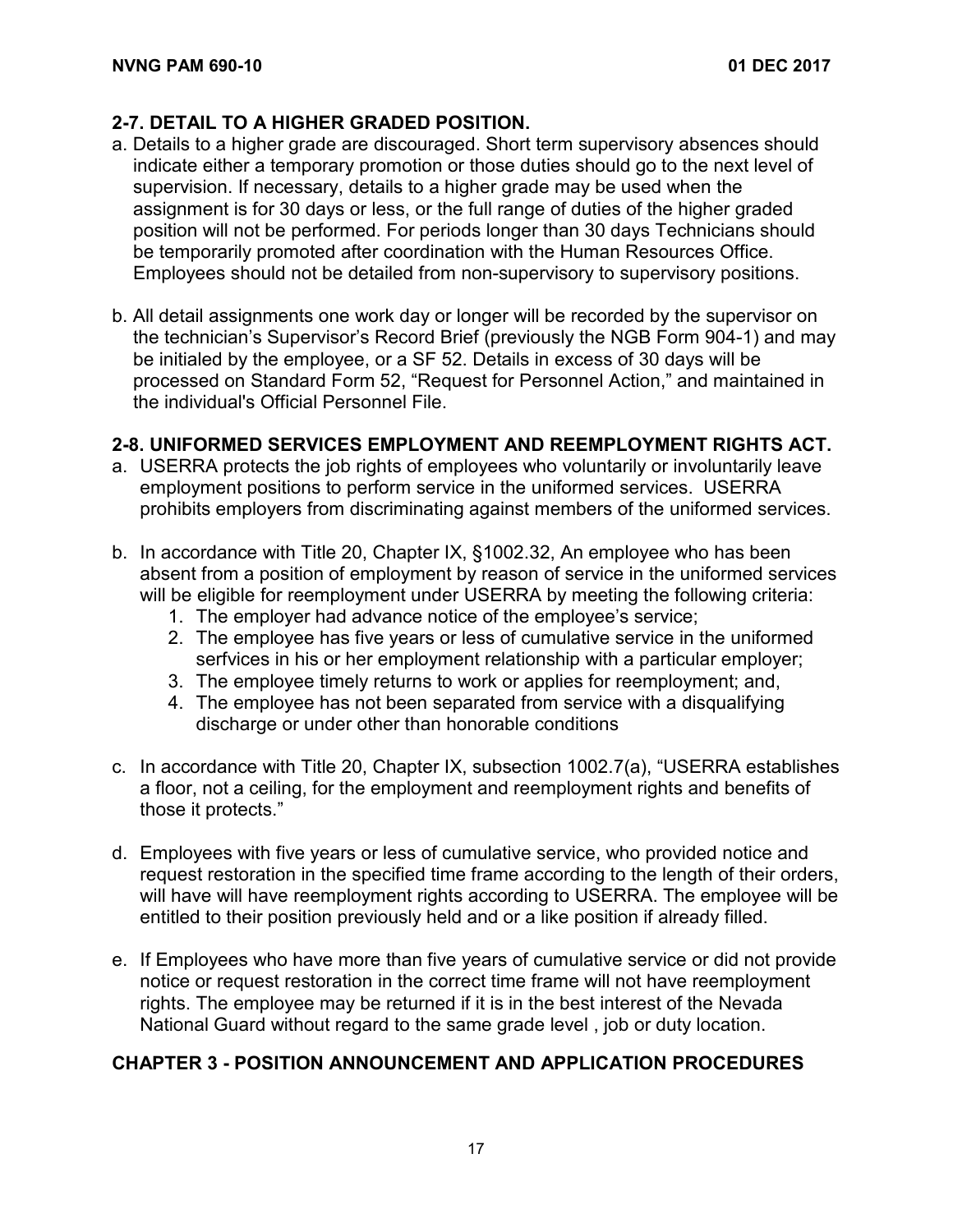**3-1. APPLICATION.** The procedures of this chapter will be used in filling all technician positions, unless:

a. An exception to competition as identified in Paragraph 2-2 is appropriate, or

b. The position has been identified as a "Key Staff" position subject to the alternate certification procedures outlined in Chapter 7.

#### **3-2 REQUEST TO FILL A VACANT TECHNICIAN POSITION.**

- a. All requests to fill technician positions must be initiated by or submitted through the appropriate selecting official to the Human Resource Office. Each request will require completion of the Standard Form 52 or NVMD 52, "Request for Personnel Action". The requesting official (selecting official) will initiate the form 52 in accordance with instructions outlined in Appendix A.
- b. If the position has the capability of being filled by either a dual-status or Title 5 technician, the type of appointment requested must be specified. The availability of Title 5 authorizations must be pre-coordinated with the Human Resource Office if that type of appointment is desired.
- c. Request for temporary limited employment will be accompanied by a detailed justification clearly identifying the basis for requesting a temporary appointment.
	- 1. A temporary "Not to Exceed" (NTE) appointment may be made outside competitive procedures if the appointment will not exceed one year. Selections for temporary appointments must meet the minimum qualifications for the position at the grade for which the appointee is employed.
		- (a) A temporary NTE position may or may not be advertised.
		- (b) A temporary (NTE) appointment does not confer permanent status. Temporary (NTE) appointments may be terminated with no notice when the position or the employee's services are no longer needed.
	- 2. An indefinite appointment will be used when there is a need to fill a position expected to extend beyond one year, but the position is not available to be hired permanently. Normally this occurs when the position incumbent is on a leave-ofabsence for duty in the uniform service.
	- 3. Competitive procedures must be used when filling a position on an indefinite basis unless there is an exception to competition as identified in paragraph 2-1. Competitively bid indefinite positions may be converted to permanent appointments if a permanent vacancy occurs.
	- 4. An indefinite appointment does not confer permanent status. Indefinite appointments may be terminated when the position or the employee's services are no longer required with a written notice from the HRO providing a minimum of 30 days notice of termination, as well a notice of their eligibility to MSPB rights.

#### **3-3. TITLE 5 POSITIONS.**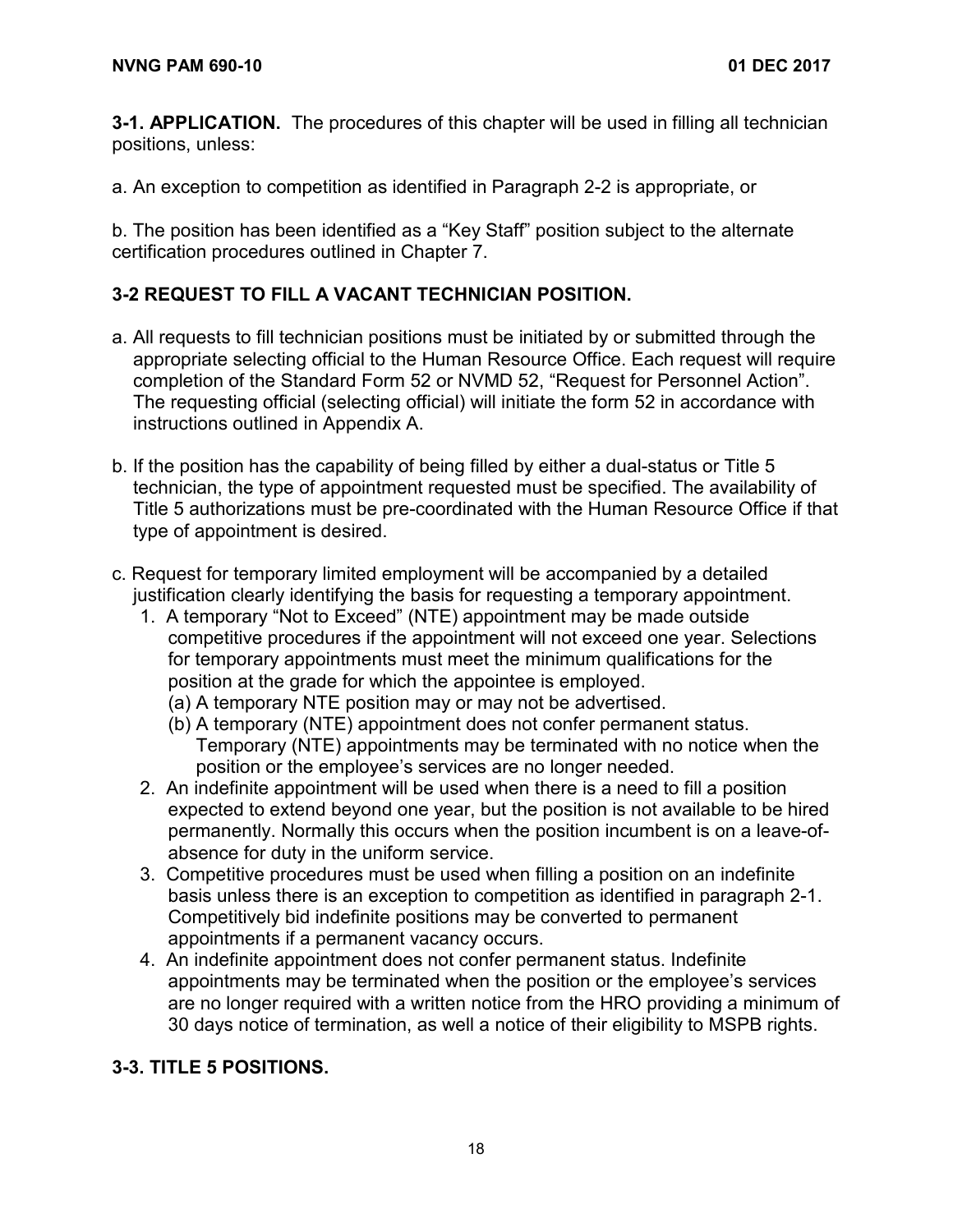- a. It is the policy of the NVNG that T5 positions be filled with the best qualified individuals, that veteran's preference is credited and applied correctly, and that all employees have an opportunity to advance to their full potential. The following provisions apply to the T5 process:
	- 1. All T5 announcements are subject to PPP procedures and requirements. If a well qualified candidate is on a PPP list, all recruiting actions will stop and the HRO will notify the selecting official. A well qualified candidate referred through PPP must be selected.
	- 2. All T5 announcements must be announced and competed for, to include temporary and time-limited positions (e.g. indefinite). Exceptions to T5 competition includes Emergency Hire appointments referenced in paragraph b of this section. All GS-12 and above must be advertised nationwide, exception to this policy may only be granted through coordination with the HRO office and TAG approval.
	- 3. Title 5 vacancy announcements will only be announced based upon collective bargaining agreements with exceptions based upon concurrence with labor organizations.
		- a. AOC I (Internal) Current Nevada National Guard employees: Current NVNG federal employees (T5) within the Nevada National Guard (Both Air and Army National Guard) are eligible to apply. *Internal vacancy announcements are NOT subject to veterans' preference.*
		- b. AOC II (Internal) Current Nevada National Guard members both Army and Air National Guard. (This area will include ALL NVNG members to include T5 employees, T32 Technicians, AGR's, as well as M-Day/Traditional members. *Internal vacancy announcements are NOT subject to veterans' preference.*
		- c. AOC IV (External) Federal employees, US Citizens, Reemployment Eligibles: US citizens including, current NVNG employees/technicians, are eligible to apply. External vacancy announcements are subject to veteran's preference.
	- 4. Title 5 positions may be filled using the procedures in 3-4 of this document.
- b. Title 5 Emergency Hire Appointments may be made IAW 5 CFR 213.104 using the procedures in 3-2 of this document. Such appointments are temporary in nature and require close coordination with the HRO. Emergency Hires must be made in lieu of a Technician mobilized or deployed in support of Contingency Operations.
- **3-4. REQUEST TO ADVERTISE TECHNICIAN POSITION** Requests to advertise technician positions must be initiated by or submitted through the appropriate selecting official to the Human Resource Office. Each request will require the completion of NVHRO 335-1 "Request to Advertise Technician Position". Section II of the NVHRO 335-1 covers the Job Analysis.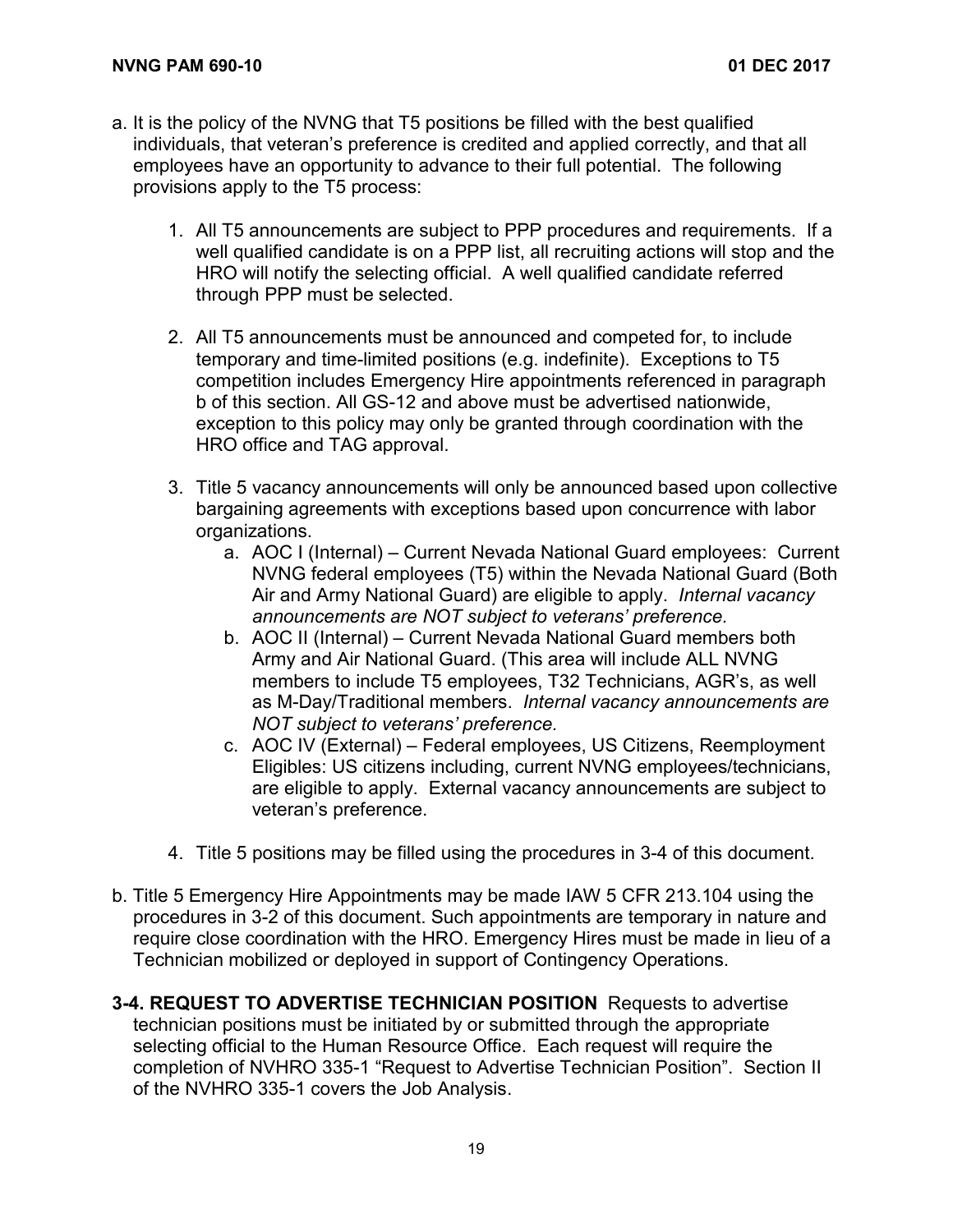- a. Job Analysis. Prior to advertising, for recruit and fill, any NG T32 Excepted DS Technician or NG T5 Excepted Service employee positions, a completed formal job analysis and crediting plan are required. This mandatory personnel action is a systematic method for gathering information. It focuses on the position's work behaviors, tasks, and outcomes. The competencies (knowledge, skills, abilities, and behaviors) must be identified in the job analysis and serve as the foundation for the JFHQ-State HR specialist's assessment strategy. The JFHQ-State HR specialist must spend adequate time in the beginning of the process to perform a thorough assessment of the position's competencies, as defined by the job analysis, and clearly identify the competencies required to minimally qualify and fully qualify based on the crediting plan numeric rating system.
- b. Crediting Plan. This document provides an objective statement of the position's qualification requirements and criteria against which applicants are evaluated. For Title 5 positions, the numeric values are applied in the crediting plan to rate the candidates' capabilities and competencies to successfully perform the position's described duties and responsibilities. The crediting plan is developed as a result of a job analysis that identified the position's knowledge, skills, abilities, and behaviors.
- a. (Appendix B) The NVHRO 335-1 will be completed with the following required information:
	- (1) Position Title, series, grade, position description number and salary range
	- (2) Type of appointment Dual or Non Dual Status
	- (3) Military Requirements (officer, warrant officer, enlisted) and compatibility and/or eligibility.
	- (4) Duty Location of the position.
	- (5) Security Clearance Requirements
	- (6) Vice-Name (Who is vacating the position if applicable)
	- (7) Number of vacancies
	- (8) Annotate AGR Vacancy# if advertising concurrent with AGR vacancy.
	- (9) Office/Unit/Squadron of assignment
	- (10) Point of Contact and phone number for selecting official.
	- (11) Area of consideration
	- (12) Work Schedule (Full or part time)
	- (13) Compatible MOS or AFSC (if appropriate)
	- (14) Select number of days to run job announcement for.
	- (15) Annotate military assignment (MPCN/PARA LINE) and DAFSC/DMOS
	- (16) Annotate position, title and name and e-mail of selecting official
	- (17) From the Position Description, list any and all Knowledge, Skills and Abilities that you want to rate each candidate on. (Minimum 3, maximum 8)
	- (18) Annotate any remarks or special instructions.
		- a. Identify in the Remarks section any selective placement factors that should be considered;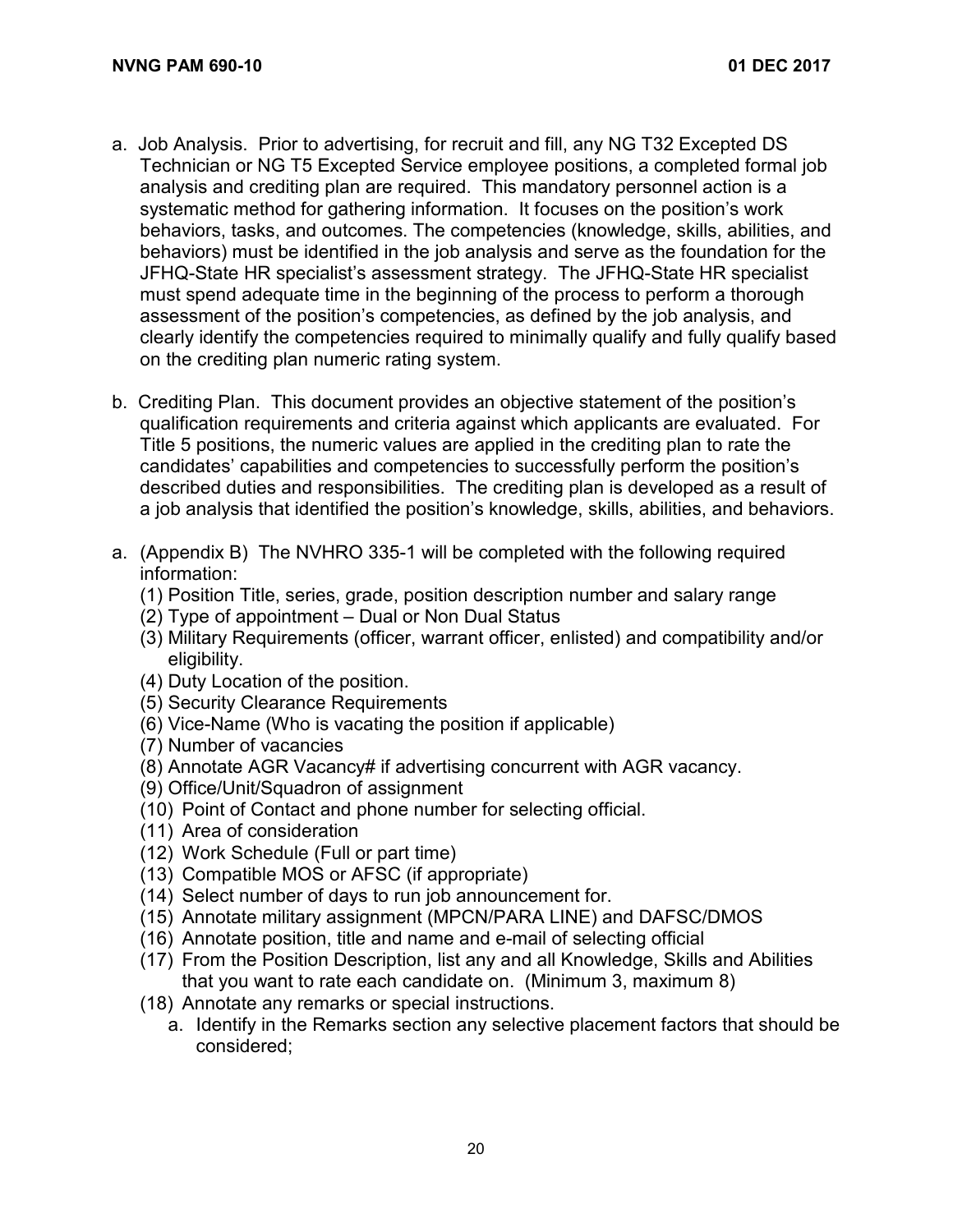- b. Identify if position can be filled by a trainee (developmental applicant) explain in remarks. NOTE: Supervisory or managerial positions, as well as Small Shop Chief positions, may not be advertised as developmental positions.
- (19) Obtain Supervisor's certification, Commander/Director's Authorization, and Funding Certification.
- b. Route the completed form to HRO for processing and posting to the USA Jobs site.

**3-5. AREAS OF CONSIDERATION (AOC)** The area of consideration to compete the position must be sufficiently broad to ensure the availability of a reasonable number of high quality candidates, taking into account the nature and level of the position to be filled, merit principles, affirmative action goals and objectives and applicable regulations and requirements of negotiated agreements. The Area of Consideration (AOC) is identified in the USAJOBS Job Opportunity Annoucement(JOA). The area of consideration may be expanded beyond the minimum area, at any time during the recruitment process, to meet the recruitment need with the issuance of an amended or new Job Opportunity Annoucement. Job Opportunity Annoucements will normally remain open for receipt of applications a minimum of 14 calendar days.

AOC Categories

#### **(1) Title 32 Areas of Consideration**

**AOC 1.** Qualified, currently employed Title 32 Dual Status Technicians working at the location specified in the job announcement.

**AOC 2.** Qualified currently employed Title 5 NG Employees or Title 32 Dual Status Technicians within the Nevada National Guard (Army and/or Air)

**AOC 3.** Qualified current members of the Nevada National Guard (Army and/or Air). This category includes: M-Day Soldiers, DSG Airmen, Temporary Technicians or AGR Personnel.

**AOC 4.** Individuals who are currently serving in another branch of service who are willing to become members of the Nevada National Guard (Army and/or Air). **AOC 5.** Individuals with Prior Service or No Prior Service who are willing to become members of the Nevada National Guard.

#### **(2) Title 5 Areas of Consideration**

**AOC A. (Internal Certificate)** Qualified, currently employed Title 5 NG Federal Employees or Title 32 Dual stauts Technicians working at the location specified in the job announcement.

**AOC B. (Internal Certificate)** Qualified currently employed Title 5 NG Federal Employees or Title 32 Dual Status Technicians within the Nevada National Guard (Army and/or Air)

**AOC C. (External Certificate)** U.S. Citizens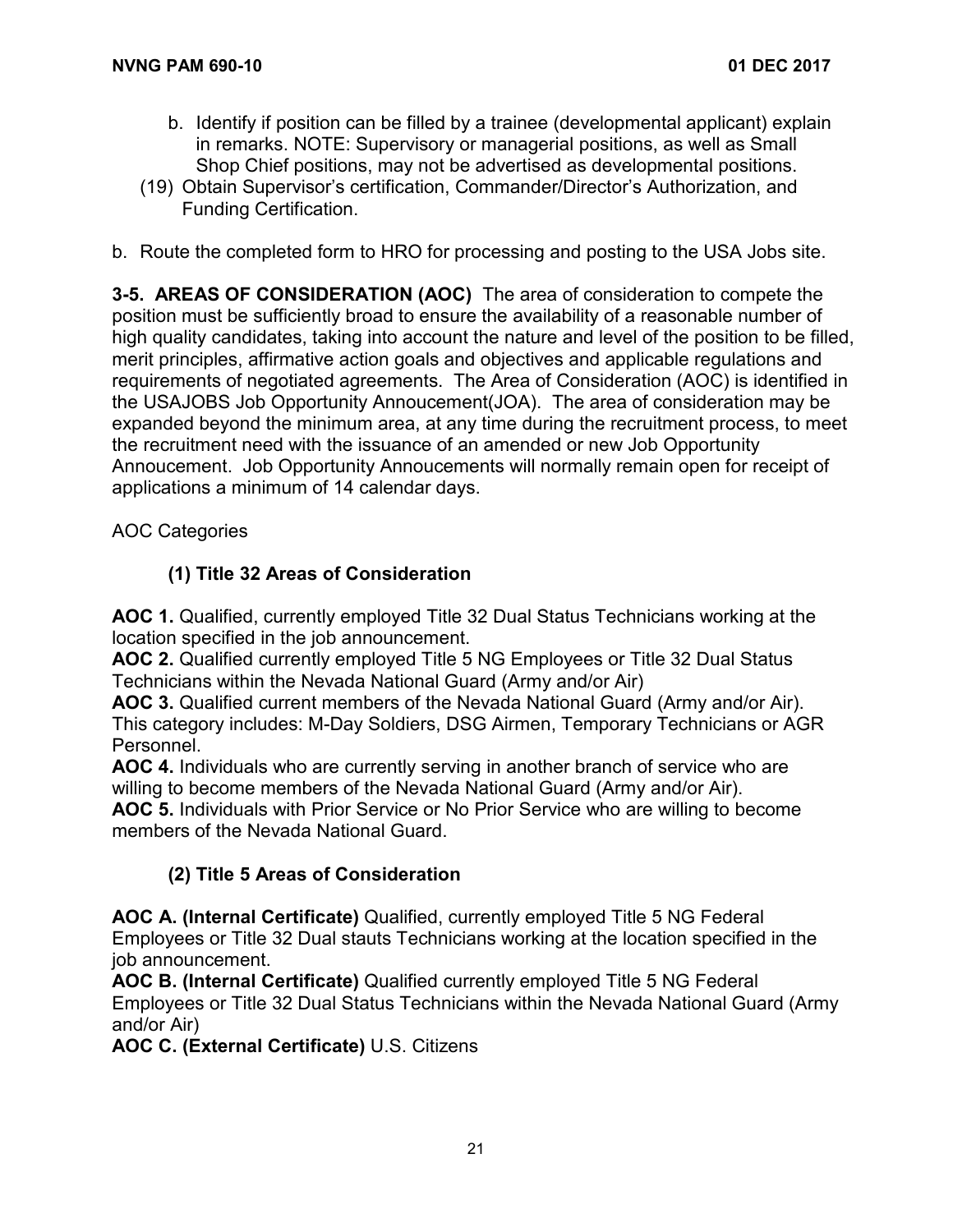Applicants will be referred in sequence order as applicable for each AOC. When category is selected for Title 5 positions, Veterans Preference Rules are mandated by law.

**3-6. JOB ADVERTISEMENTS/ANNOUNCEMENTS.** All advertised technician announcements will be posted for download from the websites in use, currently www.usajobs.gov. Technician announcements will also be published on the official Nevada National Guard web page. A link to 'Jobs' will be accessible from <http://nv.ng.mil/nvng/SitePages/departments/jobs.html>

- a. Announcements will normally be opened for a minimum of 14 calendar days in accordance with collective bargaining agreements. Requests by the Agency to announce a vacancy for less than fourteen (14) days will require concurrence from the Union. To ensure all eligible candidates are aware of open positions, vacancy announcements will be given the widest possible dissemination. A copy of vacancy postings will be provided via e-mail to the Labor Organization.
	- a. (1)In limited circumstances, an open-ended announcement may be issued for a type of position that has a high level of turnover and/or is known to be difficult to fill. The open-ended announcement will contain instructions regarding application and evaluation/selection procedures. The use of this type announcement for bargaining unit positions will be coordinated with the labor organization prior to advertising

(2) For each NG T5 Excepted Service employee position that is advertised on USAJOBS for initial recruit and fill; or, for merit promotion, the job opportunity announcement must clearly define the Series', qualifications and numeric value groups used to assess each applicant based on the set of identified competencies directly related to the job.

- 1. The Human Resources specialist must use the "How You Will Be Evaluated" section of the job opportunity announcement to clearly communicate to applicants the numeric rating criteria, to include the numeric value groups and other qualifying factors, such as education, certifications, and specialized experience factors, that are applied to assess all applicants as either Highly-Qualified, Well-Qualified, or Qualified.
- 2. In addition, each *NG T5 Excepted Service position* advertised for *initial* external recruit and fill, the job opportunity announcement must include the veteran preference categories and clearly state/define the type of required documentation needed for each identified preference category in the application. Veterans' preferences apply to permanent, term, and temporary positions for competitive processing.
- 3. Job advertisements or announcements used to solicit candidates are uploaded to USAJOBS as required when filling vacancies through competitive procedures.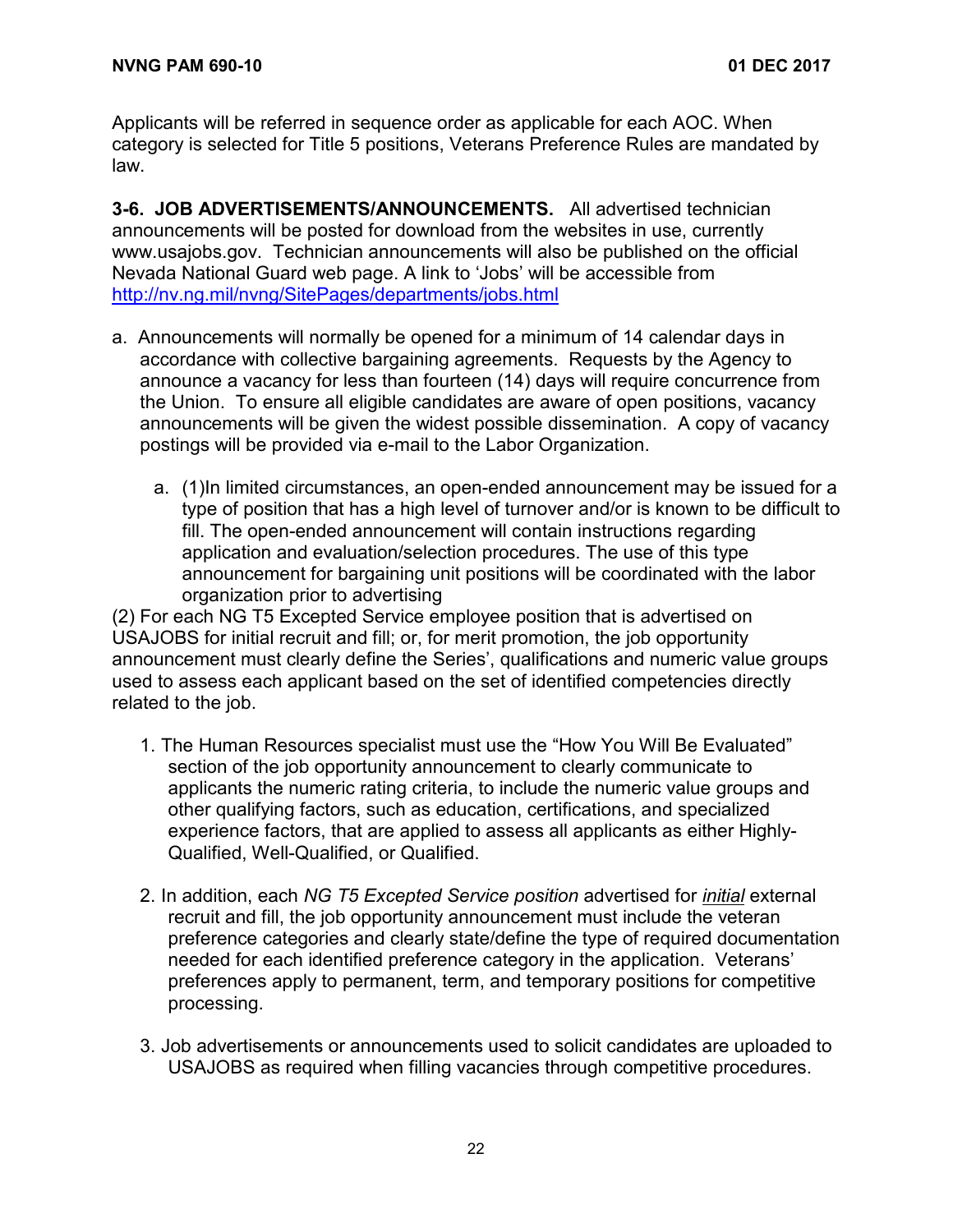- 4. Job advertisements/announcements must include:
	- (a) Job advertisement/announcement number, opening, and closing dates.
		- (1) Position title/series/grade (to include full performance level, if appropriate) organization and location.
		- (2) Sufficient information for the applicant to understand the area of consideration.
	- (b) A summary of the job duties.
	- (c) A statement of the required qualification requirements or information on where the qualification requirements are printed.
	- (d) Designation of any special requirements.
	- (e) For ONLY T5 Excepted Service positions, the Veterans' Preference criteria and eligibility requirements are fully explained.
	- (f) For ONLY T5 Excepted Service positions, clearly defined numeric value groups (at least two groups) used to assess each applicant based on the competencies directly related to the job.
	- (g) EEO statement.
	- (h) That the position being filled is one with known promotion potential, if applicable.
	- (i) For ONLY T5 Excepted Service positions, Assessment Questionnaire with numeric values – determined by the position's job analysis results.
	- (j) Instructions on how to apply or information on where the instructions are found.
	- (k) Job advertisements/announcements are open for receipt of applications for a minimum period of 14 or more calendar days.
	- (l) Other factors to consider.
		- (1) Recruitment or Relocation Incentive.
		- (2) PCS
		- (3) Highest Previous Rate
		- (4) Superior Qualifications
		- (5) Special Needs Appointment
		- (6) Advanced In Hire Appointments

**3-7. ASSESSMENT.** Prior to initiating hiring and promoting competitive procedures through USAJOBS for NG T32 DS personnel and positions; NG T5 Excepted Service personnel and positions, the JFHQ-State HR specialist must complete a formal job analysis and crediting plan to ensure the position's competencies are correctly assessed. The competencies (knowledge, skills, abilities, and behaviors), required by the position are identified in the job analysis and serve as the foundational criteria for the assessment strategy. The candidates' qualifications to the job are assessed by the JFHQ State HR Staffing specialist using the job-related criterion as established and defined in the job analysis and crediting plan.

**3-8. NUMERIC VALUE GROUPS.** ONLY for T5 Excepted Service positions, the position's multiple numeric groups, defined as at least two groups (see below), are established to assess each candidate against job-related criteria defined by the job analysis and crediting plan. Applicants who meet the basic qualification requirements,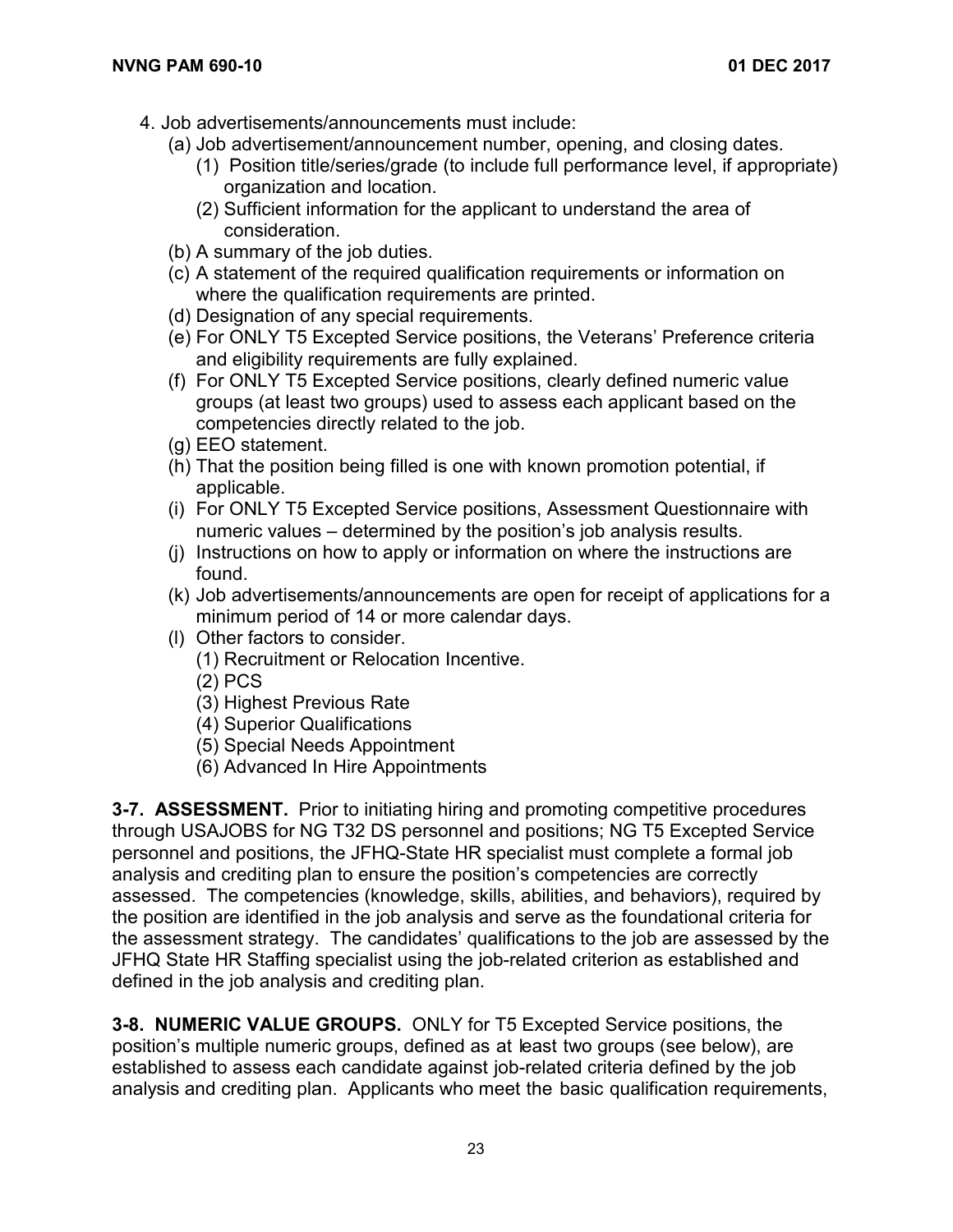established for the position, are placed in a numeric group. The position's job analysis and credit plan's ranking factors are knowledge, skills, abilities, and behaviors that are expected to significantly enhance performance in a position; however, are not essential for satisfactory performance. Applicants who possess such competencies are ranked above those who do not; but, no one is rated ineligible solely for failure to possess all defined competencies.

- a. Highly-Qualified:The numeric value rating normally ranges from 90-100 points. This higher numeric value group is applied for those candidates who possess the type and quality of experience that substantially exceeds the minimum qualifications of the position, including all selective placement factors and appropriate numeric ranking factor(s) as determined by the job analysis and crediting plan. To be Highly-Qualified, the candidates are considered, by the human resources specialist (staffing), as highly proficient and fully competent to effectively perform all the job requirements; and, can successfully perform in the position almost immediately, or with a minimum amount of training and/or orientation.
- b. Well-Qualified: The numeric value group normally ranges from 80-89 points. This next lower numeric value group is used for those candidates that meet the minimum qualifications of the position and are proficient in most, but not all, of the requirements of the position. Candidates may require some training and/or orientation in order to satisfactorily perform the duties of the position.
- c. Qualified:The numeric value group normally ranges from 70-79 points. This lowest group is used for those candidates who meet the minimum qualifications of the position and are proficient in some, but not all, of the position's requirements. Candidates will require extensive training and/or orientation in order to satisfactorily perform the position's duties.

**3-9. COMPETITIVE PROCEDURES AND CANDIDATE EVALUATIONS FOR NG TITLE 5 EXCEPTED SERVICE POSITIONS.** Assessed applicants are placed in the appropriate numeric value group and ranked according to preference eligibility and nonpreference eligibility. Veterans' preference points, as prescribed, are added to each veteran applicant's final numeric value score. All qualified preference eligibles are placed ahead of non-preference eligibles. Qualified preference eligibles are listed in alphabetical order within each preference order (CPS, CP, XP, and TP). Qualified nonpreference eligibles are listed in alphabetical order. The following are exceptions:

- a. For scientific and professional positions at the GS Grade 09 or higher, qualified preference eligibles, with a compensable service-connected disability of 10% or more (CPS and CP), are placed ahead of non-preference eligibles within the same numeric category. Candidates within the preference groups are listed in alphabetical order.
- b. For all other positions (series) and grade levels, qualified preference eligibles with a compensable service-connected disability of 10% or more (CPS and CP) are placed at the top of the highest numeric value category; and, placed ahead of non-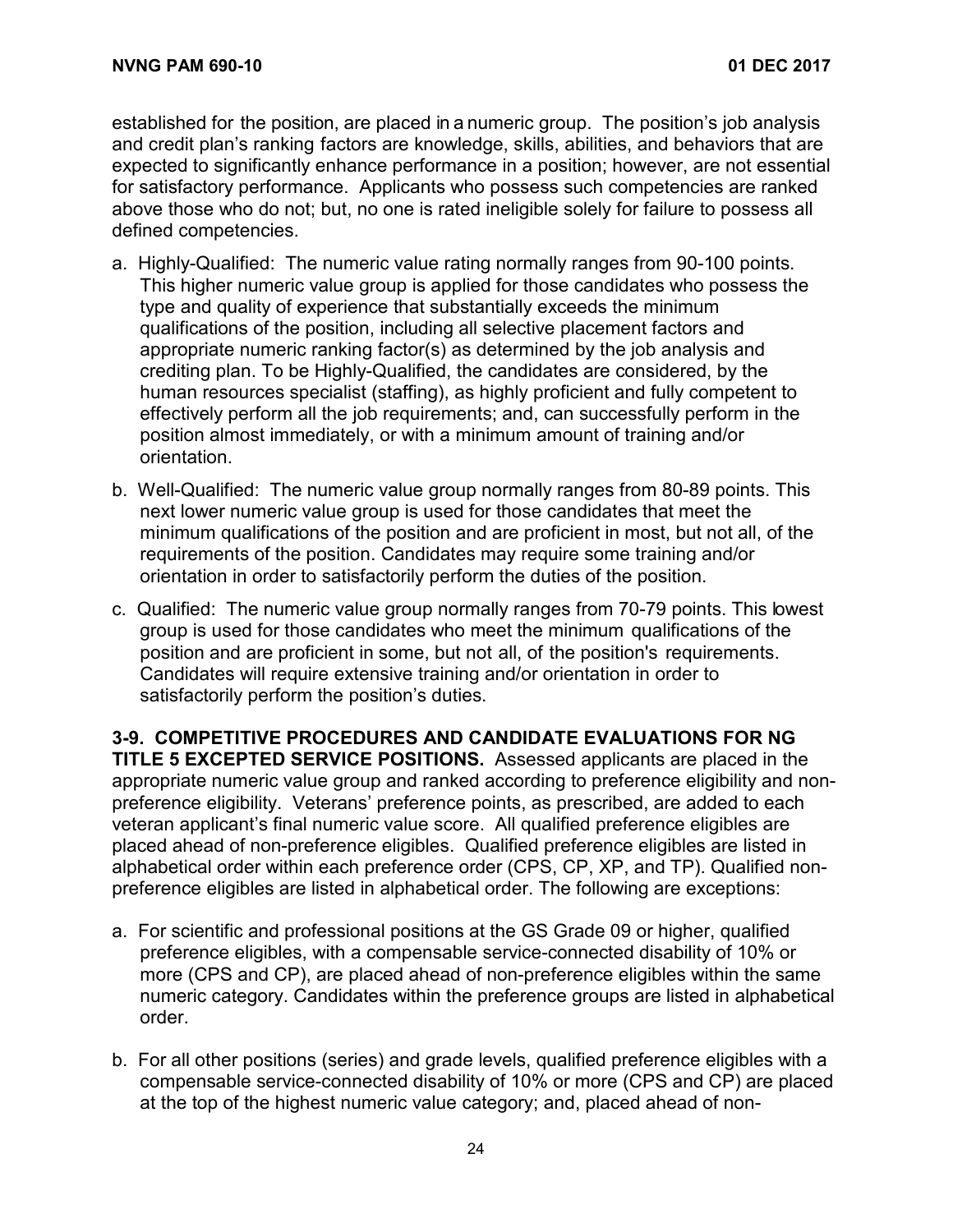preference eligibles also rated in the highest numeric value category. Candidates within the preference groups are listed in alphabetical order.

**3-10. RESUME REQUIREMENT.** Each NG T32 or NG T5 applicant is required to submit a resume for processing. Incomplete resumes are accepted; however, incomplete resumes are rated based on the available information to the extent a determination result is possible. All resumes received, accepted, and verified are stored in the USAJOBS database and merit case files. Receipt of applications is accepted by the Job Opportunity Announcement's closing date via USAJOBS.

**3-11. MINIMUM QUALIFICATION & DATE**. Each NG T32 and NG T5 applicant must meet all eligibility and minimum qualification requirements as prescribed by NGB/OPM on the closing date of the announcement.

**3-12. JOB RELATED CRITERIA**. Each applicant is assessed against job-related criteria as determined by the numeric values, where applicable, established in the position's job analysis and crediting plan. Each candidate's numeric score is dependent on his or her applicability and relevance of qualifying competencies to the required work position.

**3-13. NUMERIC EQUITABILITY.** Methods of numeric evaluations are applied consistently and equitably to applicants and are based on job-related series' qualifications and competency criteria identified in the job analysis and crediting plan.

#### **3-14 DEVELOPMENTAL POSITIONS.**

- a. A selecting official may request a position be advertised for fill at less than the full performance level under the following conditions:
	- (1) To avoid the need to re-advertise the position when there is reasonable basis to believe there would be insufficient qualified candidates at the full performance level to make a competitive selection practical, or

(2) To recruit candidates in support of Nevada National Guard diversity goals in accordance with affirmative employment plan initiatives, or

(3) To provide opportunities in support of upward mobility within the current technician program.

- b. The Human Resource Office will include qualifications for each grade level on the advertisement to provide identifiable criteria for applicant to determine qualification eligibility.
- c. The following positions may not be advertised as developmental:
	- (1) Supervisor or managerial positions.
	- (2) Small Shop Chief Positions

### **3-15. APPLICATION PROCEDURES**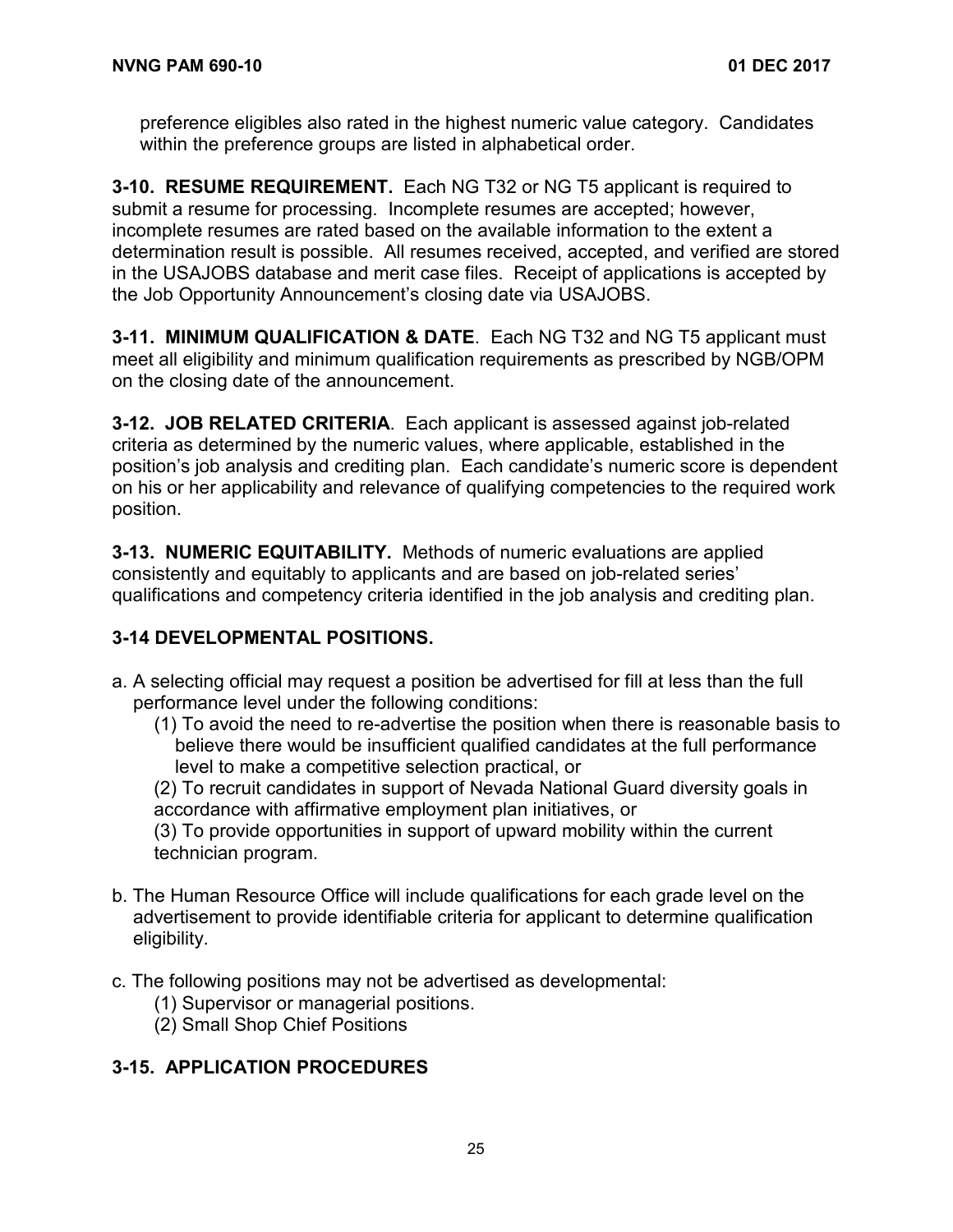The application is the basic document by which the individual's qualification for the position is determined. A complete application must include relevant education and current employment experience, to include military duty assignments, qualifications, and training (when applicable). Complete and accurate information is essential to ensure a fair and competitive evaluation of candidates. Applicants must refer to the instructions printed on the vacancy announcements to identify requirements for completing an application. No candidate (including current Nevada National Guard technicians) will be considered for a competitively advertised technician position unless an application identifying education and experience meeting the minimum qualifications for the position is submitted. All periods of employment and unemployment during the past ten years should be addressed in the application.

The application is the basic document by which the candidate's qualifications for the position are determined. Complete and accurate data is essential to ensure fair evaluation of candidates. Members will be evaluated based upon their own documented relevant experience and training. Any applications or resume's that contain statements that have been copied/pasted from the KSA's or NGB Qualification Standards may be disqualified from consideration.

- a. Applicants will apply by completing and submitting an application in accordance with instructions on USAJOBS. Applications must include, at a minimum:
	- (1) Resume
	- (2) Current MOS/AFSC(s) and duty position for dual status vacancies.
	- (3) Current rank and grade for dual status vacancies.
	- (4) Other documents as required and identified on JVA.
- b. Applicants must specifically address how they possess each of the KSA(s) identified in the position advertisement to receive full credit for their experience and training. The applicant is responsible to ensure the application is complete, accurate and submitted in accordance with the advertised criteria. Simply restating the KSA's will not meet this requirement.
- c. Applicants must submit original and/or copies of college transcripts when substituting education for experience, or when identified as required for career fields that have specific education requirements. Credit for post-secondary education will not be given unless transcripts are provided.
- d. Applications for positions advertised at multiple grade levels (developmental position) must indicate the lowest grade the applicant is willing to accept. Applicants will not be considered for positions lower than the lowest grade indicated.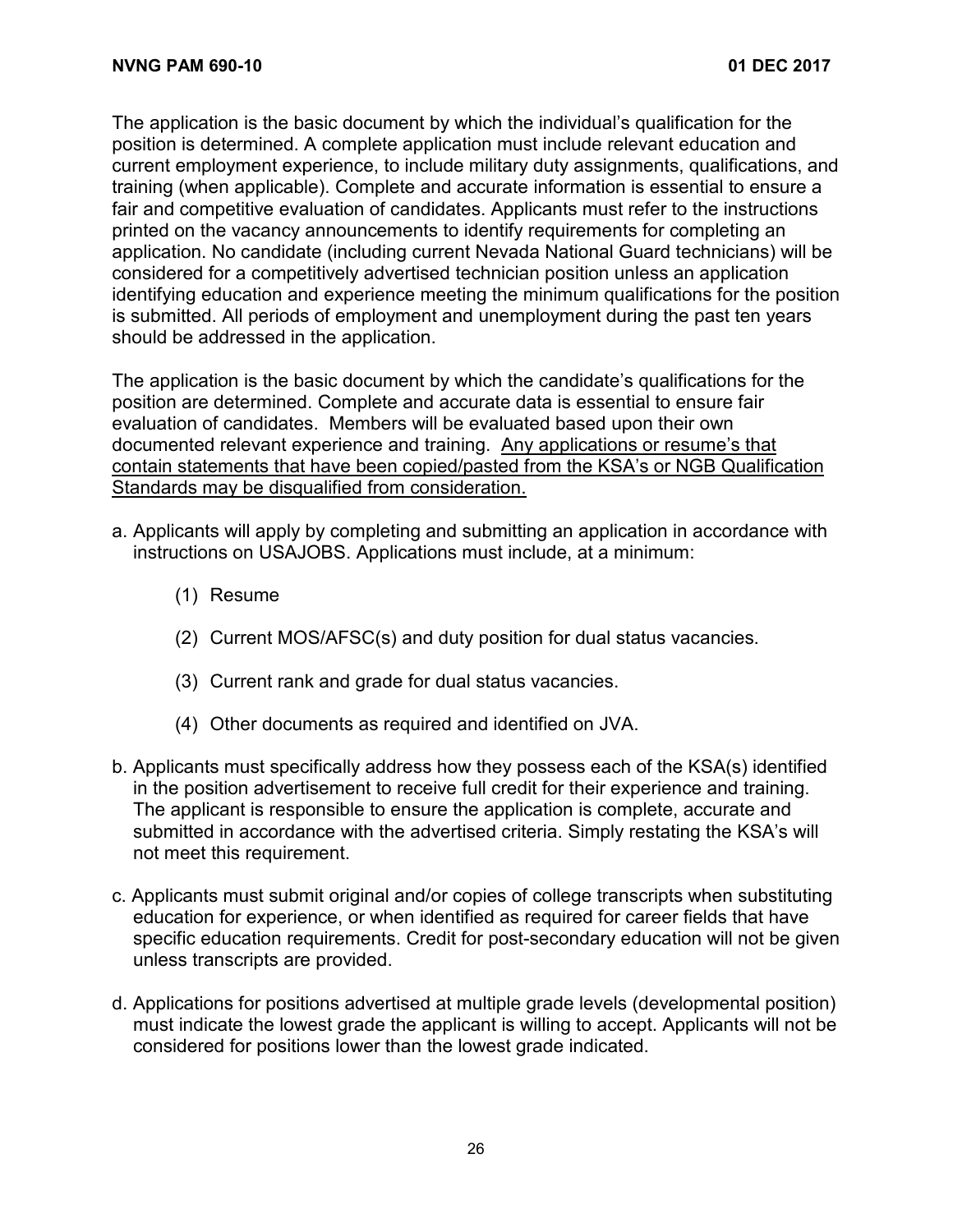- e. An applicant not currently in a warrant or commissioned grade, applying for a position requiring such status, must submit evidence of appointment eligibility.
- f. Any additional documentation submitted that is not required as identified on the technician vacancy announcement (e.g., position descriptions, performance evaluations, letters of recommendation, certificates of training, etc.) will not be used to certify applicants as minimally qualified.
- g. Applications will be submitted through USAJOBS, no later than 23:59 Eastern Time on the closing date specified on the job vacancy announcement.

#### **3-16. PRIORITY PLACEMENT.**

Requests to fill vacant technician positions will be subject to priority placement action prior to advertising the vacancy. See Chapter 2-2.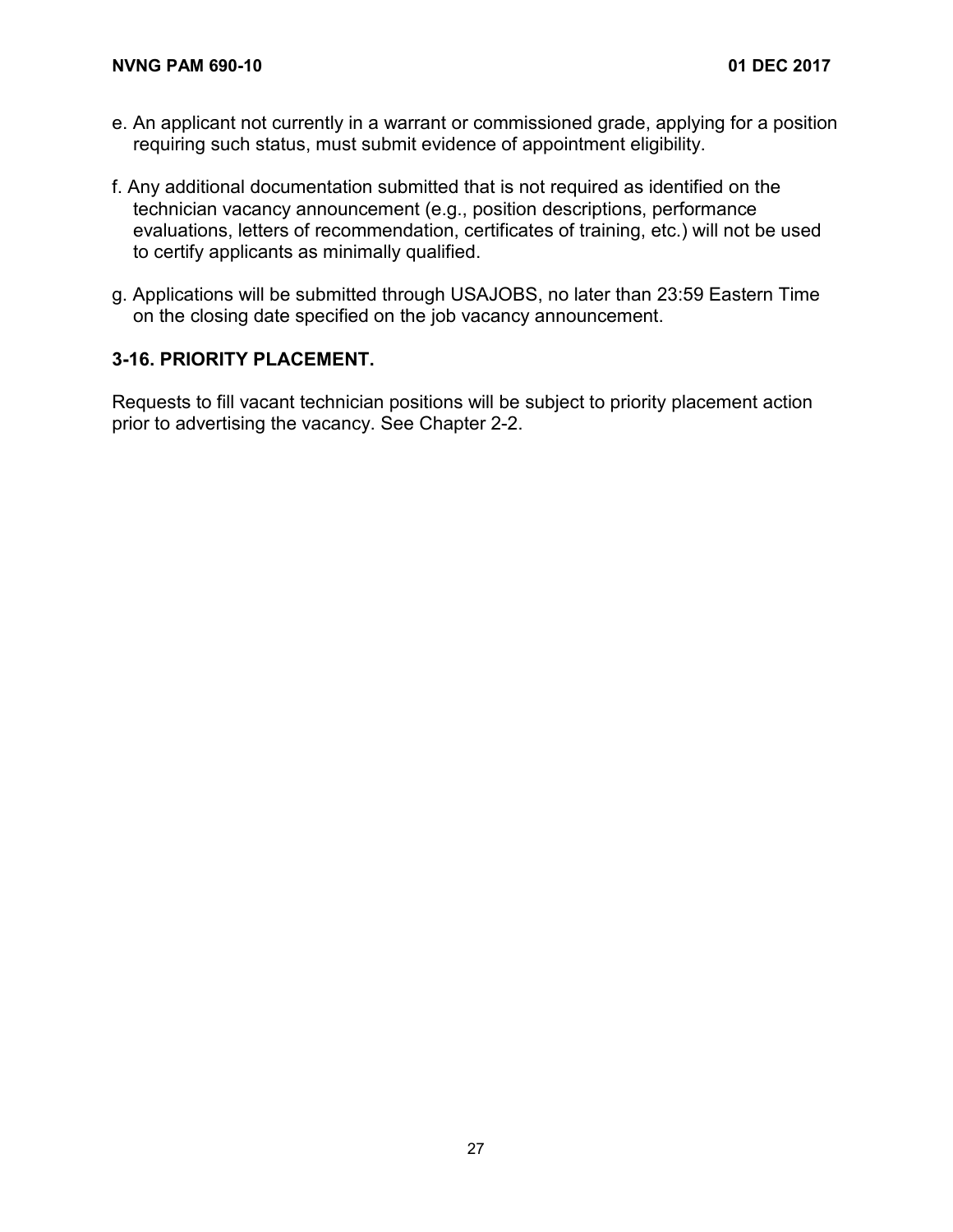#### **CHAPTER 4 - PROCESSING APPLICATIONS**

#### **4-1. ELIGIBILITY FOR ADVERTISED POSITIONS.**

The HRO staffing specialist will review all applications to determine eligibility based on evidence provided within the submitted application that the candidate meets or exceeds the advertised minimum qualifications for the position. Only information submitted in the application will be considered in an assessment of the qualification and eligibility of the candidate. Applicants must meet the general and specialized experience requirements, any selective placement factors and positive education requirements identified in the technician vacancy announcement. Applicants who meet the minimum qualifications will be considered eligible for competitive selection. For positions advertised at multiple grade levels, (e.g., developmental), the staffing specialist will also indicate the grade level for which each applicant is qualified. Applicants who do not meet the minimum qualifications for the position will be rated as not qualified and notified by the Human Resource Office in writing.

#### **4-2. MILITARY GRADE REQUIREMENTS.**

Dual status position applicants must meet the military grade eligibility, as advertised, and be eligible to be assigned to a compatible military position at the time of application. Military grade inversion is not permitted. Determination of eligibility for appointment or commission as an officer will be made by the appropriate Military Personnel Officer. Applicants may be required to provide certification of eligibility to meet military grade requirements.

#### **4-3. SELECTIVE PLACEMENT FACTORS.**

Selective placement factors are knowledge, skills and abilities (KSA) or other personal characteristics essential for satisfactory performance of the technician position the selecting official needs to announce. These factors are not necessarily required of all other jobs of the same type, represented by the overarching position description. The standard KSA(s) will be identified in the technician vacancy announcement along with those selective placement factors that will be considered in evaluating candidates for qualification eligibility. The KSA requirements and identified selective placement factors will be the factors used to assess minimum qualifications and are the principal ranking factors used to determine the best-qualified candidates. Applicants should specifically address each of the KSA(s) and all selective placement factors identified in the position announcement in their application. Applicants must go beyond simply copying the KSAs and selective placement factors into their application. Applicants must show in the application how they meet or exceed the KSAs and selective placement factors. Any applications or resume's that contain statements that have been copied/pasted from the KSA's or NGB Qualification Standards may be disqualified from consideration.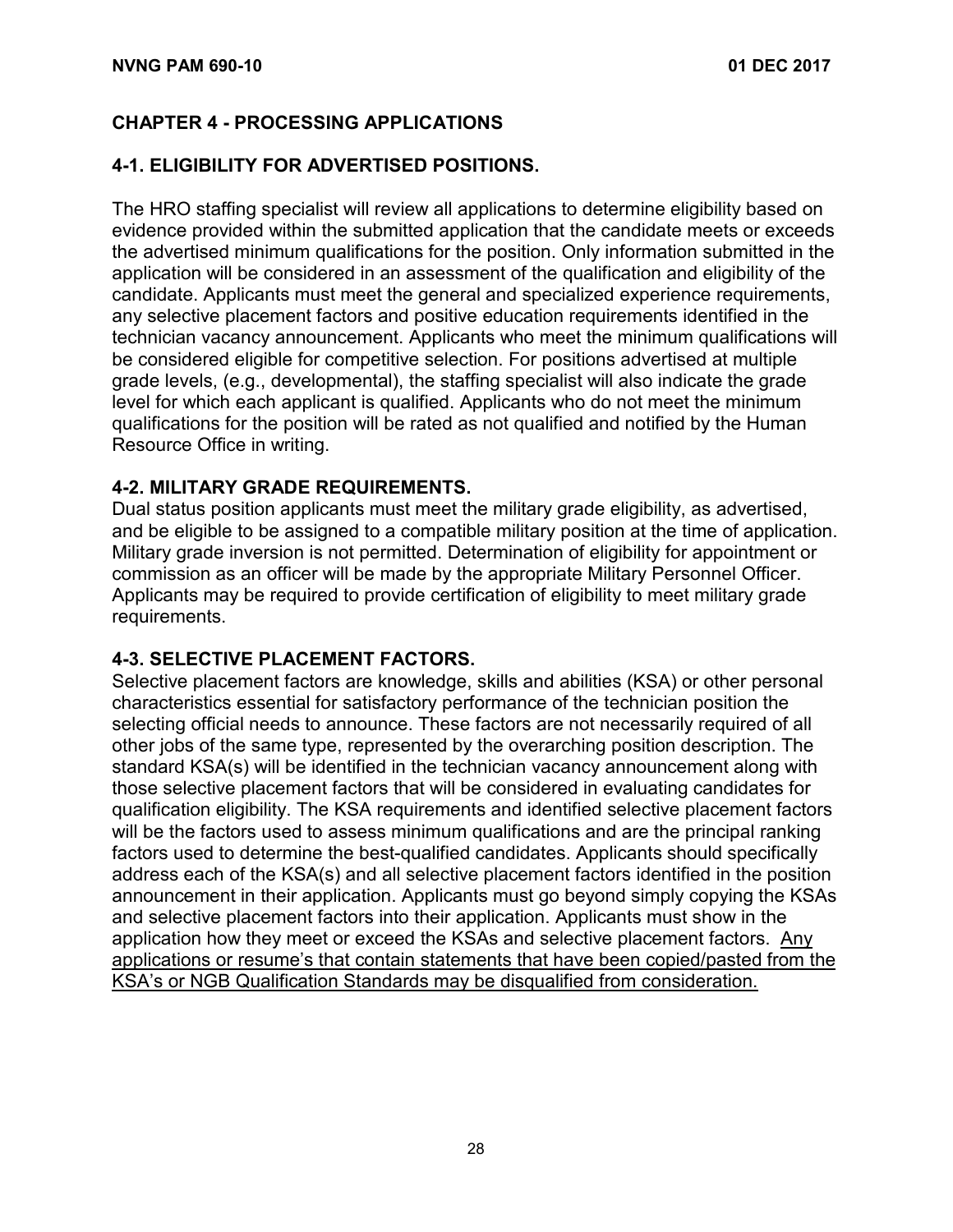#### **4-4 CONDITIONS OF EMPLOYMENT.**

Conditions of employment are those requirements of the position which are necessary in order to perform duties of the position (e.g., security clearance, medical/physical requirements and specialized education). In addition, positions may have established requirements which must be met for continued retention (e.g., developmental training). When either of these type requirements has been established, they will be included in the position announcement.

- a. Security Requirement. An announcement for a technician position requiring a specialized level of security clearance for entry into the position will identify that requirement in the announcement. Applicants must provide information to verify they possess the security clearance.
- b. Training Requirement. Applicants for a technician position with an identified developmental training requirement will be informed in advance of selection for the position that failure to complete the required course(s) will be cause for removal from the position. Upon selection, the applicant will be required to submit a written statement indicating that he/she understands the requirement to satisfactorily complete the appropriate course(s) or be removed from the position.

c. Medical/Physical Requirement. Applicants must meet any medical standards or physical requirements identified as a requirement to hold the position.

#### **4-5. APPLICANT EVALUATION PROCEDURES.**

The Agency may hire from among properly ranked and certified candidates for promotion; or any other appropriate source.

- a. A maximum of seven (7) qualified applicants per vacancy will be forwarded for to the nominating official. When more than seven (7) qualified applicants are certified for a single position the HRO will review the applicant qualifications to eliminate minimally qualified applicants from consideration until there are 7 or less applicants. HRO may appoint a Qualification Review Analysis (QRA) to evaluate candidates IAW Paragraph 4-6. Number qualified applicants on a COE may be increased up to 10 with HRO concurrence based upon special circumstances.
- b. IAW 5 CFR, §302.401, When making an appointment from a priority reemployment, reemployment, or regular list on which candidates have not received numerical scores, an agency must make its selection from the highest available preference category, as long as at least three candidates remain in that group. When fewer than three candidates remain in the highest category, consideration may be expanded to include the next category.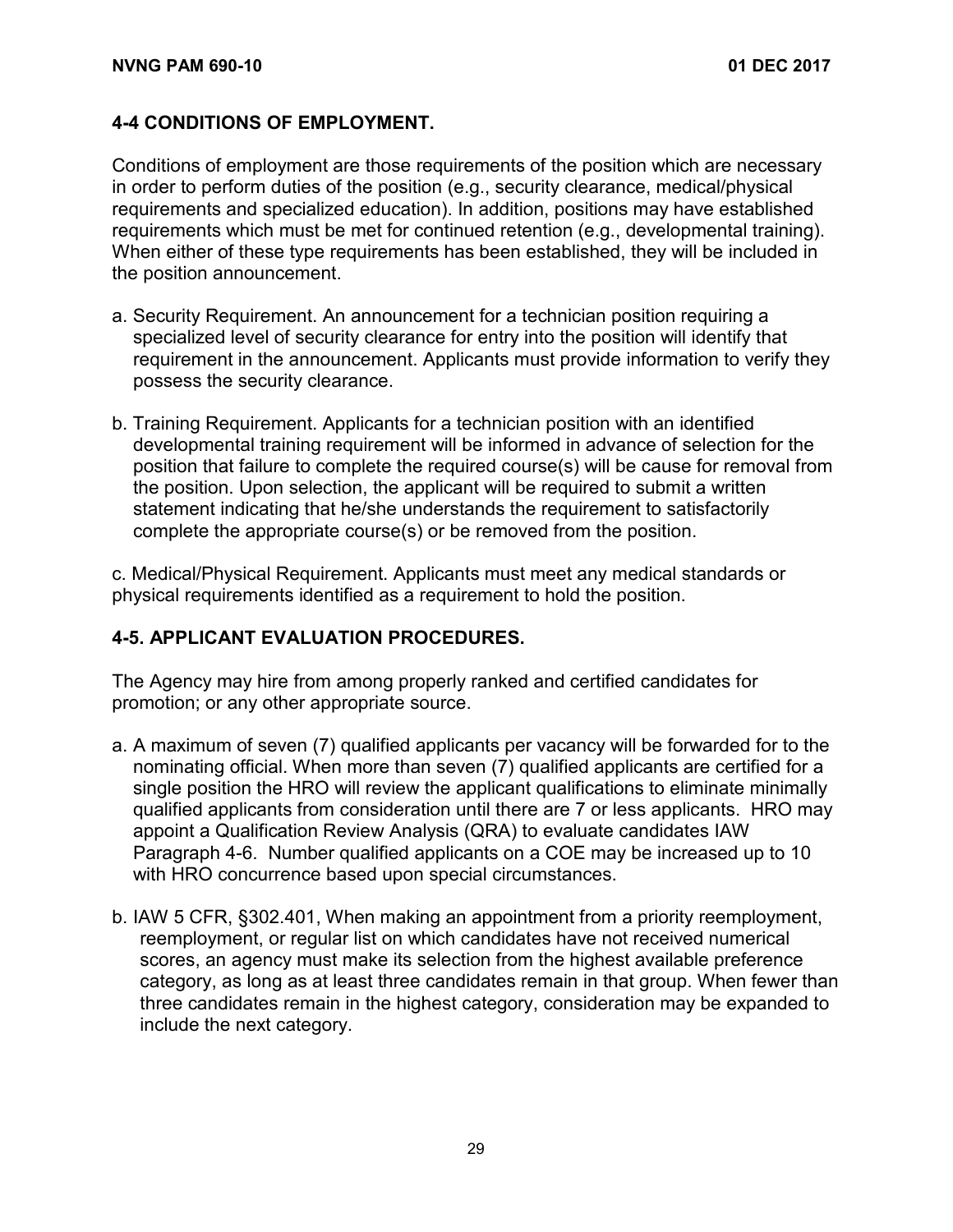#### **4-6. QUALIFICATION REVIEW ANALYSIS (QRA)**

- a. The QRA will consist of three members:
	- (1) An HRO Staffing representative.

(2) A management representative, preferably not assigned to the work section from where the vacancy is being announced (i.e., a supervisor other than the nominating official), with technical expertise in the field relative to the position being filled.

b. Neither nominating nor selecting officials may participate in a QRA.

c. Persons appointed as members in a QRA will be informed that the processes and results are strictly confidential and that participants may be subject disciplinary action for revealing restricted information.

d. The QRA will narrow the pool of candidates by rating each applicant's level of qualification, experience, past performance ratings, awards and training (both job and non-job related), and education.

e. The top seven (7) candidates identified through the QRA evaluation process will be listed on certified list in alphabetical order.

f. Applicants excluded from consideration using the procedures in this section will be notified that even though they met the basic eligibility requirements for the position that they did not rate high enough to be considered.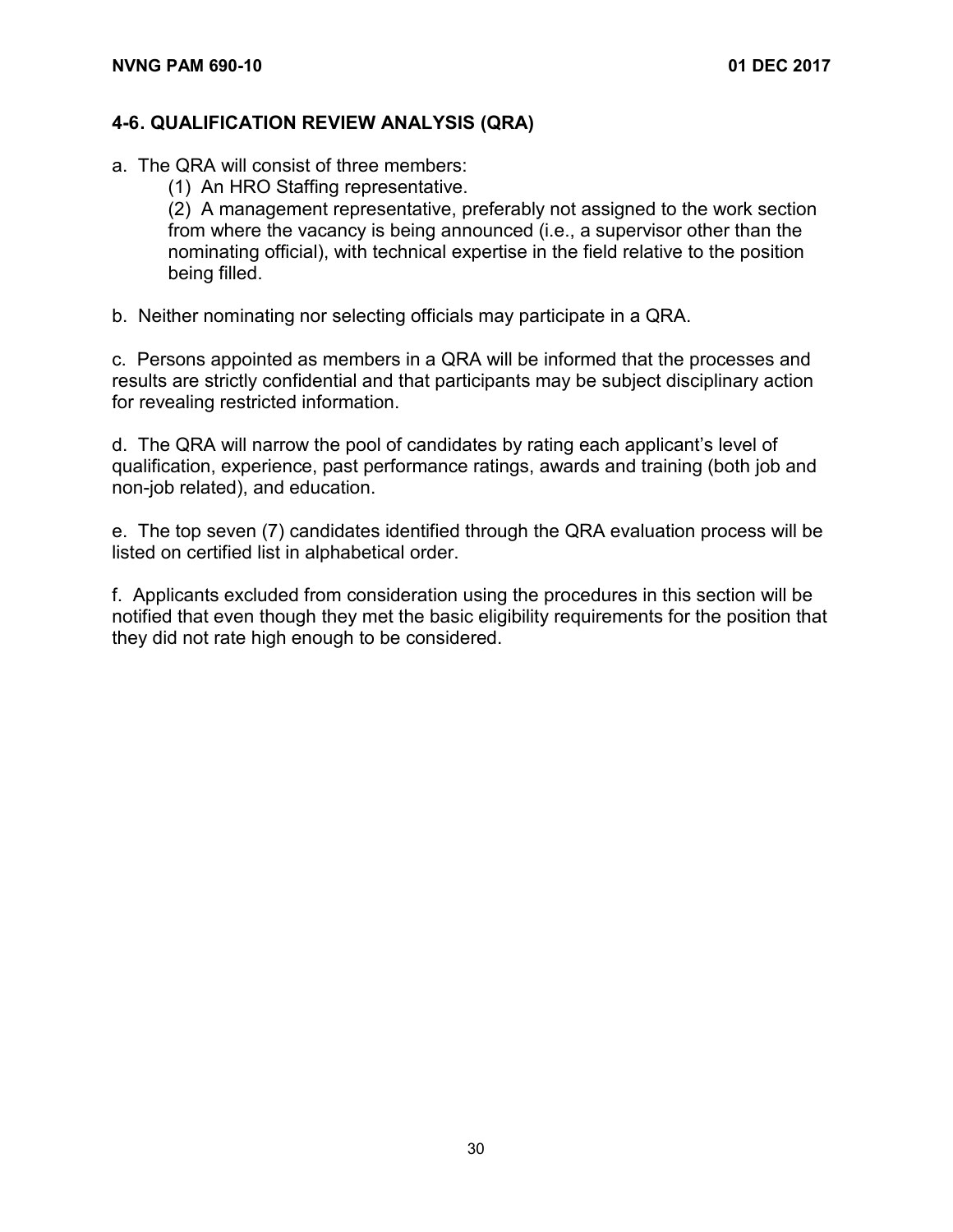#### **CHAPTER 5 - REFERRAL AND SELECTION PROCEDURES**

- **5-1. REFERRAL OF APPLICANTS.** Following the determination of basic eligibility and evaluation of applicants as outlined in Chapter 4, the Human Resource Office will:
	- a. Notify applicants not meeting the minimum qualifications.
	- b. Notify applicants who were qualified, but not referred on the certification list among the best-qualified for selection consideration.
	- c. Certify to the selecting official all qualified applicants. The order of applicants on the Referral and Selection Certificate will be alphabetical order.
		- (1) Referral and Selection Certificates (identifying eligible applicants for a particular announced position) will be valid for a period of 30 days, unless an extension is requested from and approved by the HRO. If a selection is not made within 30 days, the HRO will notify the selecting official that the certificate is canceled. The selecting official will be required to return the selection package and re-initiate the request to fill the vacant position. The Human Resource Office will notify applicants the position fill action has been cancelled.
		- (2) REUSE OF A REFERRAL AND SELECTION CERTIFICATE. A selecting official may reuse a Referral and Selection Certificate from which a previous candidate was selected only if (1) the position to be filled has the same title, series, grade and is located in the same organization and geographic location as the position for which the certificate was initially issued, and (2) the certificate is not more than 90 days old from the date of issue by the Human Resource Office. If a selection is made from a reused certificate HRO will review and have final approval authority for the selection.
	- c. Provide the selecting official a copy of the instructions found on the HRO Staffing Sharepoint.

#### **5-2. PROCEDURES FOR THE SELECTING OFFICIAL.**

- a. Upon receipt of a Referral and Selection Certificate for an announced position, the selecting official must review policies for planning and conducting interviews as provided in the Selecting Officials Instruction Sheet and read and understand responsibilities and procedures required as identified in Chapter 5 of this Merit Placement Plan. It is the responsibility of the selecting official, or his/her designated representative, to ensure each member of the interview team is provided access to the materials as applicable as well as scoresheets prior to conducting interviews.
- b. Upon receipt of the Referral and Selection Certificate, the selecting official will initiate the Board Request process by returning a completed NVHRO 335-2 Board Request Certificate to HRO. If the request has been made to complete a formal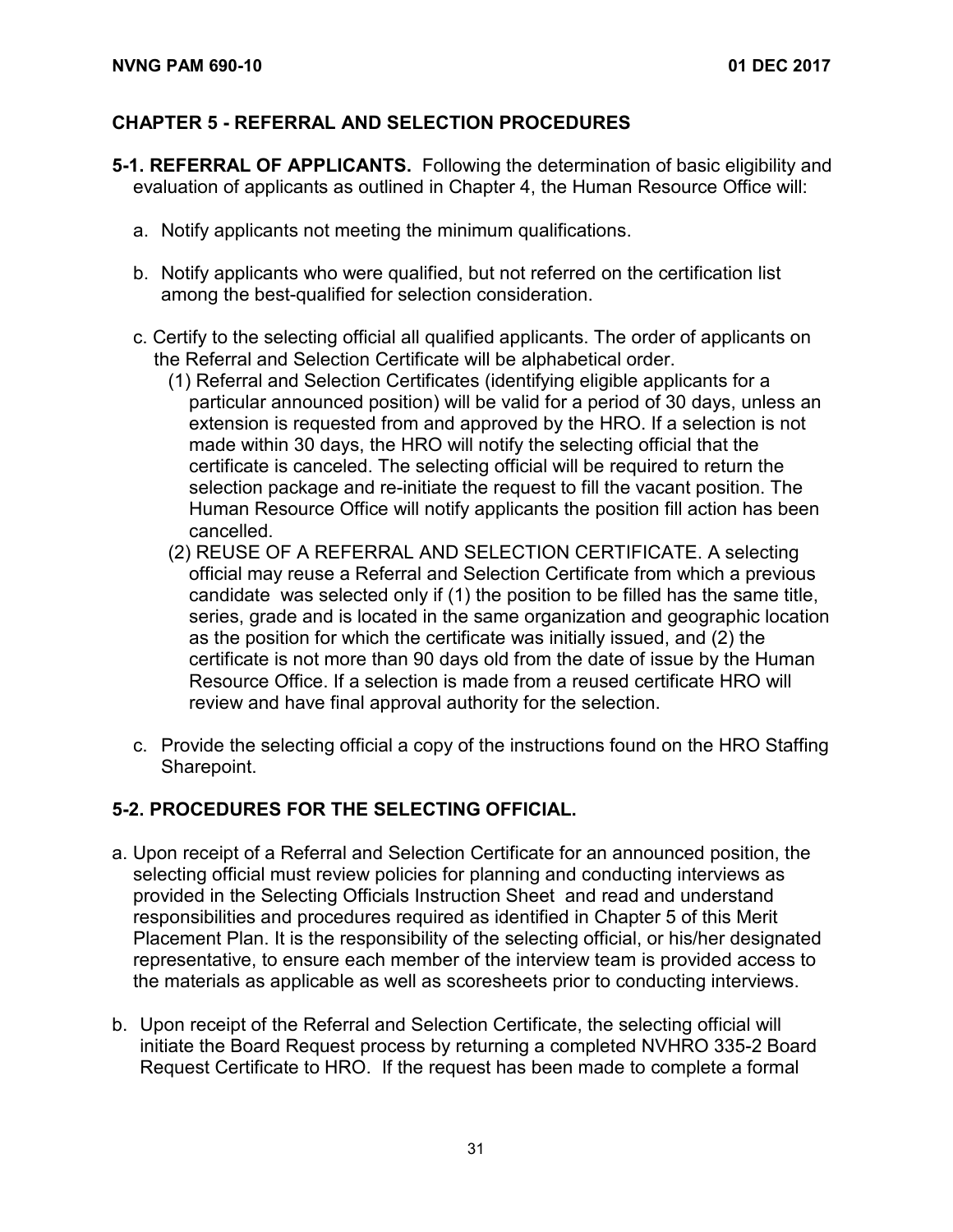board, the board members must be named on the request and a copy of the interview questions must accompany the request for review and approval by HRO.

- c. If the selection certificate contains only one eligible applicant, the selecting official may recommend the lone applicant for selection without an interview or re-announce the position to a wider area of consideration. If the selecting official chooses to reannounce the vacancy, the initial position advertisement will be cancelled and the single applicant advised. The applicant will be required to re-submit through USA Jobs for the advertised position if they are still interested. Whenever there are two (2)or three (3) qualified applicants certified for selection (including the combined total of certified applicants for a technician and AGR position announced concurrently), the selecting official will be required to conduct packet reviews and attempt to make a selection. All applicants packets, certified as eligible for consideration will be reviewed unless an applicant declines or withdraws. Whenever there are three (3) or more qualified applicants certified for selection (including the combined total of certified applicants for a technician and AGR position announced concurrently), the selecting official will be required to conduct interviews and attempt to make a selection. All applicants, certified as eligible for consideration will be interviewed unless an applicant declines or withdraws.
- d.
- d. The selecting official will appoint an interview team to assist in the interview and evaluation of all applicants to be interviewed. The selecting official will either act as the interview team chief or appoint a management representative with appropriate knowledge of the position requirements to act as the interview team chief. The interview team will be composed of at least three members. The selecting official, or a designated representative, will function as the interview team chief. One or more subject matter experts, at or above the grade of all applicants, will be identified.
	- (1) The selecting official will ensure that the interview team includes, at a minimum, a subject matter expert, a minority representative, and a disinterested party. Interview team roles will be specified by circling the applicable role on the NVHRO 335-2. This will be the requirement regardless of the gender, race or ethnicity of the certified applicants. Requests for waiver of this requirement will require Army or Air Command (as appropriate) concurrence and will be submitted to the HRO with a clear justification prior to conducting interviews.
	- (2) Interview dates must be identified with sufficient lead-time to coordinate the schedules of the interview team members, and will take place during duty hours unless extenuating circumstances apply. Interview team members will be scheduled to ensure availability for interview duty. Prospective employees will be expected to arrange their own schedules to interview for advertised positions.
	- (3) Every reasonable effort must be made to conduct personal interviews with all applicants. If a personal interview is not possible, telephone interviews should be conducted. Reasonable effort must be made to contact the applicants. Should the selecting official be unable to contact an applicant after several attempts, he/she may proceed with the interview process. A record of the dates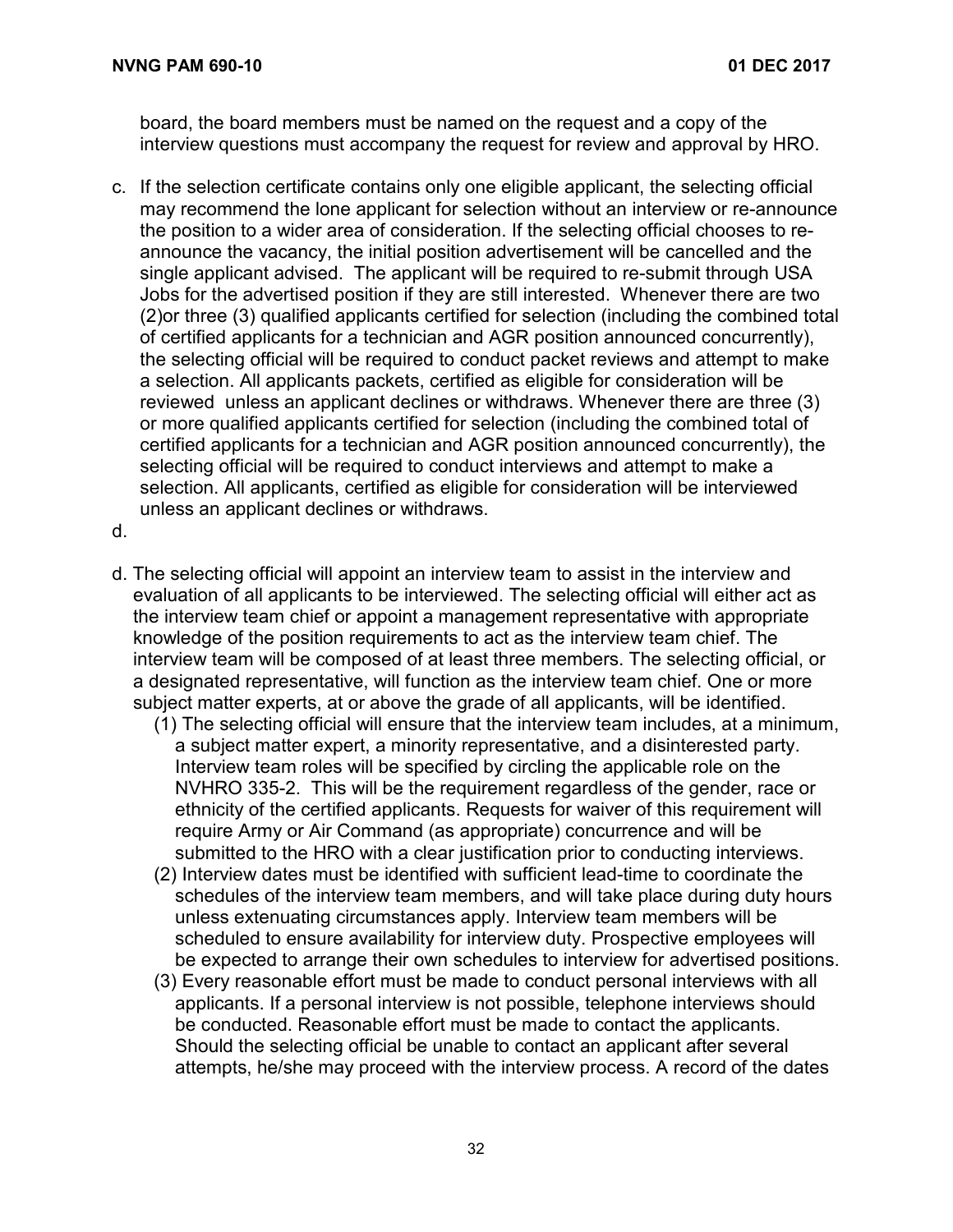and times of the attempts to notify the applicant will be included on the return endorsement of the certificate to the HRO.

- e. The selecting official must identify the criteria to be used by the interview team to evaluate applicants and ensure the team understands the criteria. The evaluation and selection of all applicants will be conducted with reference only to job-related, meritbased factors. However, when the relative assessment of applicants using meritbased factors alone does not result in a clear selection, consideration of the organization's diversity goals may be used as a tie-breaker in arriving at a final selection.
	- (1) Employment references. The selecting official, or the designated interview team chief, may make employment inquiries of previous employers or supervisors of applicants. If employment inquires are made, inquiries will be made concerning all applicants, and the results of the inquiries will be shared with the interview team prior to completing the evaluation and formulation of an interview team recommendation for selection. Derogatory reference information related to work habits, conduct or other employment suitability factors may be considered to mitigate the experience, knowledge and skills of an applicant in the evaluation. Additionally, first-hand knowledge of applicants' work habits and capabilities are valid considerations.
	- (2) Selecting officials, or their designees, must review the interview questions and expected responses with all interview team members prior to conducting the interviews.
	- (3) Selecting officials should also refer to the selecting officials instruction sheet as well as the 'Guidelines for Conducting an Effective Job Interview, as a reference for planning and conducting interviews.
- f. The interview team will function with the intent of achieving consensus in a recommendation to the selecting official derived through a fair, merit-based interview process. The selecting official is entitled to make a selection from among any of the applicants; however, a selection that differs from the consensus recommendation of the interview team or a nonselection from the certified list of eligible candidates will require justification to be submitted to the HRO.
- g. The selecting official, or designated interview team chief, will maintain the interview notes and these will become part of the placement record. When a selection has been identified, the selecting official will turn all forms and notes used in the interview along with the completed selection package into the Human Resource Office. The Standard Form 52, "Request for Personnel Action," must be completed as indicated, and the selection certificate must be annotated, signed and dated.
- h. Completed selection packages are subject to review to ensure selection procedures were in accordance with merit principles and no prohibited personnel practices were involved. The selection is not final until the selection has been administratively approved by the Human Resource Office staffing function. The selecting official will be notified when the final approval has occurred. The selecting official and interview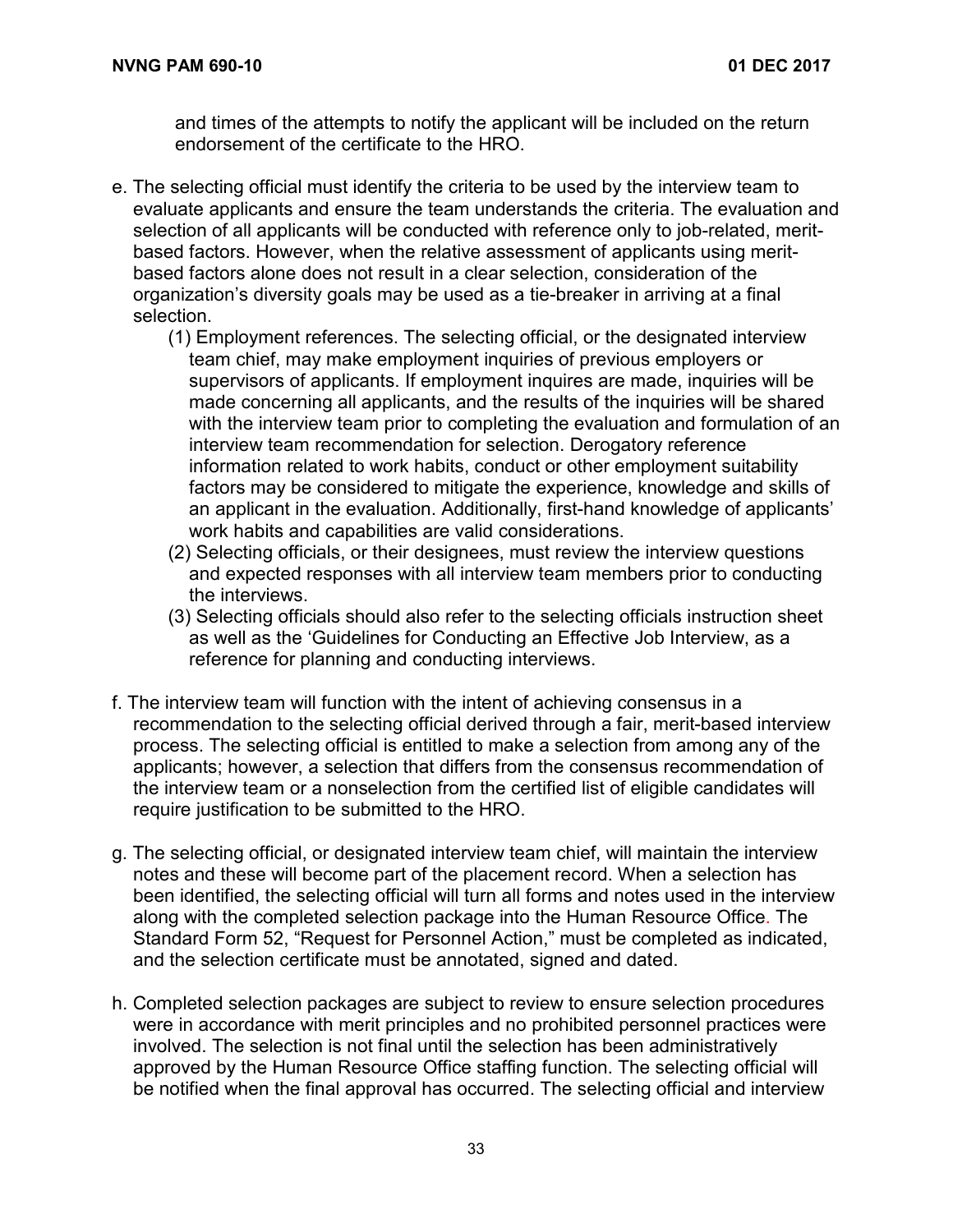team participants are not authorized to release the proposed selectee's name prior to administrative approval from the Human Resource Office.

- (1) Team members will conduct themselves in a professional manner throughout all phases of the interview and evaluation process. Personal information regarding applicants must be treated as protected information, and discussions within the interview team evaluation process will be treated as confidential.
- (2) Completed selection packages may be reviewed by the State Equal Employment Manager (SEEM) and the HRO as appropriate. An Equal Employment Opportunity (EEO) review will be conducted on a random sampling of completed selection packages as a standard business practice. However, any reported or suspected irregularity in the selection process will trigger an EEO and/or Command review of the selection process.
- (3) Final authority for appointments, promotions, etc, resides with the Adjutant General and is delegated to the Director of Human Resources or his/her designated representative.

#### **5-3. NOTIFICATION.**

After the EEO and/or administrative review (as appropriate) is complete, approval of the selecting official's tentative selection and notification procedures will be as follows:

- a. The Human Resource Office staffing function will contact the selecting official and authorize him or her to notify the selected candidate and inform all other applicants of their nonselection.
- b. The selecting official will contact the selected candidate and offer the position. If the candidate accepts, the selecting official will advise the candidate the selection is to remain confidential until the non-selected candidates have been notified. If the candidate does not accept the offer, the selecting official may offer the position in turn to the next most qualified candidate as identified in the interview process and approved by staffing. The selecting official will then notify the non-selected candidates by telephone, email or letter, prior to releasing the name of the selected candidate if possible. The selecting official should document all notifications.

c. For dual-status positions, the selecting official must notify the appropriate military personnel office of military assignment requirements to a compatible military position, and ensure any military personnel action is documented.

d. The Human Resource staffing function will inform the immediate supervisor and/or the selectee when the proposed personnel action is approved, and initiate Standard Form 50, Notification of Personnel Action to effect promotion/placement action.

#### **5-4. START DATE.**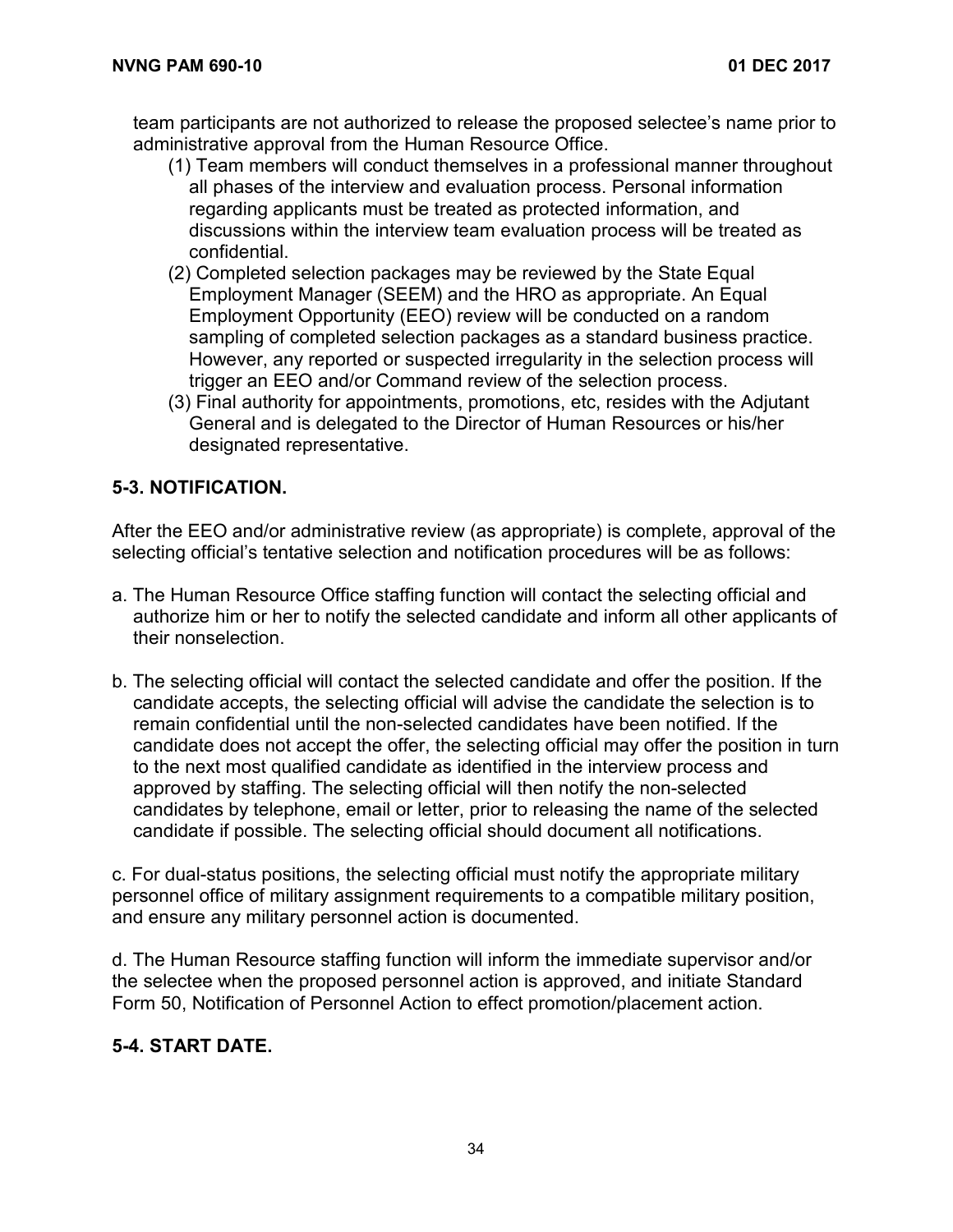HRO will set the start date of any personnel actions. The effective date for new appointment actions will typically be the first scheduled workday of a biweekly pay period. (Exceptions to this policy may be justified based upon mission requirements.) If the selectee is currently an on-board technician, the gaining supervisor must coordinate a start date with the losing supervisor allowing the technician to assume his/her new position as soon as practicable. Promotion actions will typically be processed effective the first day of a biweekly pay period. The gaining supervisor must keep the HRO informed when this situation arises. Release will normally be within two weeks after selection unless a later effective date is coordinated with the Human Resource Office. Disputes over a release date will be resolved by the Director of Human Resources.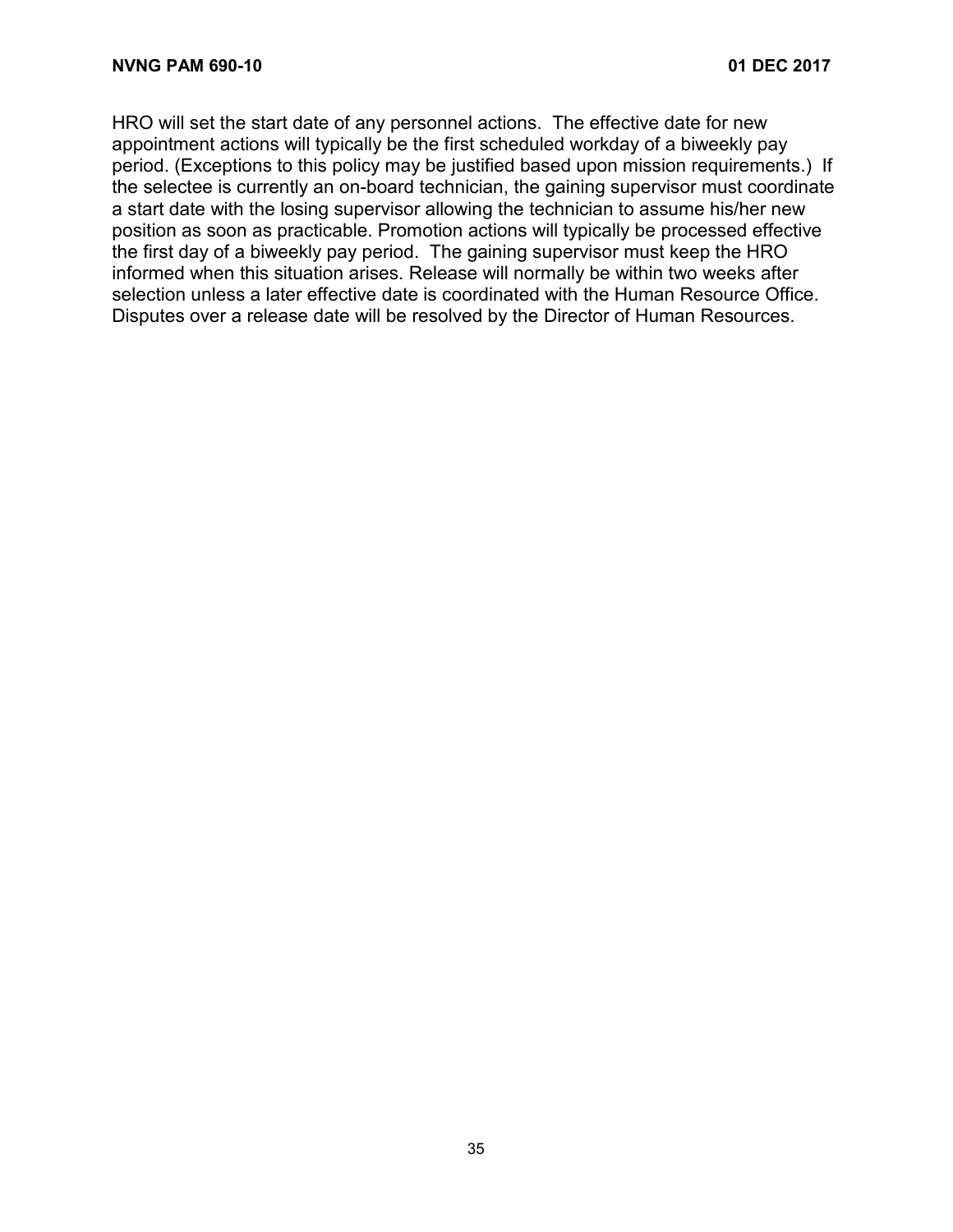#### **CHAPTER 6 - ADMINISTRATION**

**6-1. RECORDKEEPING.** States will maintain a record of each position filled, using processes described in this plan, sufficient to allow for reconstruction of the placement action. The NG follows *The Army Records Management System (ARIMS)*, AR 25–400– 2.

- a. Complete placement/promotion records will be maintained by the HRO to:
	- (1) Provide a clear record of the action taken.
	- (2) Evaluate the Merit Placement and Promotion Program.
	- (3) Provide proof that merit placements action are being made on a fair and equitable basis.
- b. The required information includes, but is not limited to:
	- (1) The Job Opportunity Annoucement,
	- (2) The resume and supporting documents submitted by all applicants,
	- (3) The individual qualification sheets, if used--the panel ranking sheets,
	- (4) Correspondence to and from applicants.
	- (5) The referral certificate.
	- (6) Supervisor's request for advanced in-hire rates, or incentives.

**6-2. RECORD RETENTION.** Retention periods may change occasionally because of statutory, legal, financial, or administrative requirements. The records must be retained in the local files area (for up to two years(5 CFR 335.103). If disputed, case files are retained by the HRO until claim is settled.

**6-3. MERIT PLACEMENT PROGRAM REVIEW.** At a minimum, Nevada HRO will make provisions to review its merit promotion and internal placement program annually. To support continued use of specific procedures, and to ensure proper administration, use, and control, the HRO must have a system for reviewing the need and appropriateness of its procedures. This includes gathering of data to illustrate the effectiveness of each procedure and subsequent documentation. Where NG-J1-TN determines an HRO does not meet the requirements of this plan, it will require the state HRO to modify or suspend any procedures which NGB determines are deficient and/or unsatisfactory. The NGB, DoD, and/or OPM may/will inspect states to see that the provisions of this and other regulatory guidance is followed; and make periodic reviews of the use of evaluation procedures in the states in order to evaluate the effectiveness of this plan. Each has the authority to require states/HROs to modify or suspend any procedures, which do not meet the requirements in this plan.

a. COMMENTS OR SUGGESTIONS:Users of this plan are invited to send comments and suggested improvements to the Director for Human Resources, 2460 Fairview Drive, Carson City, Nevada 89701-6807

#### **6-4. PRIVACY PROTECTION.**

Information relating to individual placement actions or to the applicant will not be discussed with or shown to unauthorized individuals. Supervisors and personnel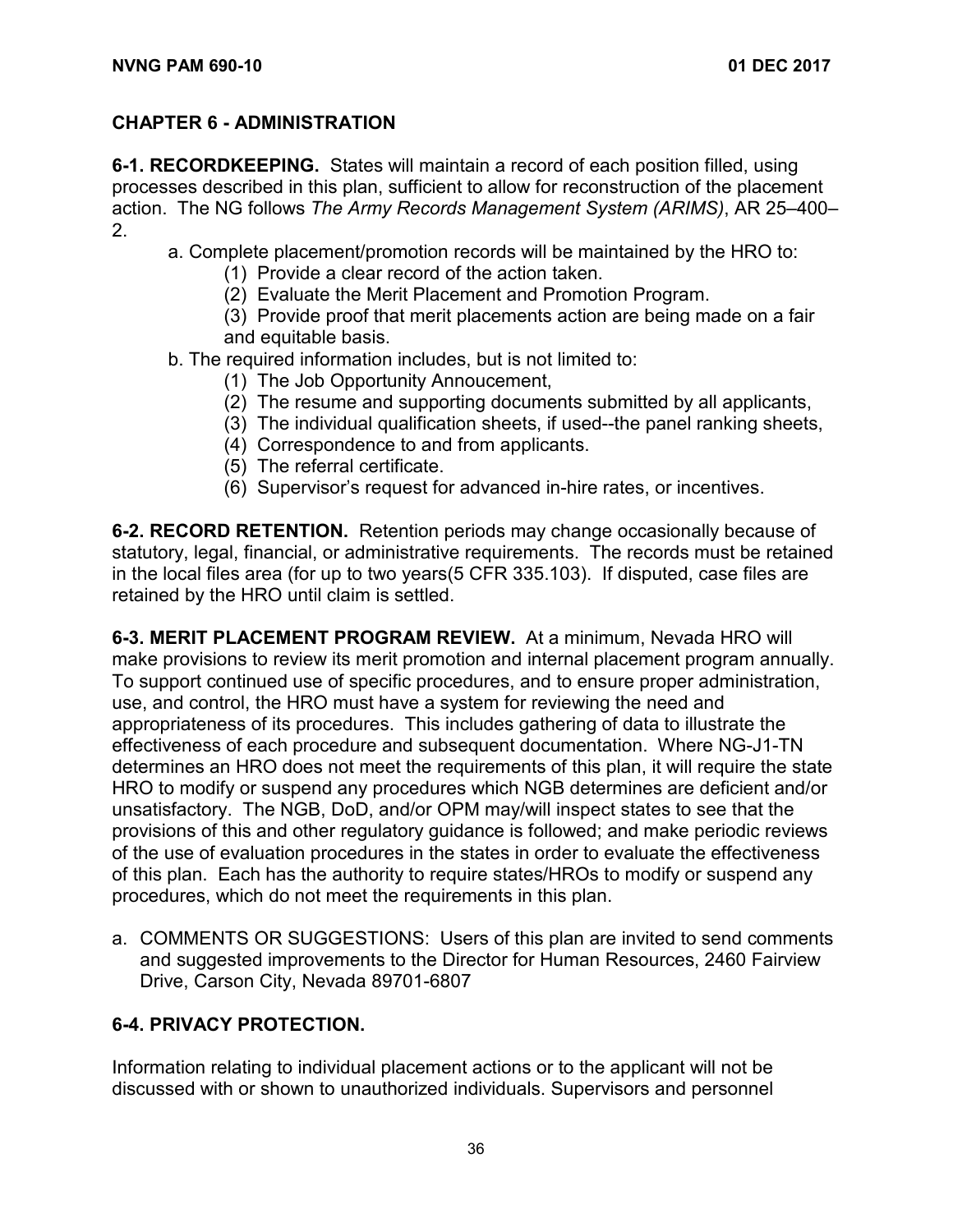specialists participating in merit placement actions will not disclose the details of their work to unauthorized persons.

- a. An employee is not entitled to review information regarding another employee without the written consent of the other employee.
- b. Merit promotion records may be disclosed to officials of labor organizations when relevant and necessary in the performance of their duties as exclusive representatives of the bargaining unit. In these circumstances, access to records will be provided within the Human Resource Office under staff supervision, and the union official will be advised that no employee is entitled to review any other employee's records nor may the union official disclose such information without the written consent of the employee whose records are being reviewed.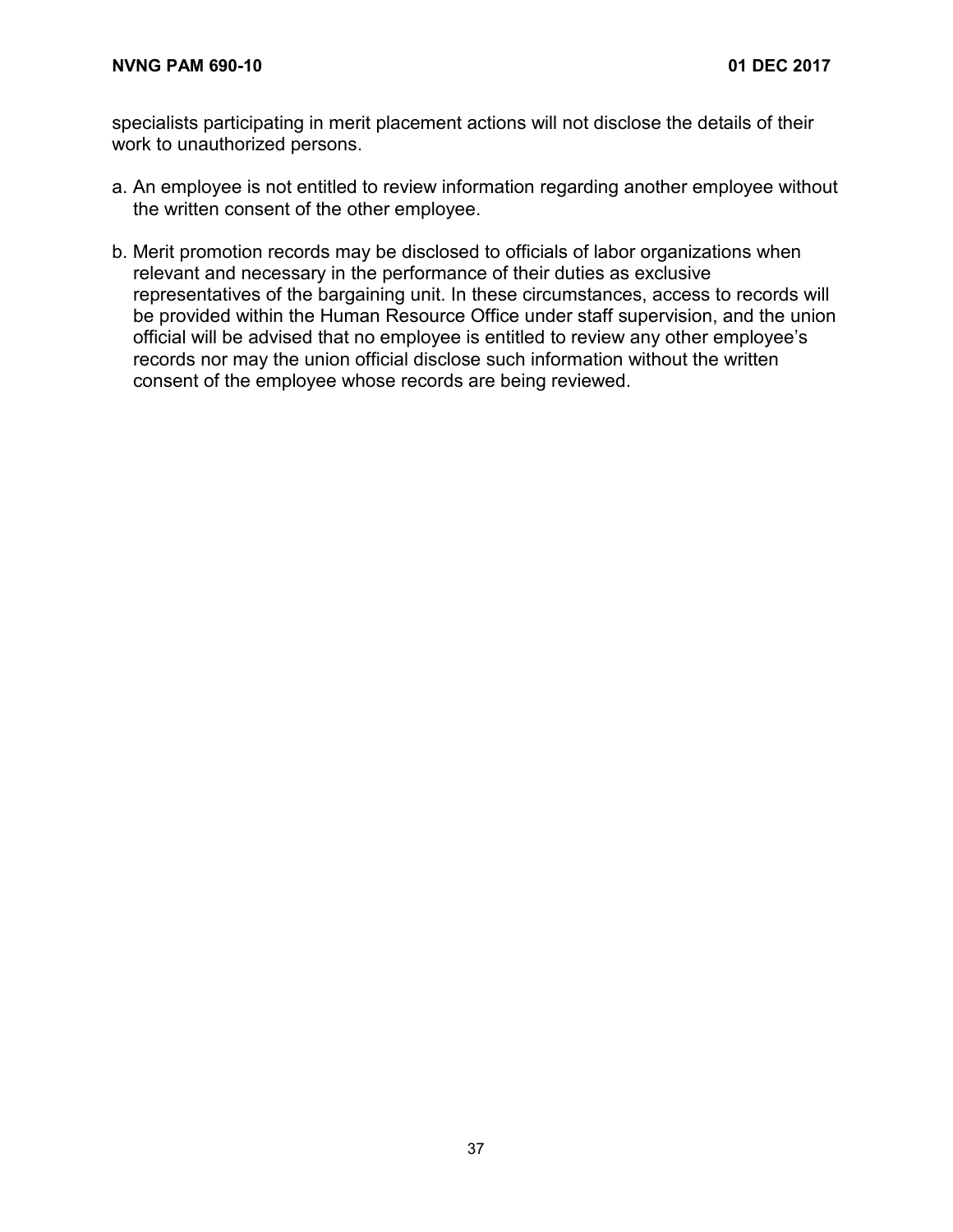#### **CHAPTER 7 - KEY STAFF APPOINTMENTS FOR ONLY NG T32 DS TECHNICIANS.**

a. Key Staff position is a T32 DS Technician senior managerial position whose incumbent is a member of the immediate staff of TAG; or, who reports directly to or under the direction of TAG. Key Staff positions are filled solely on the basis of merit. All NG employees are provided the maximum opportunity to compete for placement opportunities.

- b. Such positions may serve as head or deputy of a major organization within a state; or direct a specialized program of marked difficulty, responsibility and statewide significance.
- c. Key Staff positions are intended to be unique within the organization.
- d. TAG must request a Key Staff position be filled by use of a Job Opportunity Announcement.
- e. Referral List. Actions are taken to assure that every effort is made to reach all potential candidates based on the criteria provided by the TAG (i.e., military rank, military assignment, and occupational series) or selecting official. The HRO will review personnel folders (technician and military) to determine those candidates having the necessary qualifications for the position. A list of eligibles (Dual Status,Technicians, AGR, Traditional Guardsmen, or Title 5 employees that have maintained military membership) is established based on the results and submitted to the selecting official.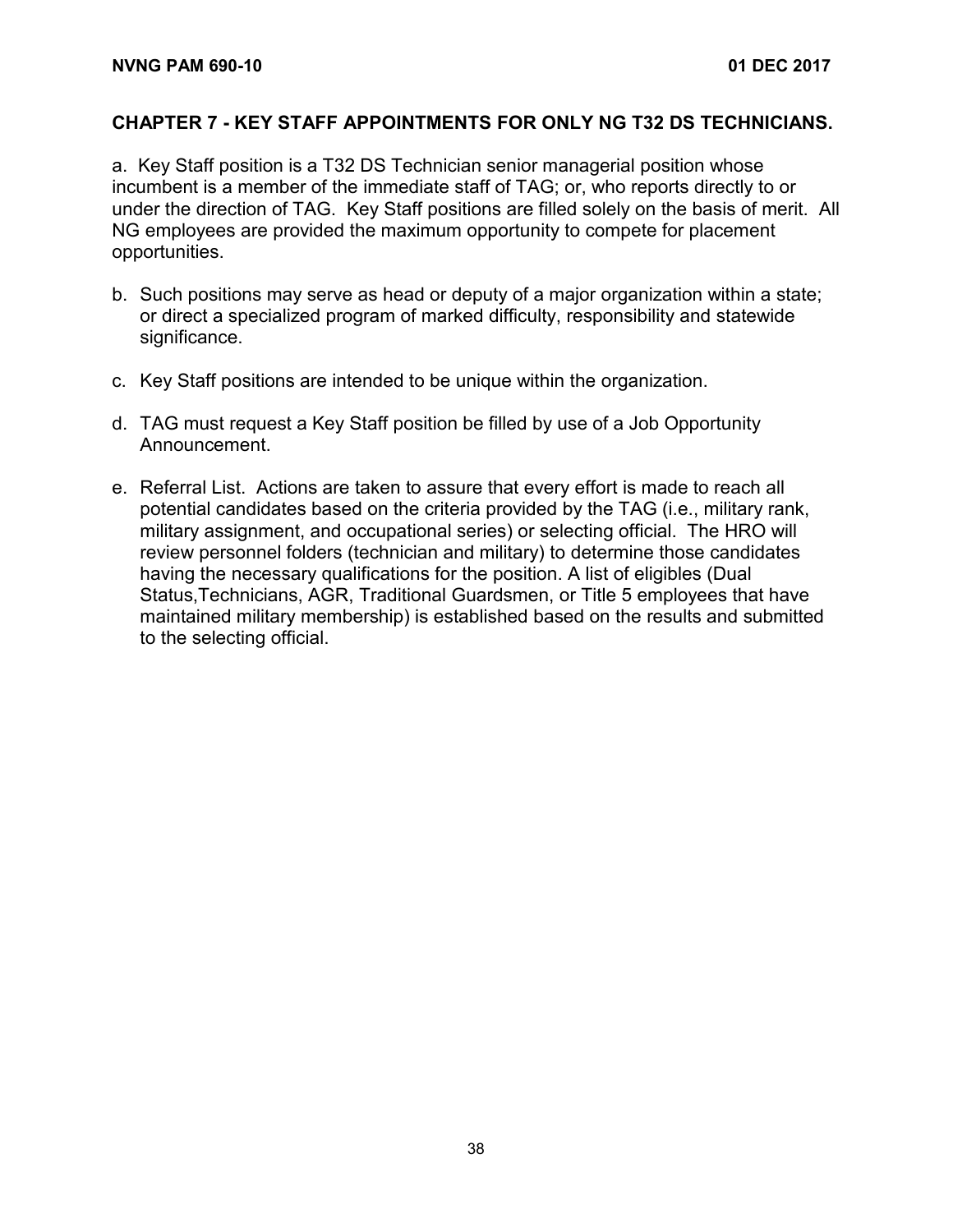#### **CHAPTER 8 - CORRECTIVE ACTIONS AND GRIEVANCE COMPLAINTS**

**8-1. GRIEVANCES AND COMPLAINTS:** NG T32 DS Technicians and the NG T5 employees may have the right to file a grievance concerning merit promotion matters under the state NG's administrative grievance procedures or under a negotiated grievance procedure, as appropriate. Non-selection from among a group of properly ranked and certified candidates is not an appropriate basis for a grievance. NGB or OPM may conduct investigations of violations of the merit placement program or selection processes and direct corrective action(s). Management and the HRO staff will make every effort to informally resolve employees' concerns regarding placement actions. An employee may not file both a formal grievance and an EEO complaint at the same time for the same issue. However, if an applicant believes that he/she was not provided due consideration because of reprisal or race, color, national origin, gender, religion, age (over 40), disability, or sexual orientation, he/she may file a complaint through the appropriate state NG Equal Employment Opportunity program. To have complaints considered through the EEO process, individuals must contact an EEO counselor within 45 days from the date of the matter alleged to be discriminating or, in the case of personnel action, within 45 days of the effective date of the action.

*\*Under the Whistleblower Protection Act, some actions alleging prohibited personnel practices must first be appealed to the Office of Special Counsel. Some actions may be appealed to the Merit System Protection Board. Information regarding these actions may be obtained from the State HRO.*

**8-2. CORRECTIVE ACTIONS**: Failure to adhere strictly to laws, OPM regulations and instructions, DoD, or NGB instruction, policies and guidelines must be promptly rectified by the Nevada National Guard. An example of a required corrective action may be to rectify a violation incident that involved an applicant who was erroneously promoted or appointed. The nature and extent of actions taken in any case must be determined on the basis of all the verified and validated facts in the case. The provisions of this paragraph do not restrict the remedies that are afforded in resolving a grievance.

**8-3. VIOLATIONS:** There are three types of program violations for which NGB, DoD, or OPM may require corrective action.

- 1. A procedural violation occurs when a placement action does not meet the requirements of the state merit placement plan. The NG T32 DS Technicians and the NG T5 employees may remain in the position only if reconstruction of the action shows that he/she could have been selected if proper procedures were followed at the time the action was taken, or if NG-J1-TN gives approval. In this kind of violation, a technician is retained in the position only if –
	- (a) Reconstruction of the action shows that he /she could have been selected had the proper procedures been followed at the time the action was taken; or
	- (b) The NGB, DoD, or OPM gives approval.
- 2. A regulatory violation occurs when the NG applicant did not meet the qualification or regulatory requirements at the time of placement. The NG T32 or NG T5 employee may be retained in the position, only if, on current date, he/she meets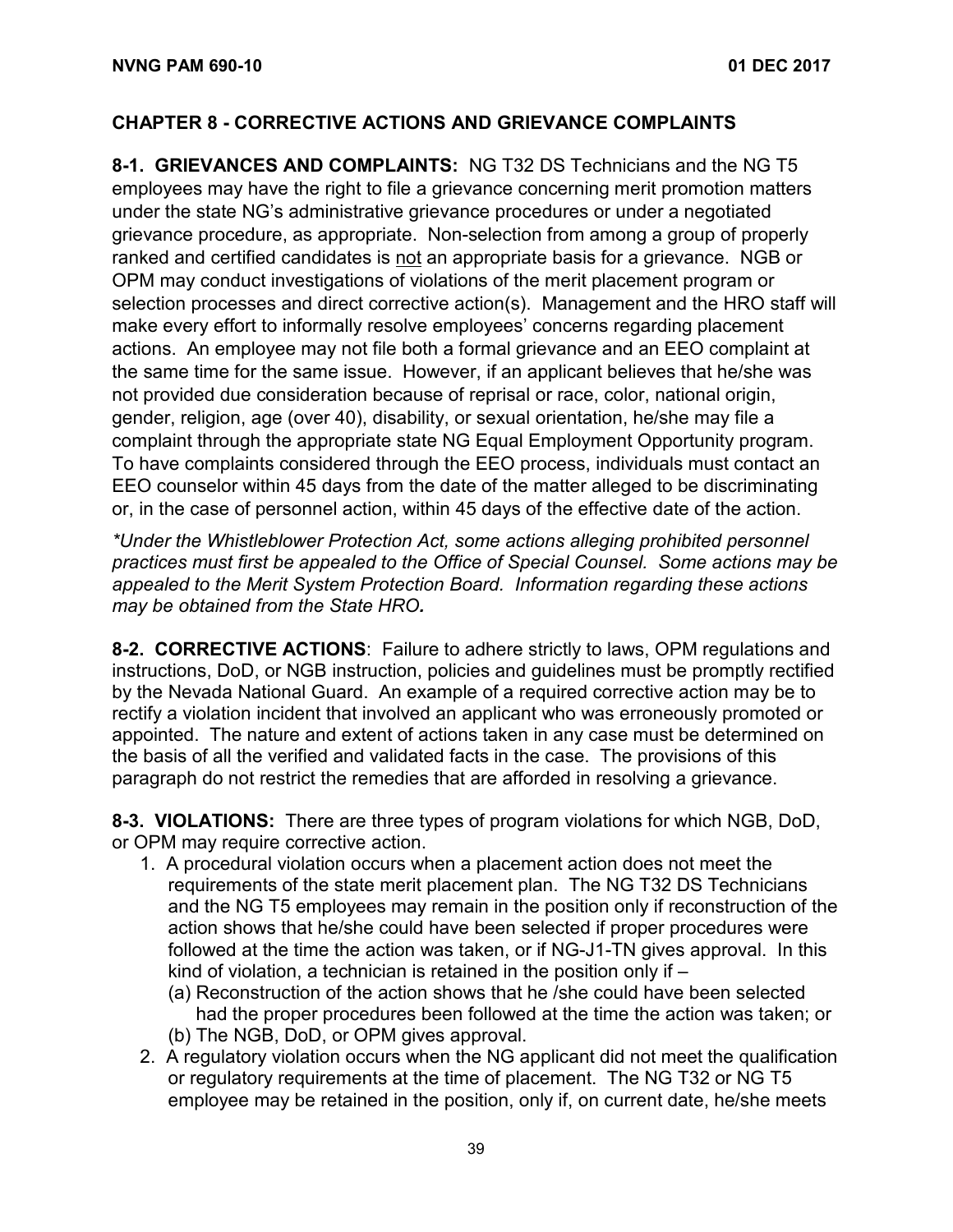all of the position's qualification requirements. In this kind of violation, a technician may be retained in the position only if:

- (a) He or she meets the necessary qualifications or regulatory requirements at current date; and, no other candidates were adversely impacted; and,
- (b) The NGB, DoD or the OPM office with geographic jurisdiction, gives written/signed approval.
- 3. A program violation occurs when the state merit placement plan, guidelines, or practices do not conform to NGB, DoD, or OPM requirements. A NG T32 technician or a NG T5 employee may be retained in the position only if there was no accompanying procedural or regulatory violation involved.
	- (a) The general rule is that an erroneously promoted/placed NG T32 technician or a NG T5 employee may be retained in the position *only if* the action can be corrected to conform essentially to all OPM/DoD/NGB requirements as of the date the action(s) were taken. Corrective action decisions must be tempered by all the facts surrounding the violation.
	- (b) If the corrective action taken requires the position to be vacated, the NG T32 technician or a NG T5 employee occupying the position is returned to his or her former position; or, if newly hired, placed in another position for which he or she is qualified. All NG T32 or NG T5 candidates, who were not given proper consideration, must be considered before new recruiting efforts are initiated.
	- (c) If the corrective action does not include vacating the position, All NG T32 or NG T5 candidates who were not given proper consideration, based on the violation, are given priority consideration for appropriate vacancies.
	- (d) Immediate action is taken to correct a violation or program deficiency. Appropriate corrective actions are required as a result of a procedural, regulatory, or program violations of this Plan and are accomplished in accordance with the relevant sections of 5 USC and the 5 CFR. In order to ensure that actions are processed in accordance with regulatory and/or procedural requirements, corrections of errors or oversights are processed as soon as they are discovered, to include correcting any outstanding referral lists. The records must be correctly documented.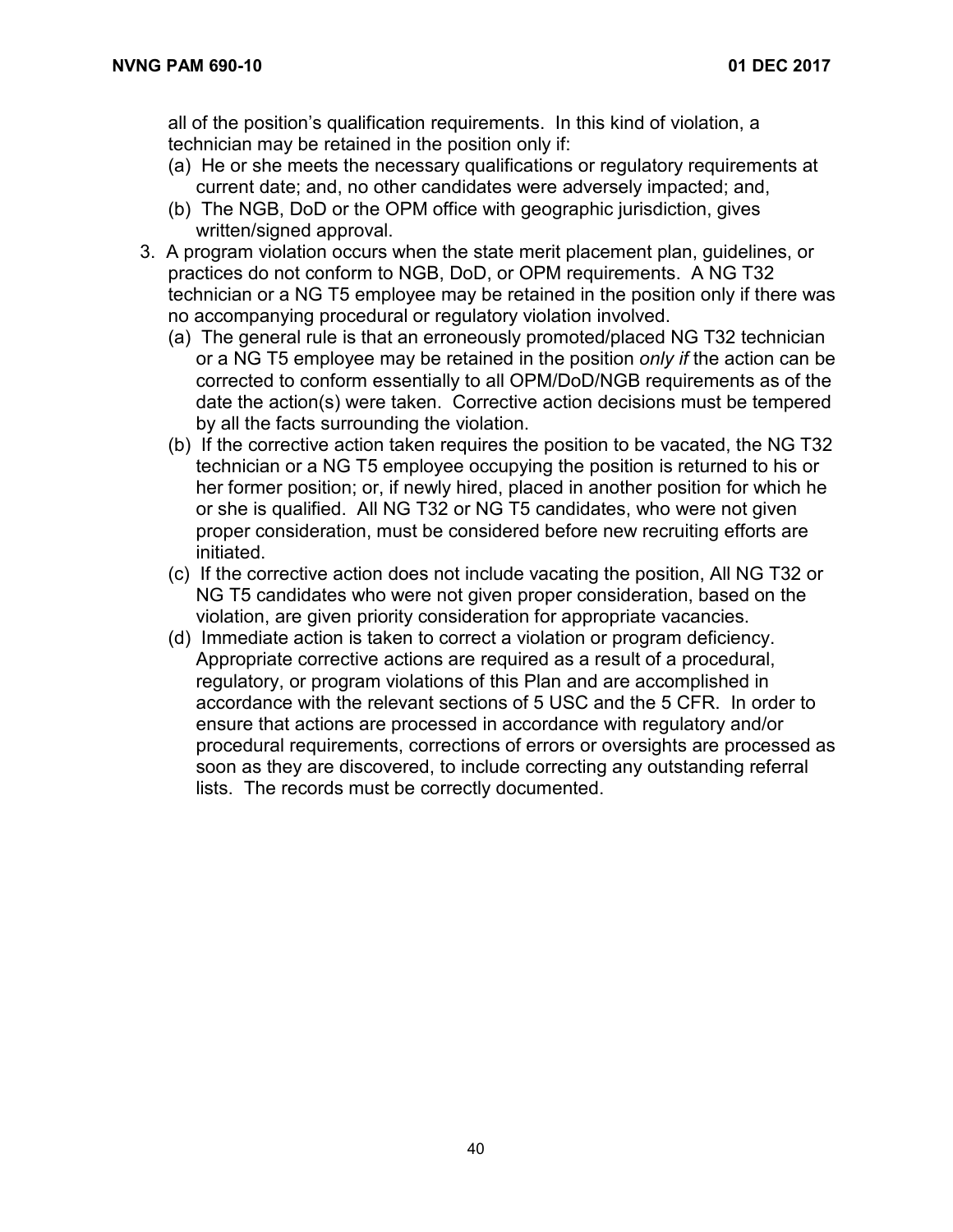#### **APPENDIX A**

### **GLOSSARY – PART I: ACRONYMS**

| <b>ANG</b>   | <b>Air National Guard</b>                                    |
|--------------|--------------------------------------------------------------|
| <b>ARNG</b>  | <b>Army National Guard</b>                                   |
| <b>ASARS</b> | <b>Automated Stopper and Referral System</b>                 |
| <b>DoD</b>   | Department of Defense                                        |
| <b>CFR</b>   | Code of Federal Regulation                                   |
| <b>DS</b>    | Dual Status Title 32 Excepted Service Military Technician    |
| <b>EEO</b>   | <b>Equal Employment Opportunity</b>                          |
| <b>FOIA</b>  | Freedom of Information Act                                   |
| <b>HR</b>    | <b>Human Resources</b>                                       |
| <b>HRO</b>   | Human Resources Officer/Human Resources Office               |
| <b>IAW</b>   | In Accordance With                                           |
| <b>ICTAP</b> | <b>Interagency Career Transition Assistance Plan</b>         |
| <b>JOA</b>   | <b>Job Opportunity Announcements</b>                         |
| <b>KSAB</b>  | Knowledge, Skill, Ability and Behaviors                      |
| <b>MPP</b>   | <b>Merit Placement and Promotion Program</b>                 |
| <b>NGB</b>   | <b>National Guard Bureau</b>                                 |
| <b>NG</b>    | <b>National Guard</b>                                        |
| <b>OPM</b>   | U.S. Office of Personnel Management                          |
| <b>PA</b>    | <b>Privacy Act</b>                                           |
| <b>PCS</b>   | <b>Permanent Change of Station</b>                           |
| <b>PPP</b>   | <b>Priority Placement Program</b>                            |
| <b>RPL</b>   | <b>Reemployment Priority List</b>                            |
| <b>SME</b>   | <b>Subject Matter Expert</b>                                 |
| T5           | Title 5 United States Code (Competitive or Excepted Service) |
| T32          | <b>Title 32 United States Code DS Technicians</b>            |
| <b>USC</b>   | <b>United States Code</b>                                    |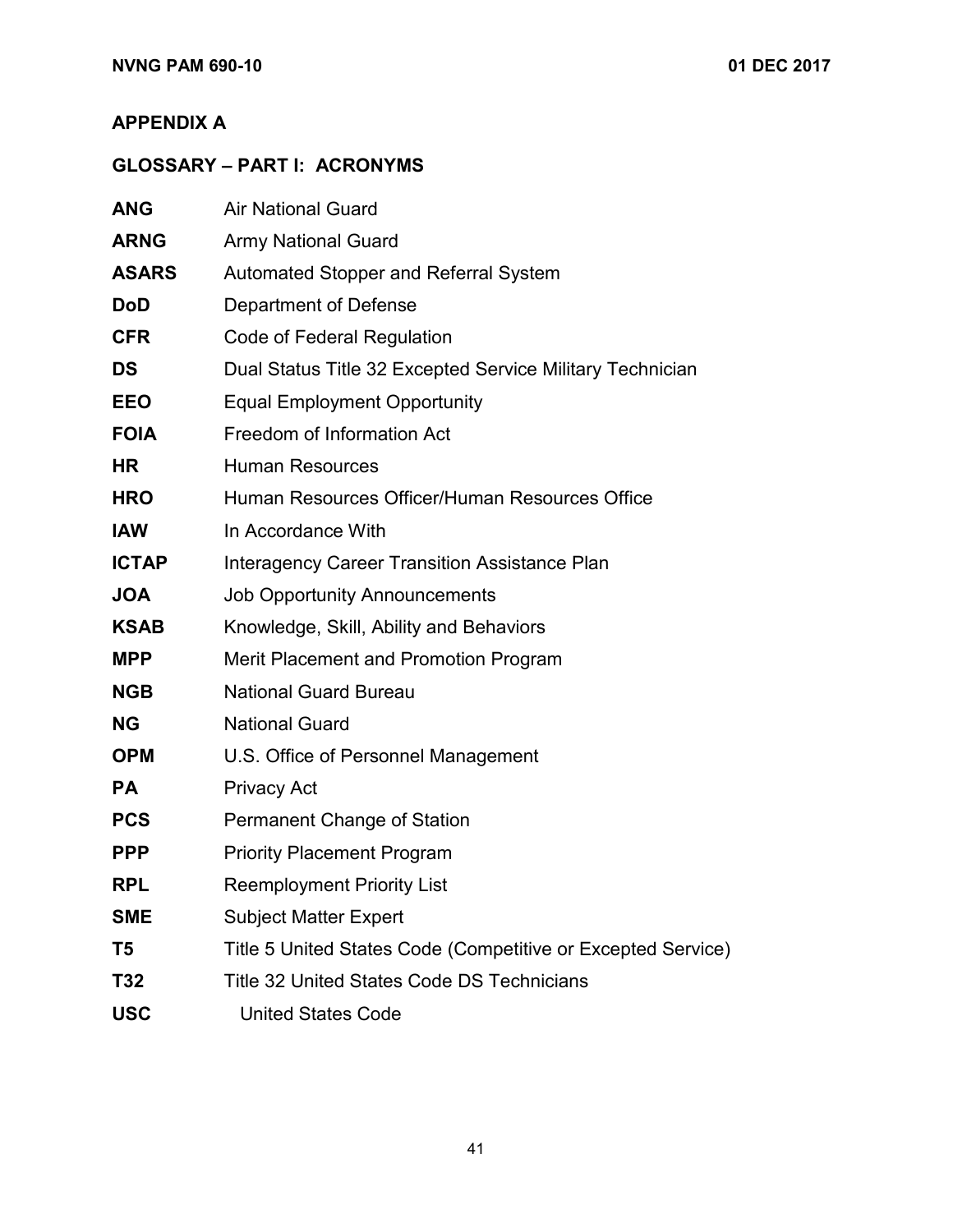#### **GLOSSARY – PART II: DEFINITIONS**

**Accession** – A personnel action that results in the addition of a NG T32 or T5 employee to the rolls (staff) of a state.

**Application** – The form or method utilized by applicants and employees to indicate interest in promotion, demotion, change to lower grade, or reassignment to a particular position or category of positions in the state NG.

**Appointing authority** - At the lowest operating level, this authority is usually exercised by the Human Resources Officer (HRO). The HRO is usually designated in writing to act *for* the appointing authority (TAG) but is not considered to *be* the appointing authority.

**Appointing office** – An organizational segment with the delegated authority to effect personnel actions; 'appointing offices' are the state Human Resources Offices.

**Appointing official** – The person having power, by law, to make appointments. For the NG, the State Adjutant General is authorized to employ NG technicians and employ NG T5 employees; this authority may be delegated, in writing, to the NG Human Resource Officer.

**Appointment** – Any personnel action that brings an individual onto the rolls (staff) of a state.

**Area of consideration** - The area designated by the Plan in which it can reasonably be expected to locate enough highly qualified candidates to fill vacancies in the positions covered by the Plan.

**Bargaining unit position** – The position in an organization for which a union has been certified as exclusive representative.

**Behavioral indicators** - Crediting plan used to assess a candidate's potential for successful job performance. These indicators are the measurable aspect of behaviors that predict a potential level of success for the competency.

**Best qualified candidates** – A highly or well qualified candidates who rank at the top when compared with other highly qualified candidates and who are referred to the selecting official for consideration and selection.

**Bonafide consideration** - A priority consideration (PC) eligible is referred to the selecting official alone on a certificate, or with other PC eligibles. The certificate containing the PC eligible(s) name will be referred before applicants with lesser priority in the order of consideration.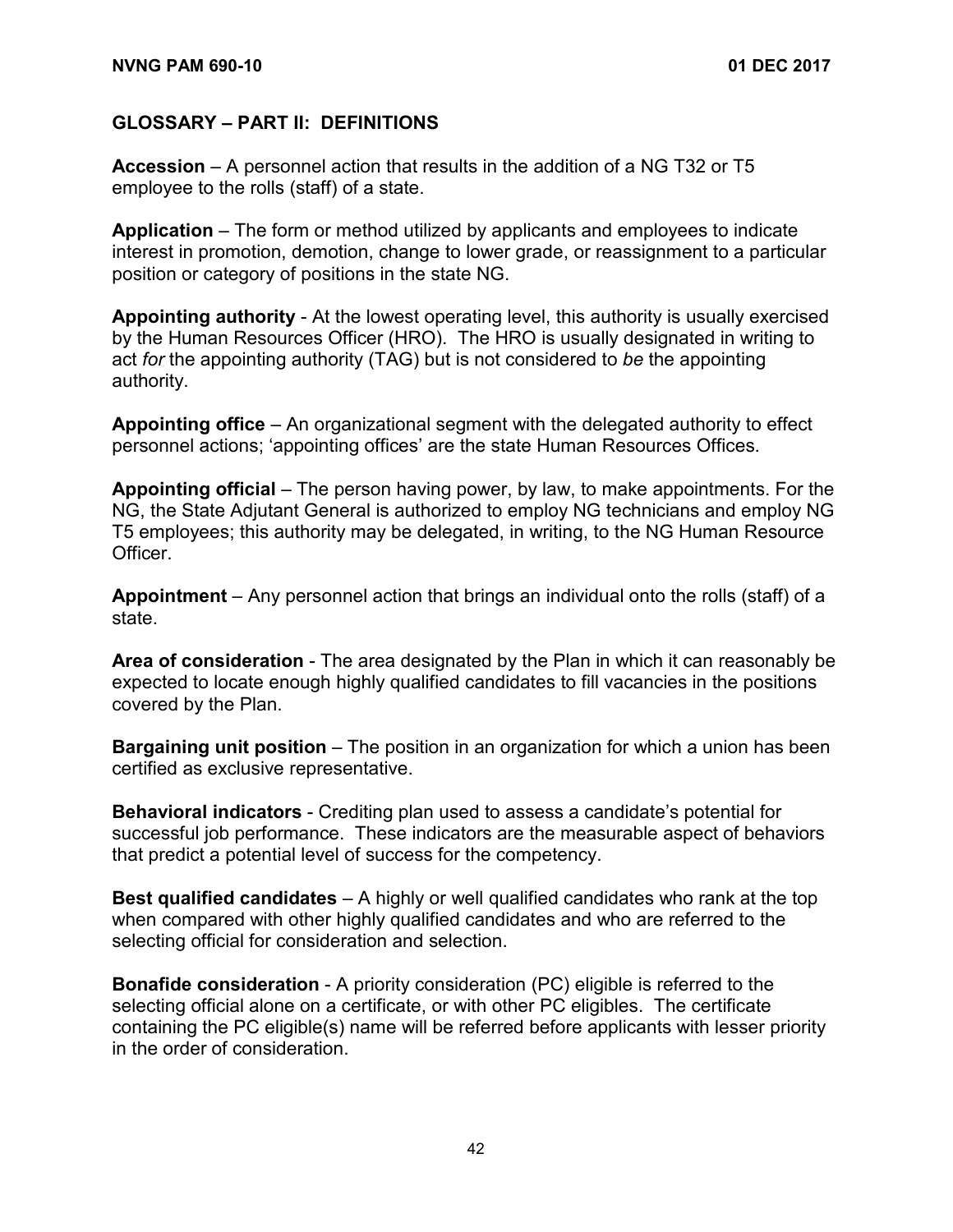**Career promotion** - The promotion of an employee without competition when competition was held at an earlier stage, i.e. the employee was selected from the Office of Personnel Management (OPM) register (or under other competitive promotion procedures), *and* the fact that the initial selection could lead to promotion was made known to all potential candidates (career ladder promotions); or an employee's position is 'modified' to a higher grade because of the accretion of additional duties and responsibilities.

**Change to lower grade** – A change to lower grade occurs when an employee is moved either voluntarily or involuntarily from one General Schedule grade to a lower General Schedule grade, or to a different pay system with a lower representative rate.

**Commuting area** – The geographic locality that constitutes one area for employment purposes. It includes any population center and the surrounding localities within which people live and can reasonably be expected to travel back and forth daily to their usual place of employment.

**Competencies:** Are defined as the attributes: Knowledge, Skills, Abilities, and Behaviors required to perform a job and are generally demonstrated through qualifying experience, certifications, education, and/or training.

**Competitive service** – All civilian positions in the Federal Government that are not specifically excepted from the civil service laws by, or pursuant to, the President, or by the OPM.

**Competitive status** – "Standing" gained through employment in a career or careerconditional appointment.

**Conditions of employment** – Personnel policies, practices, and matters, whether established by rule, regulation, or otherwise, affecting working conditions.

**Conversion** – The change of an employee from one type of appointment to another.

**Crediting plan** – Criterion or measures against which the eligible candidates are compared and ranked for determining the highly and/or best qualified.

**Demotion** – Typically a management driven action, the change of an employee to a lower grade when both the old and the new positions are under the General Schedule, under the same type of graded Wage Schedule, or to a position with a lower rate of pay when both the old and new positions are under the same type of ungraded Wage Schedule.

**Detail** – The temporary assignment of an employee to a different position for a specified period with the employee returning to regular duties at the end of the detail; includes positions at higher or lower grades.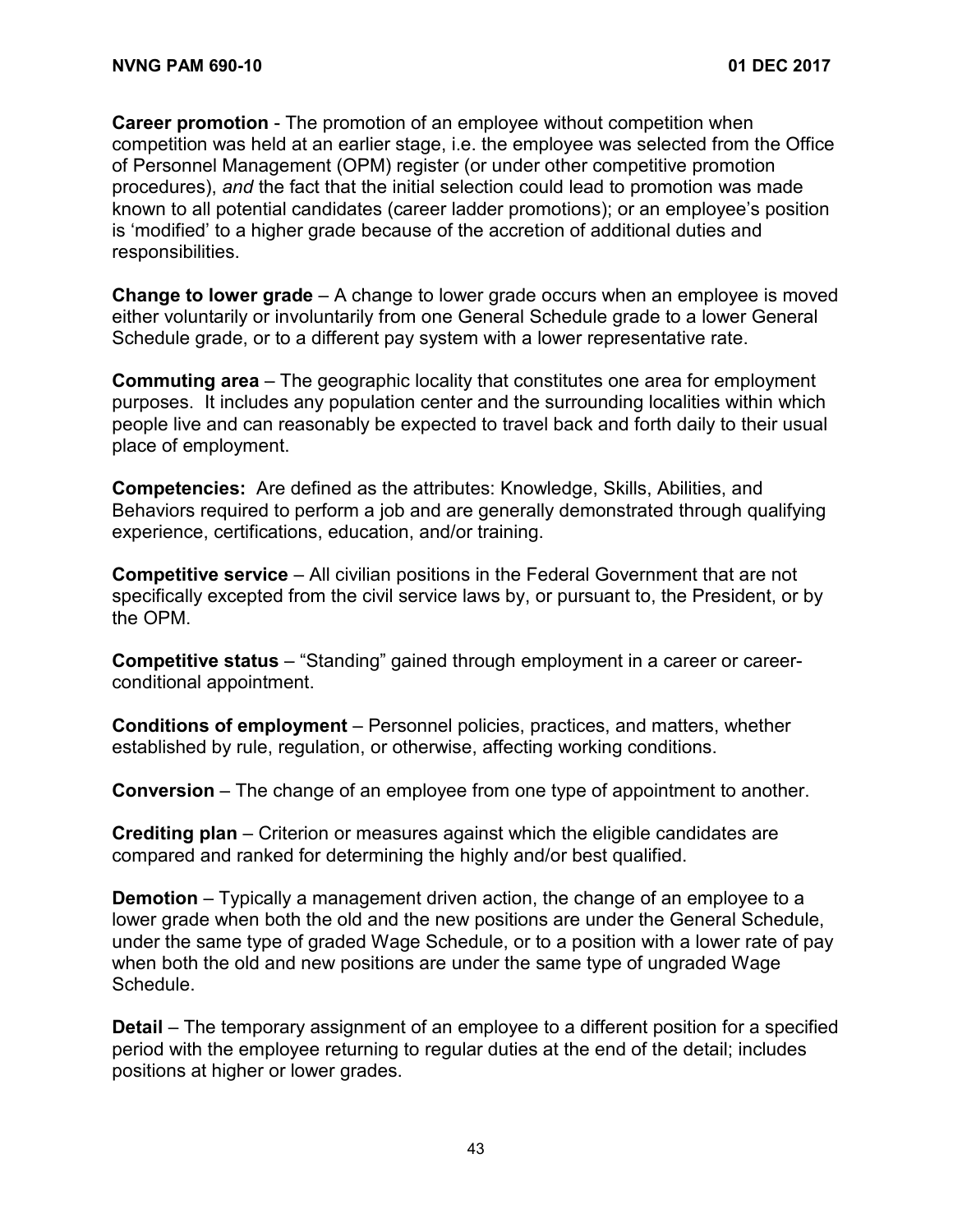**Eligible candidates** – Those applicants who meet the minimum qualification standards for the position and other regulatory requirements such as time in grade (TIG), as well as applicable selective placement factors, by the closing date of the announcement or by a date specified on the announcement.

**Evaluation criteria** – Standards of job-related knowledge, skills, abilities and other personal characteristics (e.g. behavioral indicators, etc.), and/or competencies which are indicative of successful performance in the position to be filled. Criteria are used as standards against which the eligible candidates are compared and ranked for determining the highly and/or best qualified.

**Evaluation Methods** – The means of measuring a candidate against the evaluation criteria. Mandatory methods, which must be considered for all candidates, are performance appraisals and relevant incentive awards. Optional methods include tests, interviews and relevant training.

**Exceptions** – Promotions that do not require competitive procedures and are therefore excepted from competitive procedures of this Plan.

**Expert** – Person who is specially qualified by education or experience to perform difficult and challenging tasks in a particular field beyond the usual range of competent persons in that field. An expert is regarded by other persons in the field as an authority or practitioner of unusual competence or skill in a professional, scientific or other activity.

**Highly qualified candidates** – Eligible candidates who have been determined to possess the knowledge, skills, abilities and other personal characteristics described by the evaluation criteria as necessary to perform the position in a highly successful manner.

**Highly qualified expert (HQE)** – An individual possessing expert knowledge or skills not available within DoD that are needed to satisfy an emerging and relatively shortterm, non-permanent requirement. Examples include, but are not limited to positions requiring advanced foreign language skills, science, engineering, mathematics and medical skills as well as those related to health, safety and national security.

**Job Analysis** – A critical process necessary to determine the minimum knowledge, skills, abilities and other elements required of the position to be filled, used to identify the candidates who can be expected to perform in a fully successful manner, and to determine the applicability of appropriate evaluation methods.

**Knowledge, Skills, Abilities and Behaviors (KSABs)** – The competency attributes and other elements (i.e., professional certification) required for successful performance in a job that are generally demonstrated through qualifying experience, education, and training. Knowledge is a body of information applied directly to the performance of a function. Skill is an observable competence to perform a learned psychomotor act.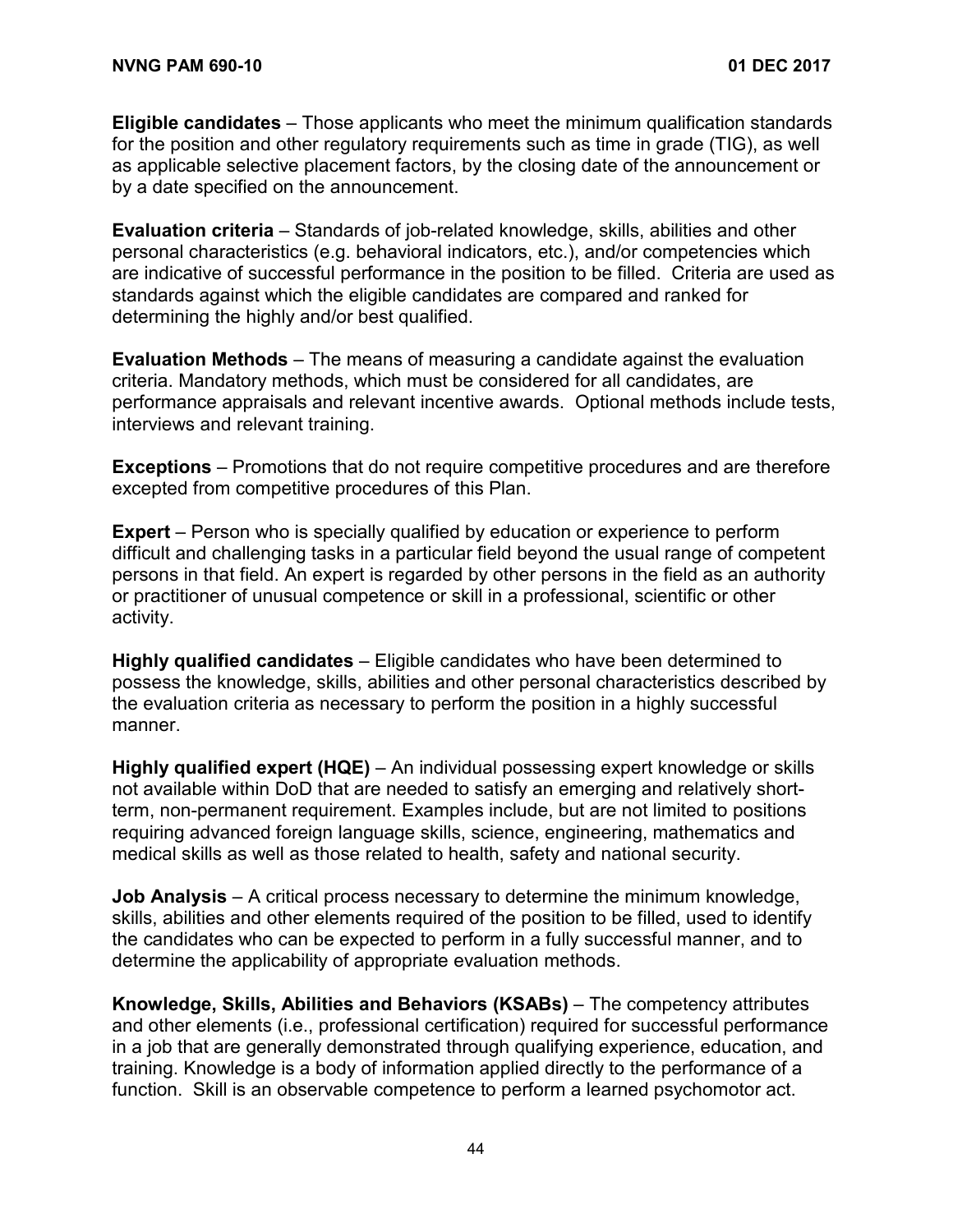Ability is competence to perform an observable behavior; and, a behavior results in an observable product.

**Management official** – An individual employed in a position the duties and responsibilities of which require or authorize the individual to formulate, determine, or influence the policies of the agency; [5 USC 7103]

**Personal competitive status** – Competitive status that was gained through employment in a career/career-conditional appointment in the competitive service that confers reinstatement eligibility.

**Promotion** – The change of an employee to a position at a higher grade when both the old and the new positions are under the general schedule, or under the same type of graded wage schedule; or to a position with a higher rate of pay when both the old and new positions are under the same type of ungraded wage schedule.

**Promotion Plan** – Procedure designed to ensure a job-related, valid and systematic means of selection for promotion based on merit.

**Qualification Standards** – A series' description of the knowledge, skills, abilities and behaviors along with specialized and general experience requirements needed to meet basic eligibility requirements for appointment or placement.

**Ranking Official/Panel** – Person(s) charged with the responsibility of determining the highly qualified and best qualified candidates as described by the evaluation criteria when an automated ranking system is not utilized.

**Reassignment** – The change of an employee from one position to another, without promotion or demotion, within the State NG.

**Reinstatement** – Reinstatement allows individuals to re-enter the Federal competitive service workforce without competing with the public. Reinstatement eligibility enables him/her to apply for Federal jobs open only to status candidates

**Selecting official** – Manager/supervisor with the authority or delegated authority to make a selection.

**Selective placement factors** – 'KSABs' that go beyond minimum qualification standards but are prescribed as necessary for meeting basic eligibility. These factors are essential to successful performance in the position to be filled and are not readily attained after placement/promotion into the position. The selective placement factors must be documented, justified, contained in the position description (PD), critical job elements, and other job related processes.

**Series Qualification standards** – A description of the minimum requirements necessary to perform work of a particular occupation successfully and safely. These minimum requirements may include specific job-related work experience, education,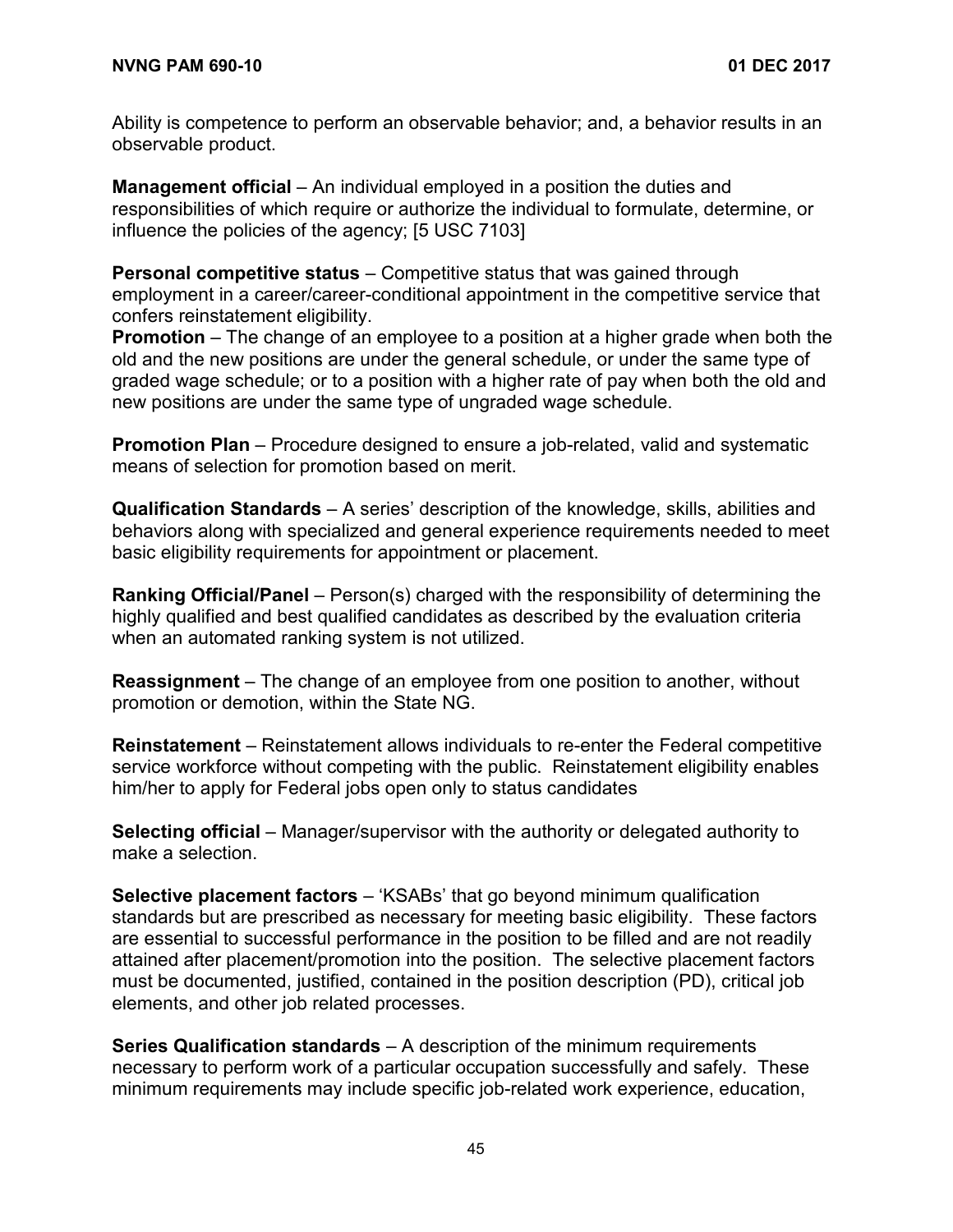medical or physical standards, training, security, and/or licensure. The Qualification Standards prescribed by NGB.

**Supervisor** – An individual having authority to hire, direct, assign, promote, reward, transfer, furlough, layoff, recall, suspend, discipline, or remove employees, to resolve their grievances, or to effectively recommend such action, if the exercise of the authority is not merely routine or clerical in nature but requires the consistent exercise of independent judgment, except that, with respect to any unit which includes firefighters or nurses, the term "supervisor" includes only those individuals who devote a preponderance of their employment time to exercising such authority; [5 USC 7103] **Status applicant** - a current or prior employee who has attained competitive status through a current or prior appointment to a career or career-conditional appointment in the federal service. Status pertains to a person, not a position.

**Time-limited promotion** – A promotion made under specific and written conditions with a not to-exceed-date to meet a need of a short-term nature. Upon expiration of the short-term need, the employee normally reverts to the former position. Time-limited promotions include both "temporary" and "term" promotions.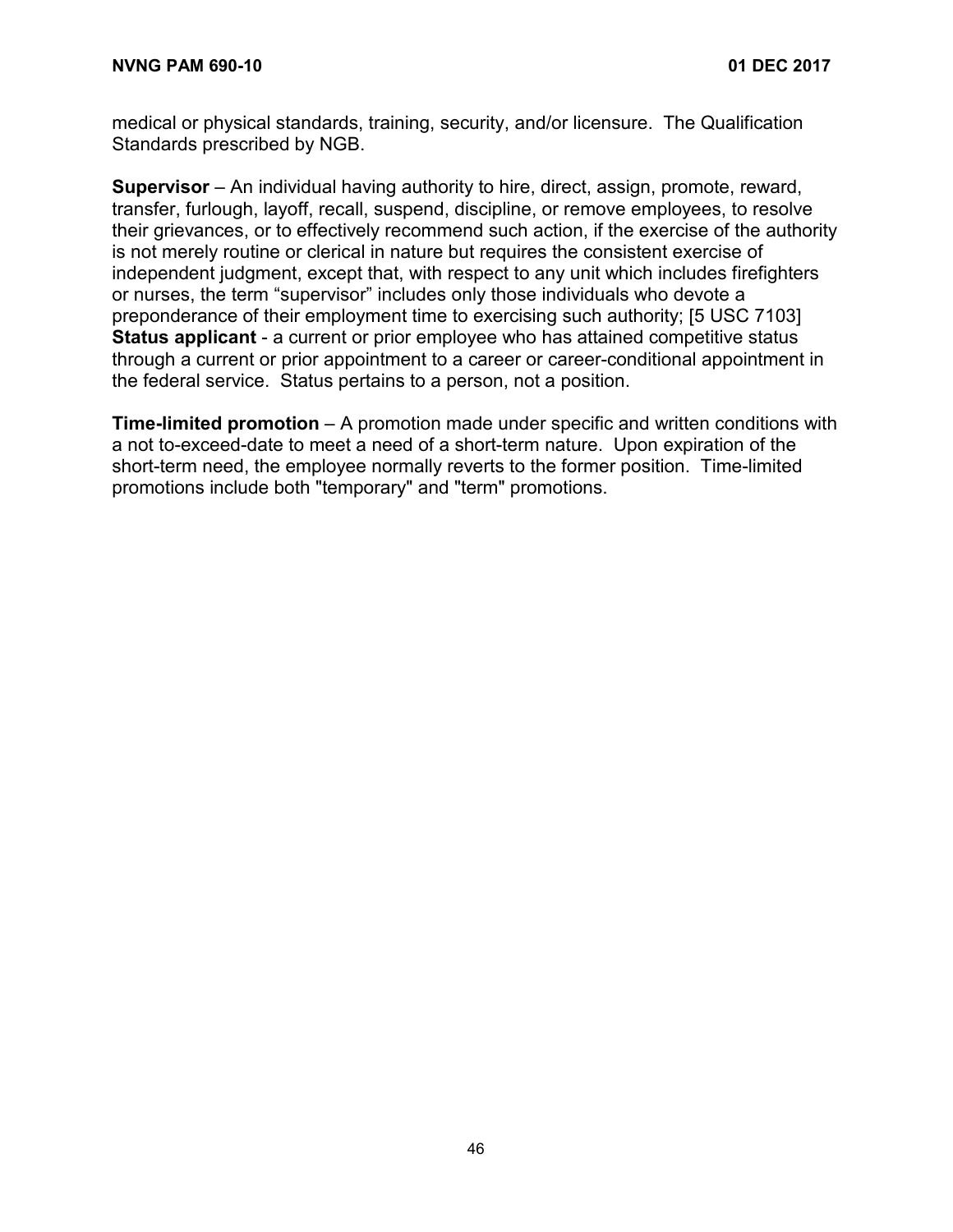#### **REFERENCES**

Public Law 114-328, 23 December 2016, "*National Defense Authorization Act 2017*"

Public Law 114-92, section 1053, 25 November 2015, "*The National Defense Authorization Act for 2016*"

Executive Order 13548, 26 July 2010, "*Increasing Federal Employment of Individuals With Disabilities*"

- 5 U.S.C. § Chapter 71, "*Federal Service Labor-Management Relations Statute*"
- 5 U.S.C. § Chapter 75, "*Adverse Actions*"

5 U.S.C. §§ 2103, 2105, and 3101, "*Government Organization and Employees*"

5 U.S.C. § 4303, "*Actions Based on Unacceptable Performance*"

- 5 U.S.C. § 6121, "*Definitions*"
- 5 U.S.C. § 6127 and § 6128, "*Compressed Schedules*"
- 5 U.S.C. § 6132, "*Prohibition of Coercion*"

10 U.S. C. § 1721, Designation of Acquisition Positions

- 29 U.S.C. Chapter 8, "*Fair Labor Standards*"
- 32 U.S.C. §709, "*Technicians: Employment, Use, Status*"
- 42 U.S.C. § 2000e–16, "*Employment by Federal Government*"
- 5 CFR "*Administrative Personnel*"
- 5 CFR Part 302, "*Employment in the Excepted Service*"
- 5 CFR 315.103, Agency Promotiuon Programs
- 5 CFR § 315.610, "*Noncompetitive Appointment of Certain National Guard Technicians*"
- 5 CFR Part 332, "*Recruitment and Selection Through Competitive Examination*"
- 5 CFR Part 335, "*Promotion and Internal Placement*"
- 5 CFR Part 335, Subpart A, "*General Provisions"*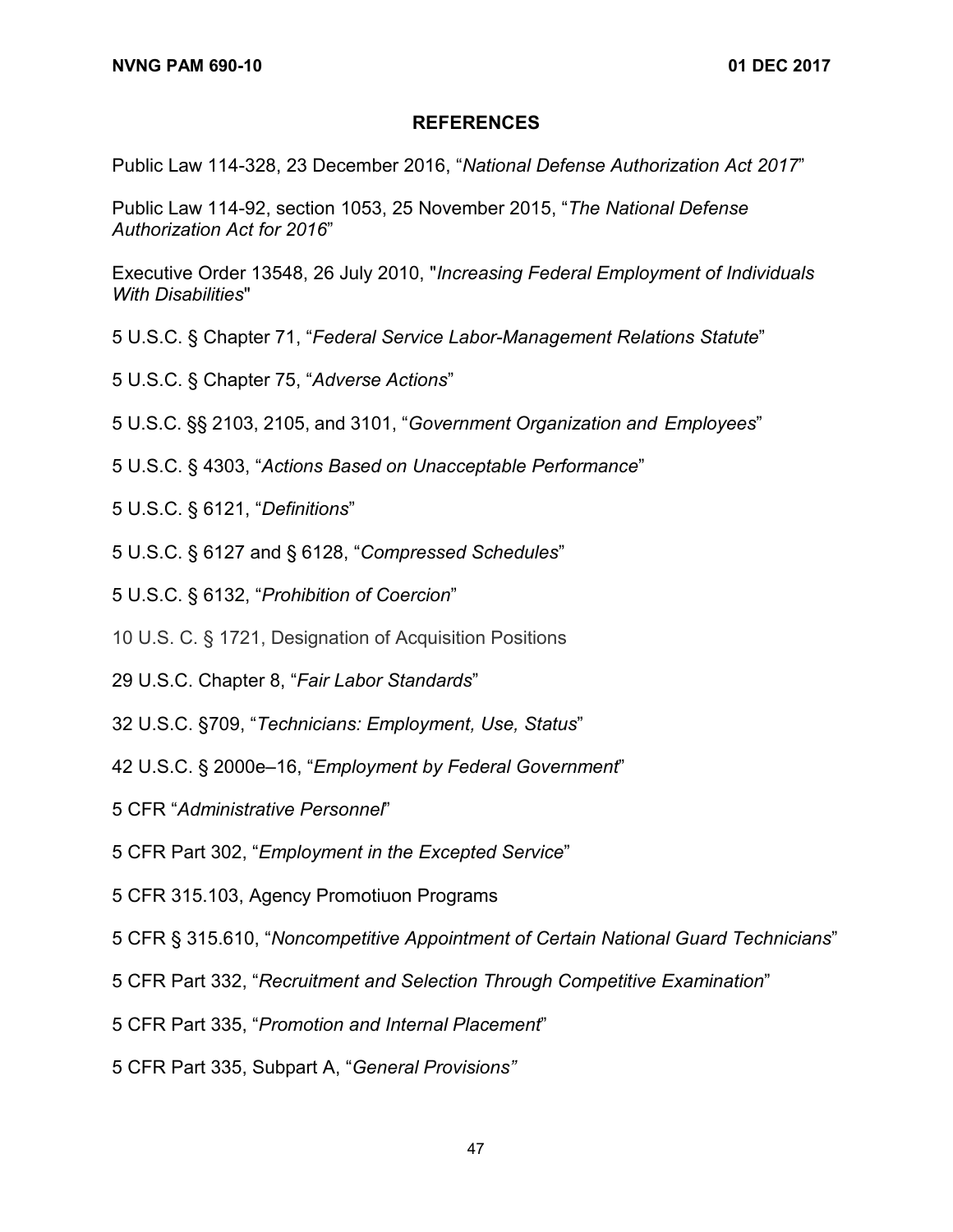5 CFR Part 335 §335.102, *Merit Promotion Plans*

5 CFR 335, "*Promotion and Internal Placement*"

5 CFR Part 227, "*Examining System*"

5 CFR, 432, "*Performance Based Reduction in Grade and Removal Actions*"

5 CFR 511 Classification

5 CFR 531-212, "*Superior Qualifications and Special Needs*"

5 CFR 532, Subpart E, "*Overtime Pay*"

5 CFR 550, Subpart A, "*Premium Pay*"

5 CFR 551, "*Pay Administration Under The Fair Labor Standards Act*"

5 CFR 2422, "*Representation Proceedings*"

20 CFR 1002, Subpart E, "*Reemployment Rights and Benefits (USERRA)"*

Department of Labor, CA 810, Revised 2009, "*Injury Compensation for Federal Employees*"

DODI 1400.25, Volume 1100, 09 September 2010, "*DOD Civilian Personnel Management System: Civilian Personnel Information Systems*"

DODI 1400.25, Vol. 711, 01 December 1996, "*Labor Management Relations*"

DODI 1400.25, Vol. 771, 26 December 2013, "*DOD Civilian Personnel Management System: Administrative Grievance System*"

OPM "*Guide to Processing Personnel Actions*", 27 September 2017

AR 25–400–2, "*The Army Records Management System (ARIMS)*"

CNGBI 5001.01, 05 December 2016, "*National Guard Bureau Records Management Program*"

Chief, National Guard Bureau Memorandum, Subject: *TAG Delegation*, 16 February 2017

TPR 300, "*Title 32 Dual Status Technician Employment Program*"